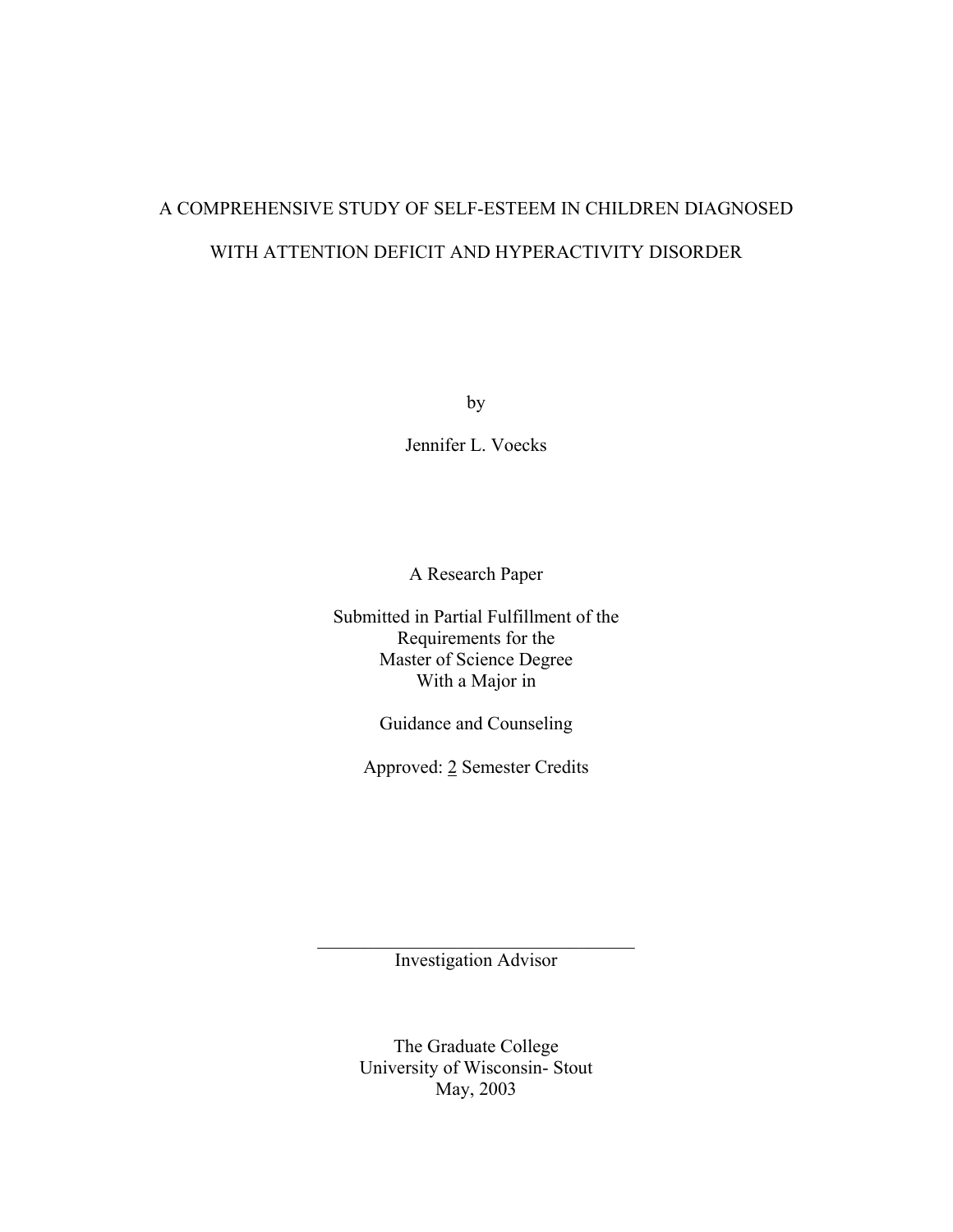# The Graduate College University of Wisconsin - Stout Menomonie, WI 54751

# **ABSTRACT**

| Voecks                    | Jennifer                                                        |              |         |
|---------------------------|-----------------------------------------------------------------|--------------|---------|
| (Writer) (Last Name)      | (First Name)                                                    | (Initial)    |         |
|                           | A Comprehensive Study of Self-Esteem in Children Diagnosed with |              |         |
| (Title)                   |                                                                 |              |         |
|                           | Attention Deficit and Hyperactivity Disorder                    |              |         |
| Masters of Science Degree |                                                                 |              |         |
| Guidance and Counseling   | Ed Biggerstaff                                                  | May, 2003    | 47      |
| (Graduate Major)          | (Research Advisor)                                              | (Month/Year) | (Pages) |
|                           | American Psychological Association (APA) Publication Manual     |              |         |
|                           | (Name of Style Manual Used in this Study)                       |              |         |

#### Abstract

 The purpose of this study was to do a comprehensive review of the literature exploring the relationship between students with ADD/ADHD and low self-esteem. This comprehensive literature review describes how students with ADD/ADHD can learn to cope with their deficits, identify potential strengths and unique personality characteristics within them, and finally how to help these individuals improve their self-esteem.

 Sufficient literature was found in support of a relationship between children with ADHD and low self-esteem. The literature reveals that children with ADHD and low self-esteem are at risk for having poor academic performance, unsuccessful peer relationships, a low self-concept, and lack of self-confidence.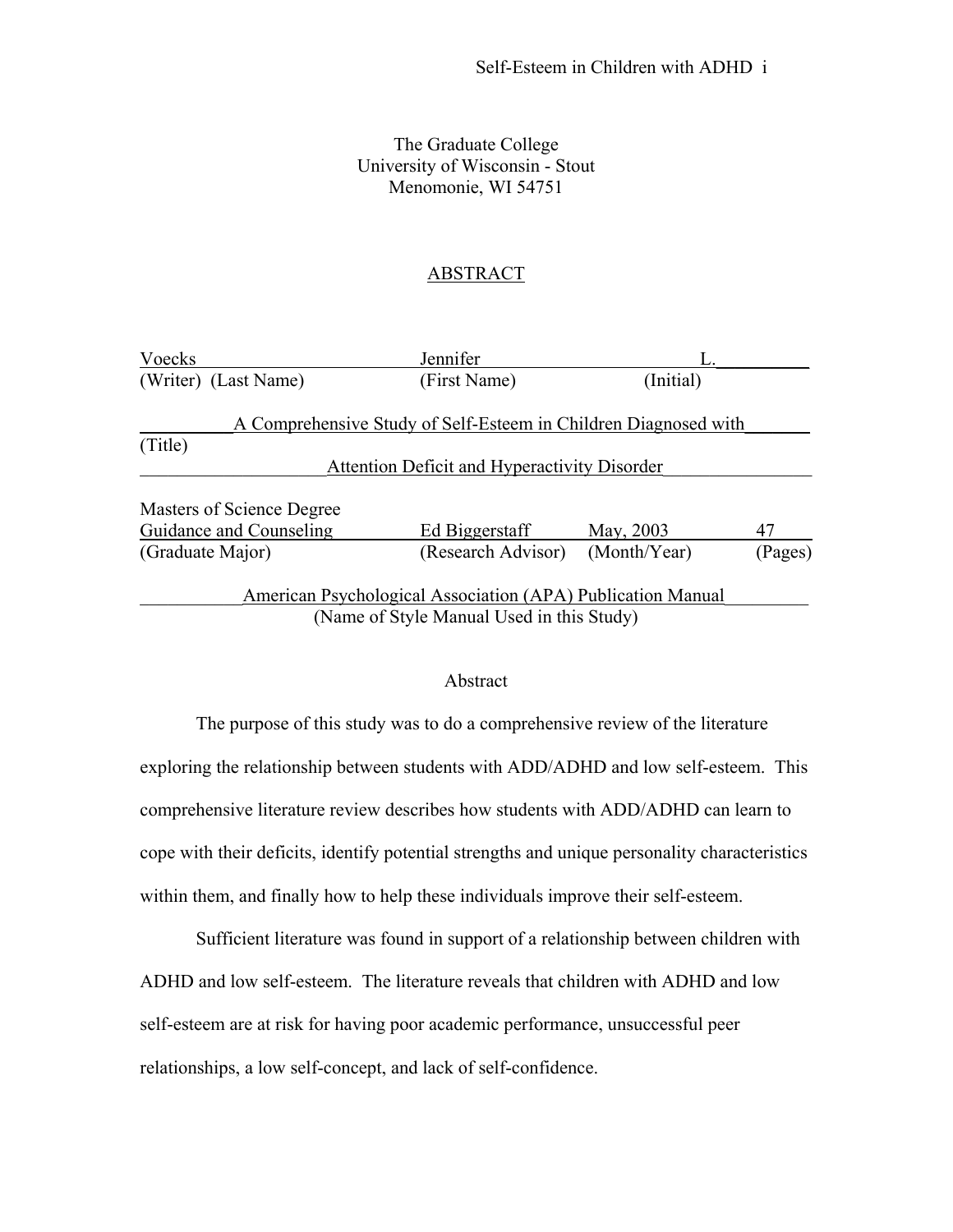The literature revealed that these children need accommodations, support and patience from their parents, educators and caretakers in order to prepare children for lifelong learning, successful social-peer interaction and high self-esteem. Individuals in a position to make positive strides in these children's lives must make every effort to encourage these children to be proud of and use to their advantage their unique and special personality characteristics that only they possess.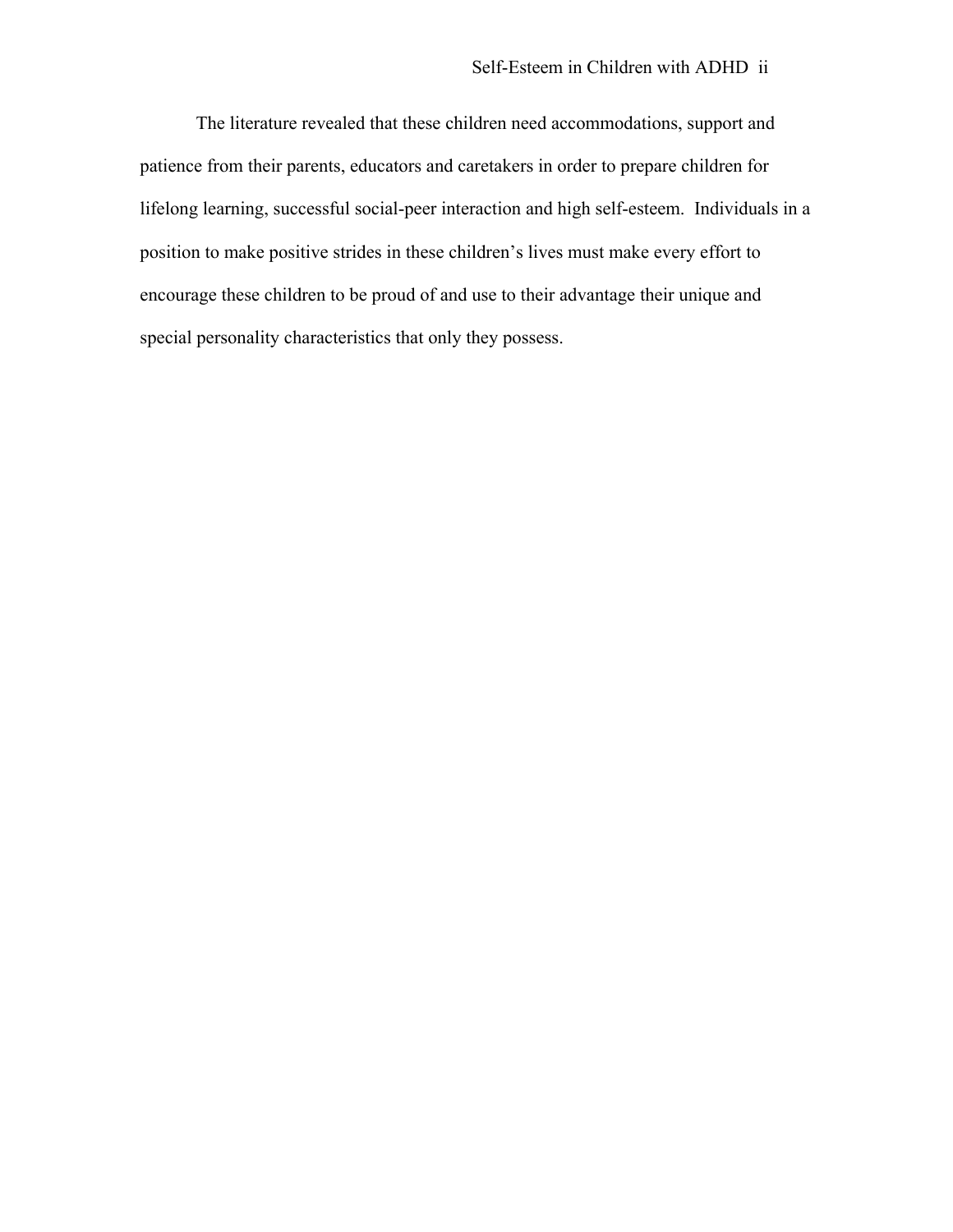#### ACKNOWLEDGEMENTS

I would like to thank my thesis advisor Ed Biggerstaff for taking me on as another advisee with an already overbooked semester of advisees. Thank you for your patience when my paper needed fine-tuning and for your flexibility to help me complete the paper in a timely manner.

Next, I would like to thank my family for their support through all of my college years. Their persistent support and encouragement gave me the helping hand that I needed to complete both my Bachelor's and Master's Degrees. Without their help in a number, of ways I would have been even more stressed than I already was. Thanks for support and for putting up with me over the years. Now you can relax, because I am done!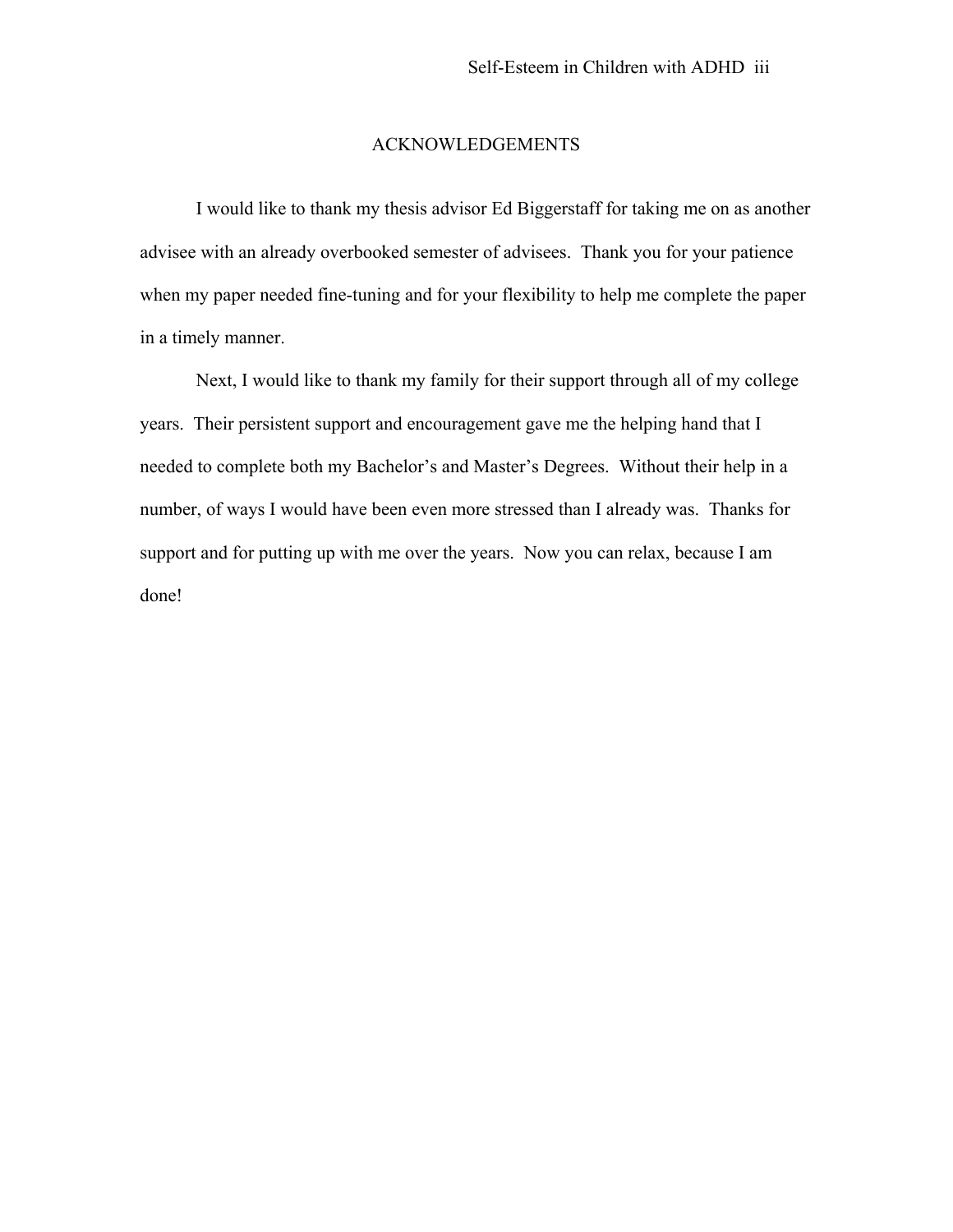# TABLE OF CONTENTS

| <b>Chapter One</b>                                              |
|-----------------------------------------------------------------|
|                                                                 |
|                                                                 |
|                                                                 |
|                                                                 |
| Chapter Two                                                     |
|                                                                 |
|                                                                 |
|                                                                 |
|                                                                 |
|                                                                 |
|                                                                 |
|                                                                 |
|                                                                 |
|                                                                 |
| Difficulties with Coordination and Learning Problems10          |
|                                                                 |
|                                                                 |
|                                                                 |
| Abnormalities of Brain Structure, Arousal and Neurochemical     |
|                                                                 |
| Studies Supporting a Correlation between ADHD and Self-Esteem13 |
| Studies that do not Support a Correlation between ADHD and      |
|                                                                 |
| Ways to Help Manage ADHD Behavior and Improve Self-Esteem22     |
| What does not Work in Managing a Child with ADHD32              |
|                                                                 |
|                                                                 |
| <b>Chapter Three</b>                                            |
|                                                                 |
|                                                                 |
|                                                                 |
|                                                                 |
|                                                                 |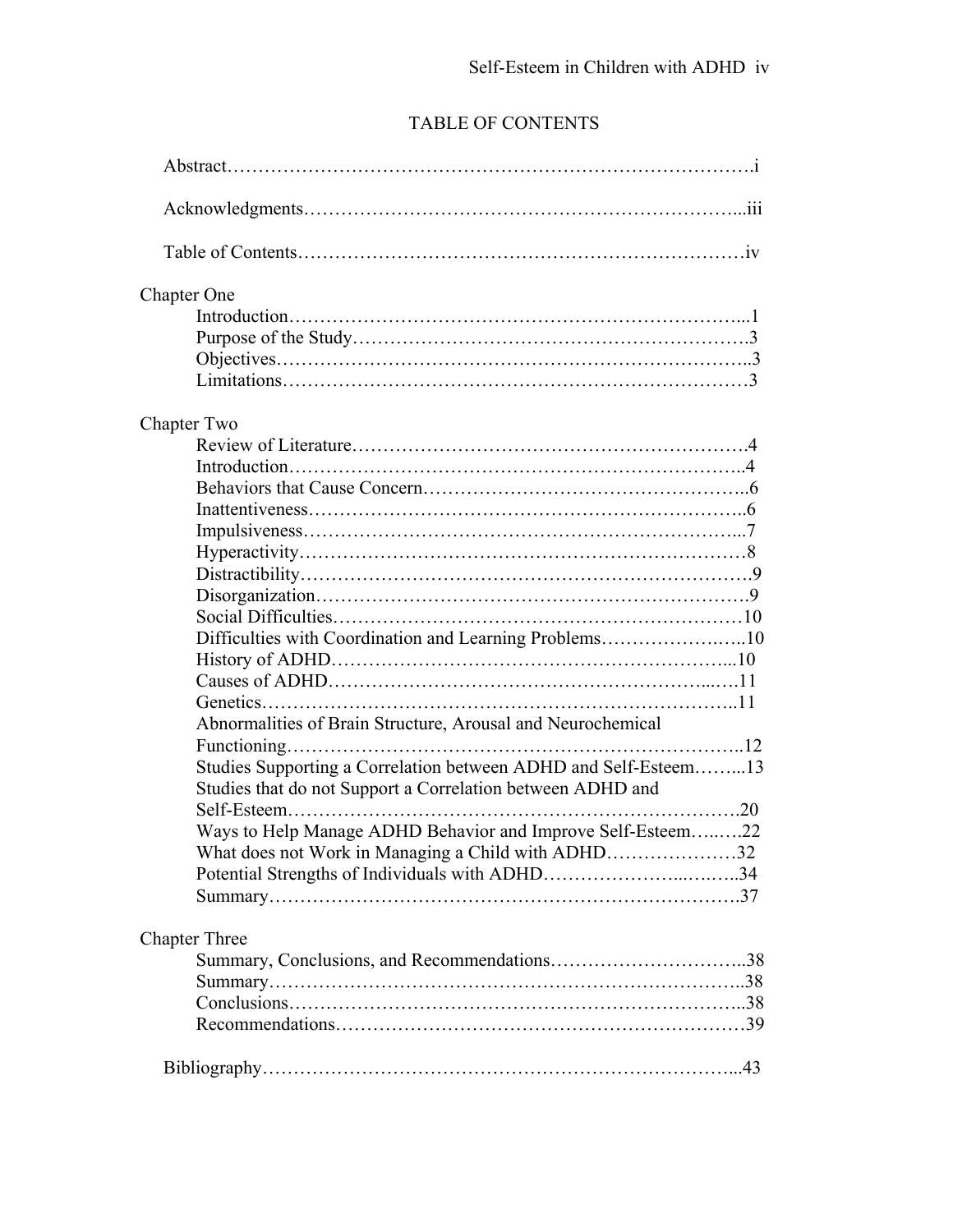# CHAPTER ONE

# Introduction

Attention Deficit Hyperactivity Disorder is one of the most common behavioral disorders of childhood. It affects three to six percent of school age children. Concerns occur when the three primary symptoms of ADHD (inattention, hyperactivity, and impulsivity) become inappropriate across a variety of situations and contexts. When this occurs it is necessary that parents, educators, and professionals become involved to help the child (Barkley, 1998).

There have been several studies that indicate students with Attention Deficit Hyperactivity Disorder (ADHD) are more commonly assumed to have lower selfconcepts or lower self-esteem than their normally achieving peers. Many children have difficulties with attention, concentration, or with impulsiveness. For many children this is a stage that they will outgrow in time. For other children, their behavior may stem from their normal behavioral makeup. Unfortunately, for some children, this difficulty in attending spills over into other areas of life, such as school, home, learning, and their interactions with teachers and students. These children who exhibit greater symptoms in more settings and more functional impairment are at a greater risk for having low selfesteem (Biederman, Newcorn & Sprich, 1991).

A study by Rosenberg and Gaier (1977), showed that children with ADHD find it more difficult to speak in front of class, feel upset more frequently in class, prefer to not be called on in class, and are more easily discouraged than non-ADHD students.

When children with ADHD have difficulty in attending, it effects their educational and interpersonal development, self-attributions about success or failure, and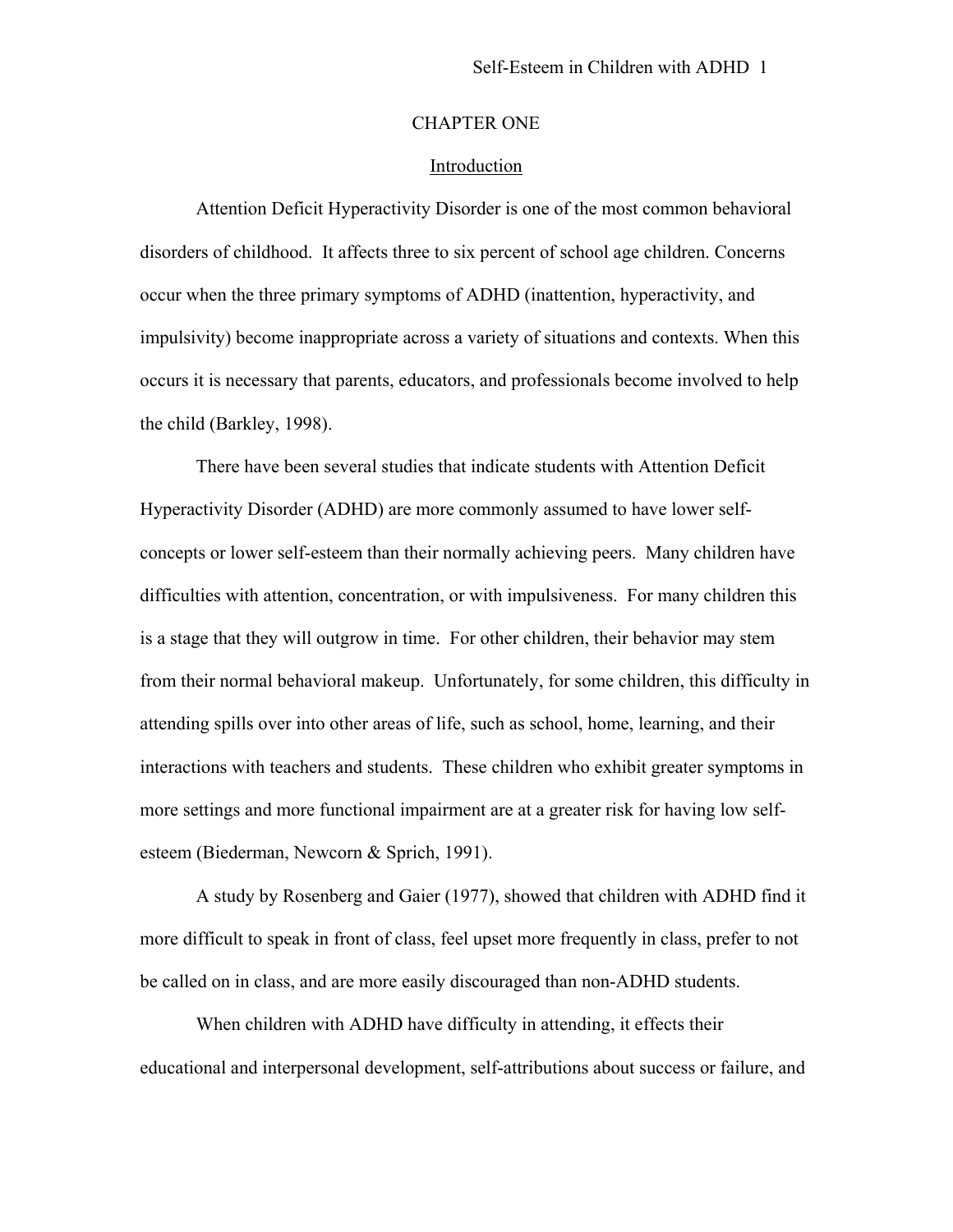their academic achievement, thus causing the children to have difficulties managing their behaviors or in learning, and ultimately their self-esteem (Roe, 1998).

When children are told time and time again that they are not listening, and that they are doing things wrong, they start to think that *they* are bad (Roe, 1998). At this point the child's general mental health and life are in danger (Cooley  $\&$  Ayres, 1988). When a child consistently confronts frustrating experiences, he is likely to possess a negative attitude towards himself (Godfrey, 1970). Deviant peer choices, anxiety, substance abuse, and depression are other outcomes of poor self-esteem for students with ADHD (Gordon & Calrabiano, 1996). Happiness can be affected, which can lead to problems in a student's academic and social life.

 Students with ADHD require different modes of learning for their unique learning styles. It is especially important that these students do not learn to dwell on the negativity involved with the stigma of their ADHD symptoms that are most commonly the focus. It is especially important that these student's individual strengths and uniquenesses are recognized, as well as emphasized. These students must learn that they posses special characteristics that other students may not. They need to know they posses' positive gifts, not just negative deficits.

 Approximately one-to-two thirds of these children will continue to carry their symptoms over into adolescence and into adulthood (Glod, 1997). Therefore, it is necessary that students with ADHD learn how to cope with their deficits as well as recognize the equally important positive personality traits, which are sometimes overlooked.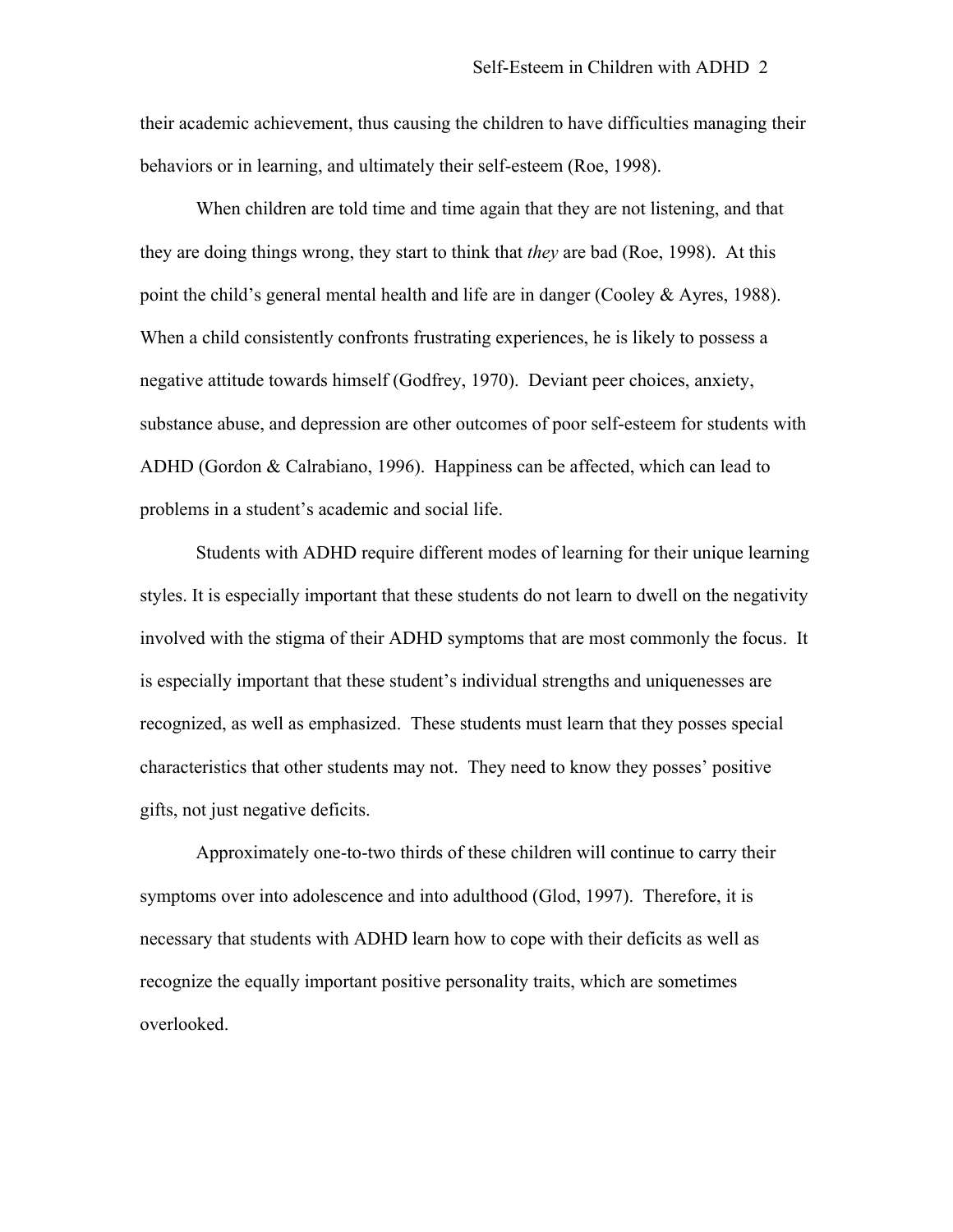# Purpose of the Study

 The purpose of this study is to comprehensively review the literature exploring the relationship between students with ADD/ADHD and low self-esteem. This comprehensive literature review will describe how students with ADD/ADHD can learn to cope with their deficits, identify potential strengths and unique personality characteristics within them, and finally how to help these individuals improve their selfesteem.

# **Objectives**

1. To explore the relationship between children with ADHD, low self-esteem and how it affects them.

2. To identify how children with ADHD can learn to cope with their deficits.

3. To identify potential strengths and unique personality characteristics.

4. To indicate how parents, educators, and caretakers can help children with

ADHD improve their self-esteem.

# **Limitations**

A possible limitation that could occur is a lack of current resources or information to support the literature review on the relationship between low self-esteem and children with ADHD.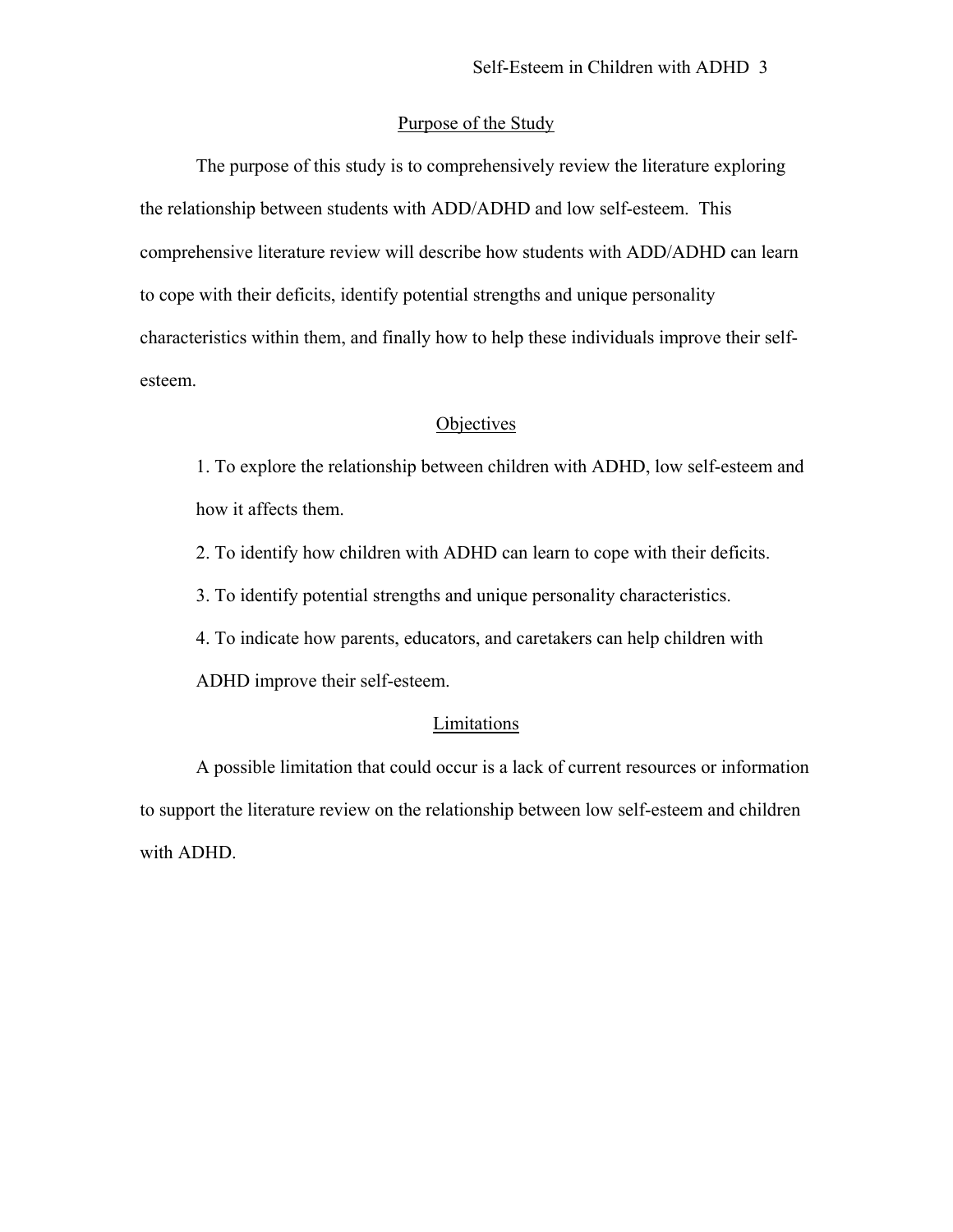#### CHAPTER TWO

#### Review of Literature

# Introduction

This chapter discusses the central issues of low self-esteem and its relationship to children with ADHD. To date, research addressing the relationship between self-esteem and ADHD has yielded conflicting results. The results of this relationship will be explored in addition to ways children with ADHD can learn to cope with their deficits. Techniques parents and educators can use to help these children identify their potential strengths, improve their self-esteem and increase learning will also be introduced. For purposes of this paper the definition of self-esteem is provided.

According to McFarla (1988), self-esteem is how you feel toward yourself. Your feelings about yourself come from convictions about yourself as a capable, competent person having worth. Feeling capable is having self-confidence, viewing yourself as able to cope effectively with the life's challenges. A feeling of worth means having selfrespect, which comes as a result of living up to your own standard of values and potential. Self-esteem is a personal judgment, and it can be used on truth or distortion, on reality or imagination (McFarla, 1988, p. 9).

Individuals who have high self-esteem usually demonstrate a high degree of acceptance of themselves and others. These individuals recognize the skills and strengths of themselves and others and feel safe and secure within their social relationships and environment. They also respond with confidence to problems and challenges, feeling a sense of responsibility for their actions.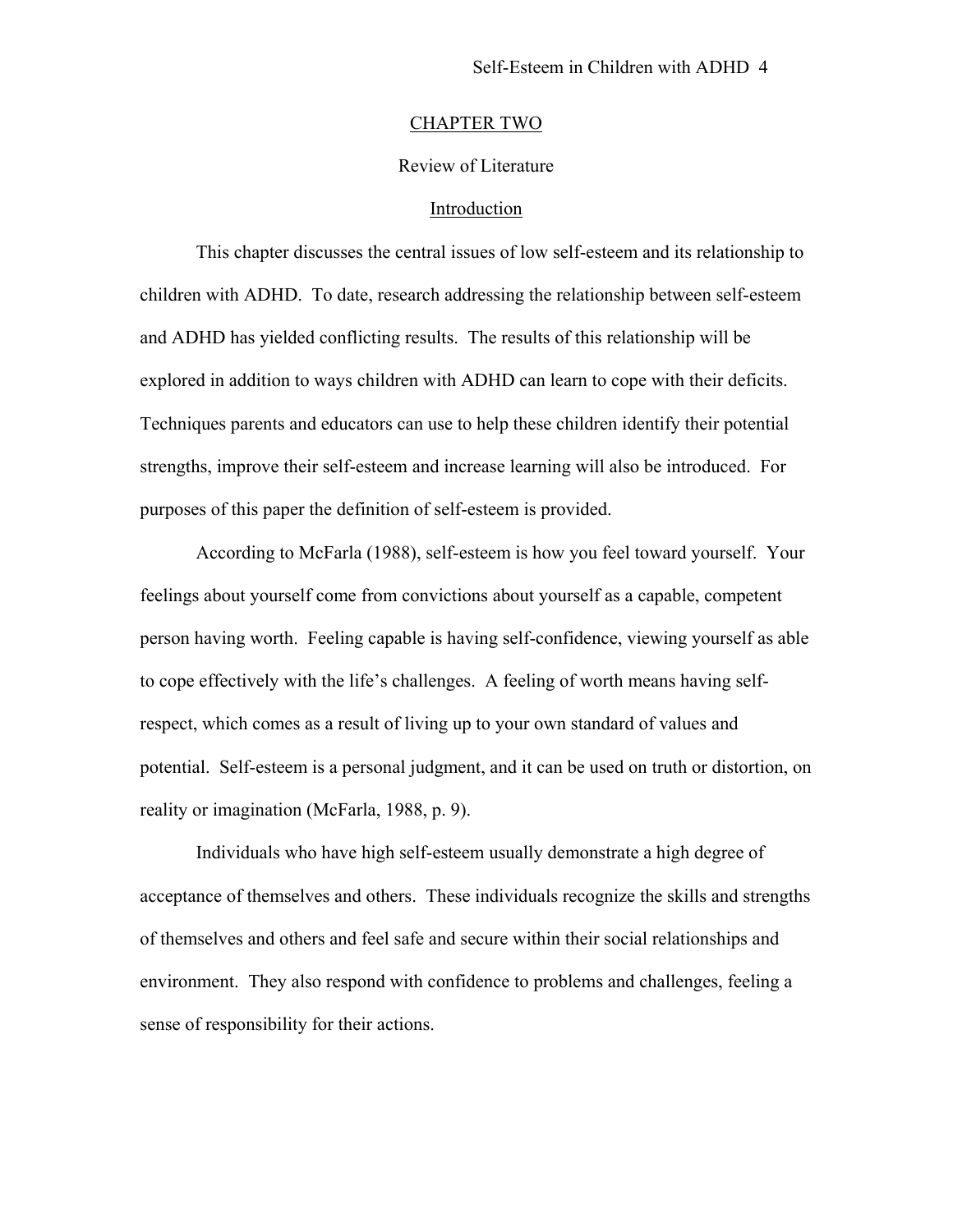Having good self-esteem also means being goal oriented and motivated by dreams. Individuals with low self-esteem are fearful of taking risks, failure and preoccupied about how others perceive them (Boehlke, 1994).

Dr. Robert Brooks, Harvard Medical School faculty member, author of *The Self-Esteem Teacher*, and member of C.H.A.D.D.'s Professional Advisory Board, indicates that children with high self-esteem are better off in a number of ways. Brooks reports that these students are more likely to be highly motivated succeed in school, believe they are in control of their abilities to succeed and stick with a task until it is completed (Zeigler-Dendy, 1995).

Self-esteem is built by having positive interactions at home and school, but also in the community. These children build themselves up through successes they have and the positive feedback from the people in their immediate and community life. Individuals who want high self-esteem must surround themselves with people that exhibit and enable positive interactions (Zeigler-Dendy, 1995).

For purposes of this paper, the definition of ADHD is provided below. The combined type and predominantly hyperactive-impulse type make up the majority (around two-thirds) of individuals with this disorder. Individuals with the combined type have symptoms of inattention and hyperactivity or impulsivity, whereas for individuals with the hyperactive-impulse type, symptoms of inattention are not present to a significant extent. To be diagnosed with ADHD, predominantly hyperactive-impulsive type or combined type, symptoms must have been present before age seven, impairment from these symptoms must be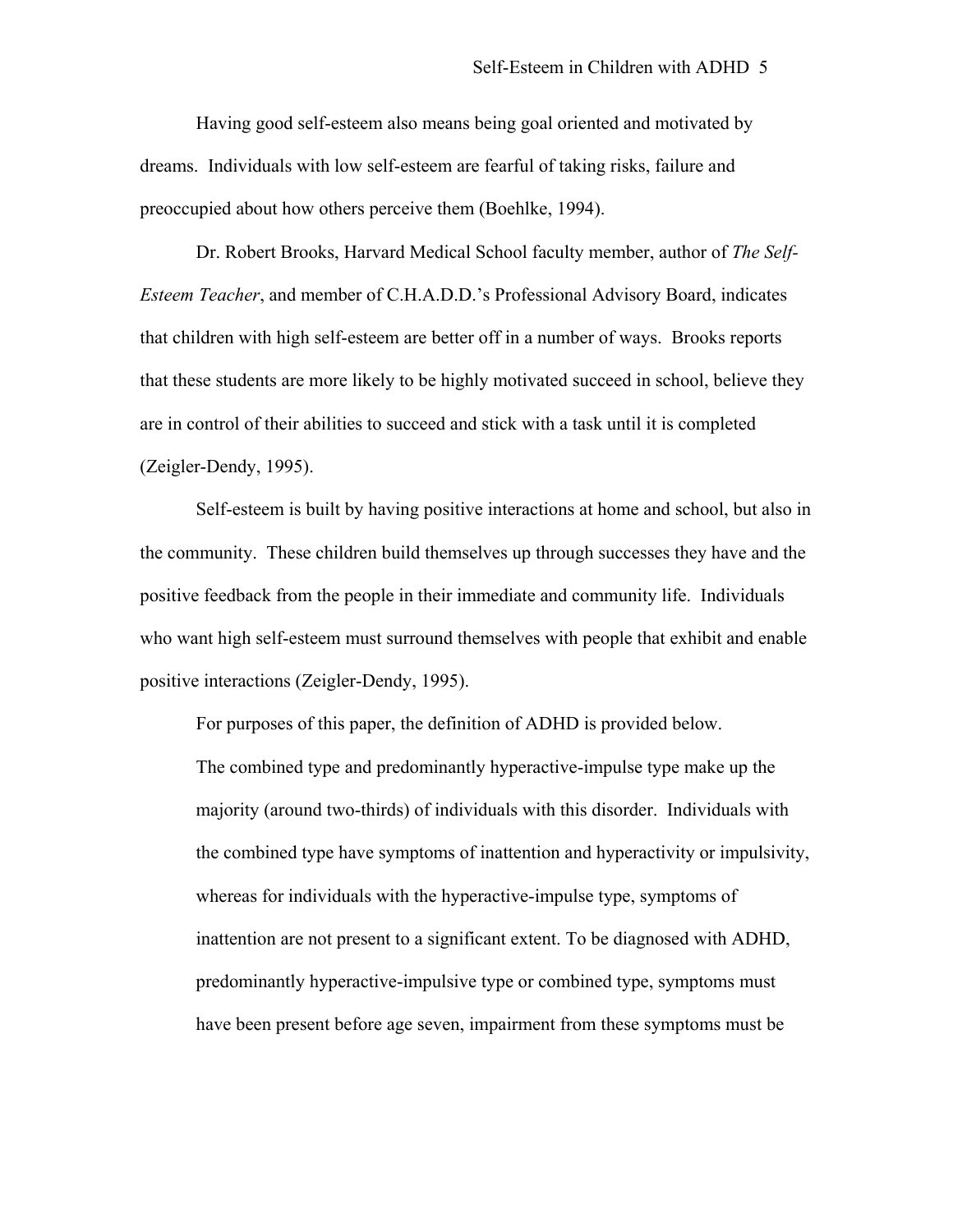present in two or more settings (i.e., at school, work or at home) and must not be the result of another medical or psychiatric disorder (Parker, 1996, p. 4).

#### Behaviors that cause concern

Inattentiveness: Children who are inattentive often lose focus, faze out, daydream or lose concentration very quickly. Parents and caretakers notice that inattentive children often forget what they have been told- particularly if they have been asked to do more than one thing at a time. Their short-term memory is affected. They forget things they see or hear within a short period of time, even though they may have a very good long-term memory for other things that have happened in the past.

Sometimes it is hard to determine whether an inattentive child is listening, because he or she has blank facial expression when they are spoken to. At other times, particularly when the activity is interesting or different, the child concentrates well and is 'switched on' (Roe, 1998, p. 7).

These children are often distracted by both internal (bodily cues or functions) cues or external cues and distractions. These children can be distracted visually, by certain colors, movement or other stimuli. They can also be distracted by auditory stimuli such as noises, or background sounds (Boehlke, 1994).

A quiet, well-behaved, inattentive child may miss out on a great deal of learning before it is realized that she is having difficulty attending. All children have times when they do not concentrate or listen, and everyone needs time to daydream. However, this daydreaming behavior becomes a concern when it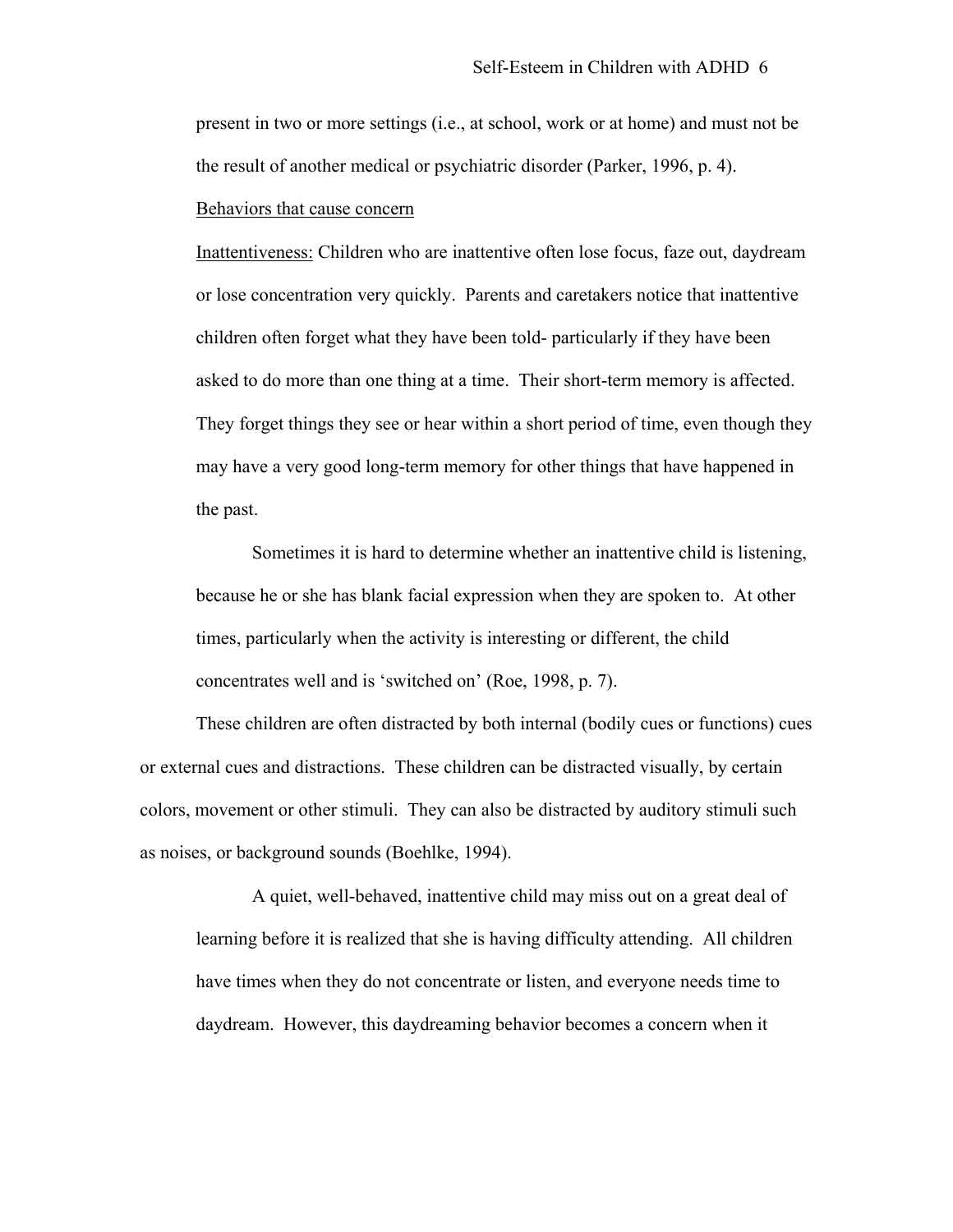begins to cause major problems in the child's learning or social interactions (Roe, 1998, p. 7).

Many parents or educators who work with children with ADHD will commonly complain that these children have difficulty paying attention, listening, concentrating, or working alone. They often shift from one task to another and do not finish one task before beginning another. Often chores are left unfinished or forgotten about (Zeigler-Dendy, 1995). It seems that the activities that require sustained attention are the most challenging for these children (Boehlke, 1994).

Impulsiveness: Some children who are very impulsive do not think about the consequences of their actions. They are the children who hit, run away, get hurt, lose their tempers, and break things. These children do things even when they know they should not.

 These children tend to act on the basis of emotion and not on practicality or sense. They do not do engage in some of their activity for malicious reasons, they simply act without thinking of the results of their actions. These actions typically get these children into trouble as well as complicate their ability to be organized. Most of the time, these student's desks and work areas are disaster areas (Boehlke, 1994).

Many of these children often demand and expect instant gratification. They find it hard to wait for adults to finish what they are doing, to attend to them. Impulsiveness and need for instant gratification are often the main reasons why families and schools seek help for a child's behavior (Roe, 1998, p. 8).

 Teachers and parents who work with children with ADHD describe these children as responding quickly to questions without waiting for the full instructions. This causes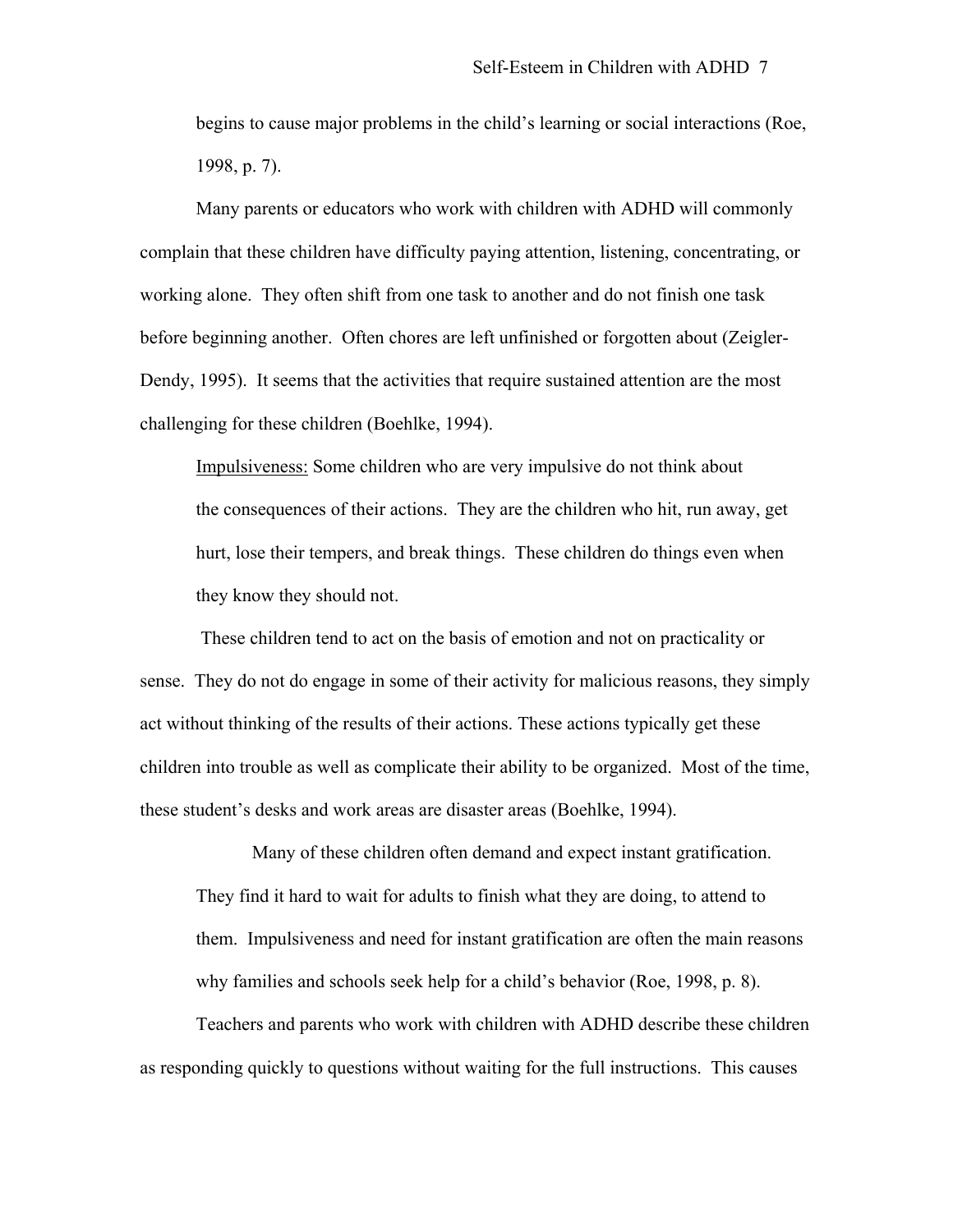them to make careless errors and ignore the repercussions of not considering consequences for such actions. These children lose things, inadvertently damage their own and others property and often take short cuts in homework and assignments, or with chores, sometimes failing to complete them (Zeigler- Dendy, 1995).

Sometimes these children speak before they think, which can lead them into trouble. These children have a tendency to talk a lot and interrupt other people when they are talking. At times they are bossy and sometimes offend people with what they say without realizing it. These characteristics can create some difficulty for these individuals to make and keep friends (Zeigler- Dendy, 1995).

Children with ADHD tend to be more accident prone than children without ADHD. In fact, these children tend to have more frequent visits to emergency rooms than other children because they are more apt to get into things they should not get into. These children do not take the time to assess the potential danger in some of their actions and get themselves into dangerous situations, like running in the road, touching hot surfaces and climbing things not meant to be climbed on (Zeigler- Dendy, 1995).

Hyperactivity: Not all children with attention problems are overactive. These are children that always seem to be busy, active, running or constantly moving. They often have difficulty sleeping and may exhaust their family or caretakers with their non-stop energy.

Sitting still is challenging for children with ADHD. They jiggle, fidget, or bounce. Some overactive children constantly touch things; other children are content only when they are outside where they can run around. Some children are very active and enthusiastic, but can relax at times. The overly hyperactive child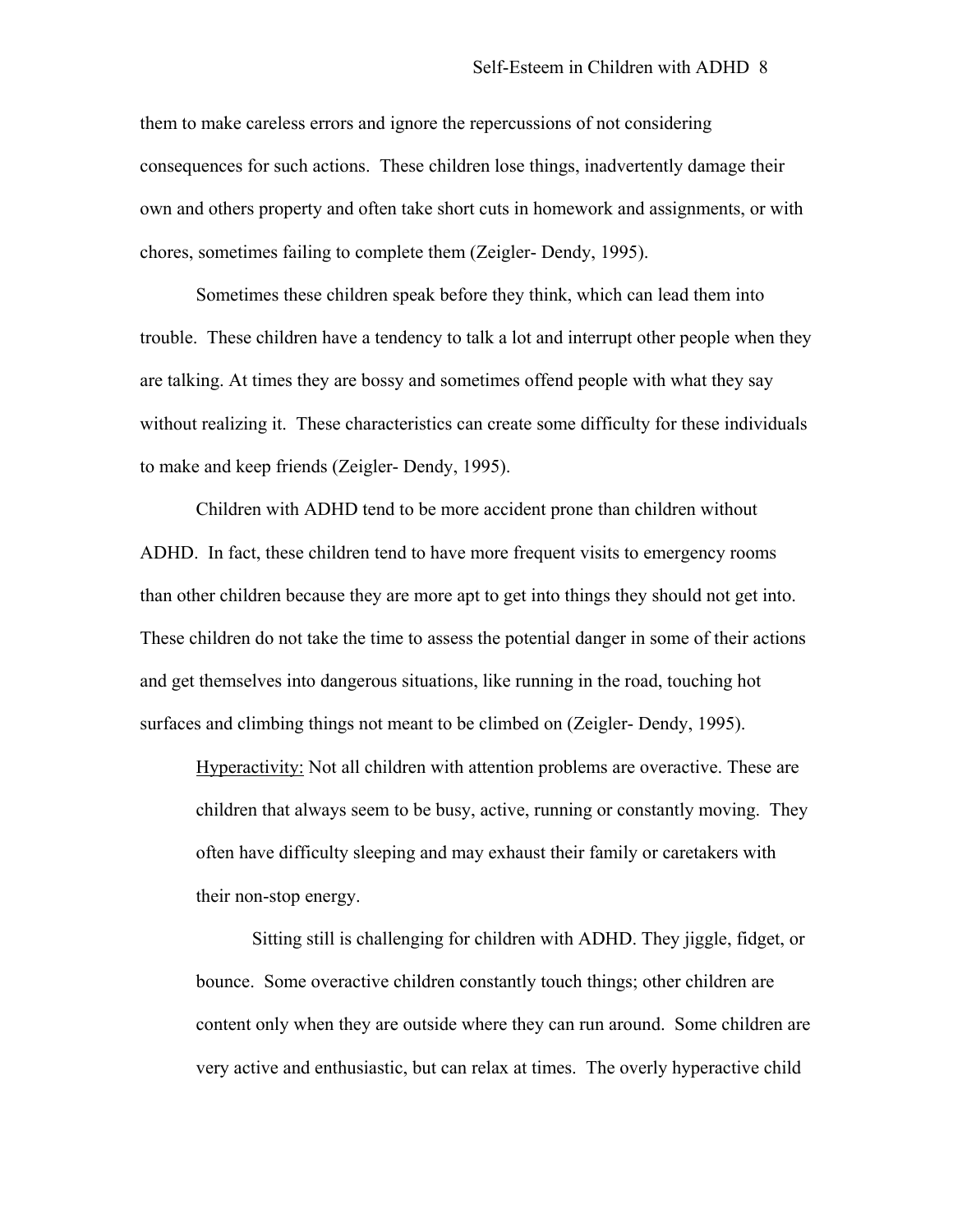rarely relaxes, and is only able to concentrate for short periods of time, usually while doing such things as watching television, playing computer games or in one-on-one situations (Roe, 1998, p. 8).

Some children with ADHD exhibit higher hyperactivity levels during unstructured activities versus structured activities. Also, children with ADHD's level of hyperactivity may decrease when they are in situations they consider to be intimidating (Boehlke, 1994).

Distractibility: When a child is distractible, he or she finds it very difficult to remain on task. Every subtle sound, person going by, or interesting thought will distract the child, even when the child is engaged in doing something they enjoy. These children will jump at every interruption and have problems getting back to the story.

Distractible children find large groups difficult because of the stimulation others provide. They have to work very hard to filter out the other noises and sights. They work and play best where there are fewer people, and in calmer situations (Roe, 1998, p. 8).

Disorganization: Many children with attention problems find it hard to stay organized. They forget and often lose things. Some of these young children have problems dressing themselves and are very messy eaters. These children need outside structure and support to help them manage and organize themselves (Roe, 1998, p. 9).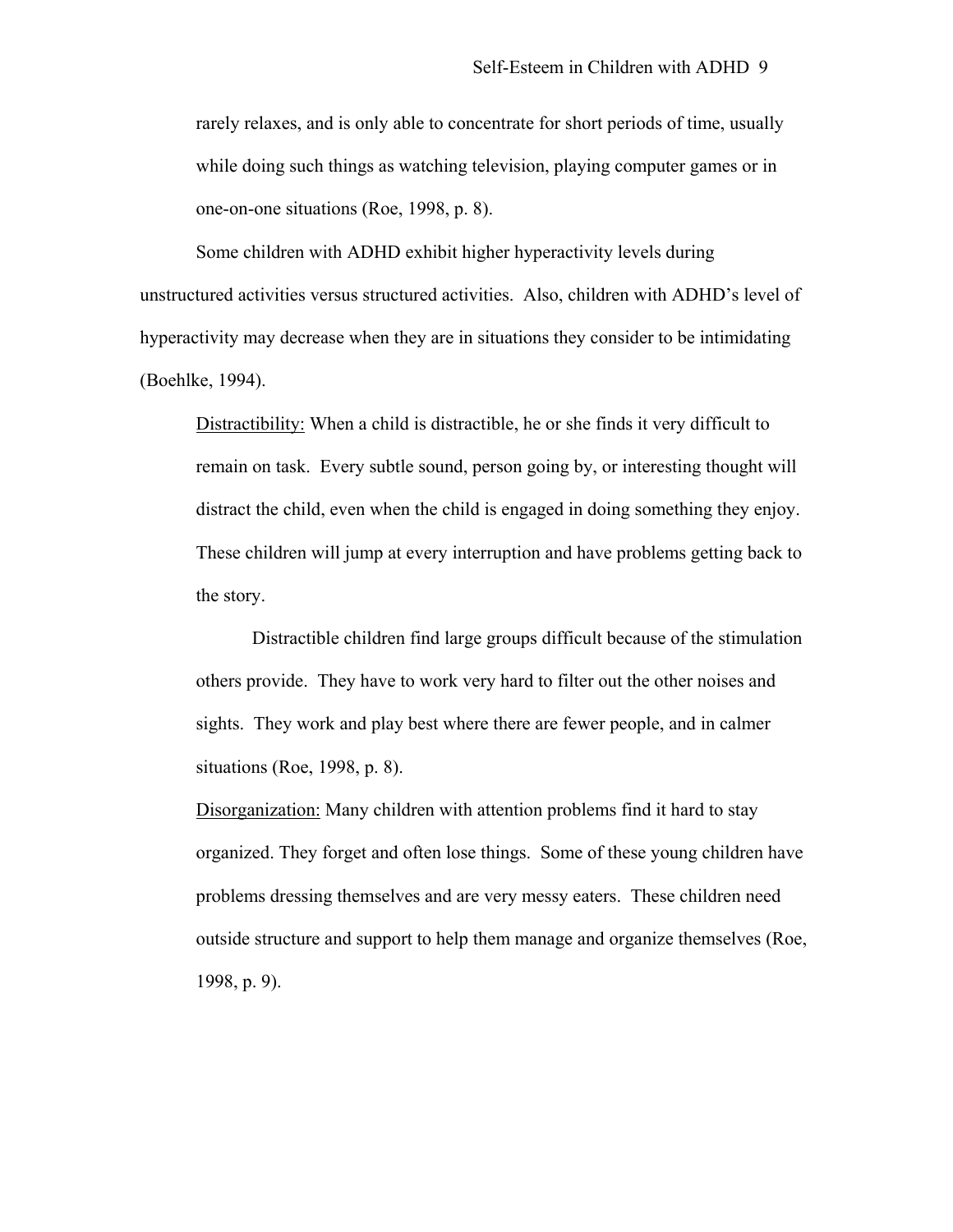Social difficulties: A factor that causes a great deal of concern to parents is the social difficulty faced by many children with ADHD. These children often miss important aspects of social interaction and have a hard time 'fitting in'. Their impulsivity and disorganization leads them to sometimes not follow rules, or the normal social cues that govern most of normal social interactions.

 Often times these children will prefer to hang out with children who are younger than them because of the poor social skills that some of these children have. They may also exhibit more withdrawn behaviors because they can fail to initiate contact with other peers (Boehlke, 1994).

Difficulties with coordination and learning problems: Children with attention difficulties may also have problems in other areas. They may be clumsy, have fine or gross motor delay, and may have learning problems. Research suggests that many children diagnosed with ADHD also have some form of specific learning disability, which may cause difficulties with learning to read, write or do arithmetic (Roe, 1998, p. 9). Dr. Russell Barkley suggests that 25-35% of children with ADHD have some other learning disability (Barkley, 1994).

#### History of ADHD

Selected research indicates that studies of different levels of behavior in children began in the late eighteenth century. During that time, medical researchers discovered symptoms of inattention and hyperactivity in children recovering from damage to the brain from infections of the central nervous system and head injuries; ADHD at that time was considered a form of brain damage (Ebaugh, 1923). Since then, there have been many different terms for ADHD throughout the years.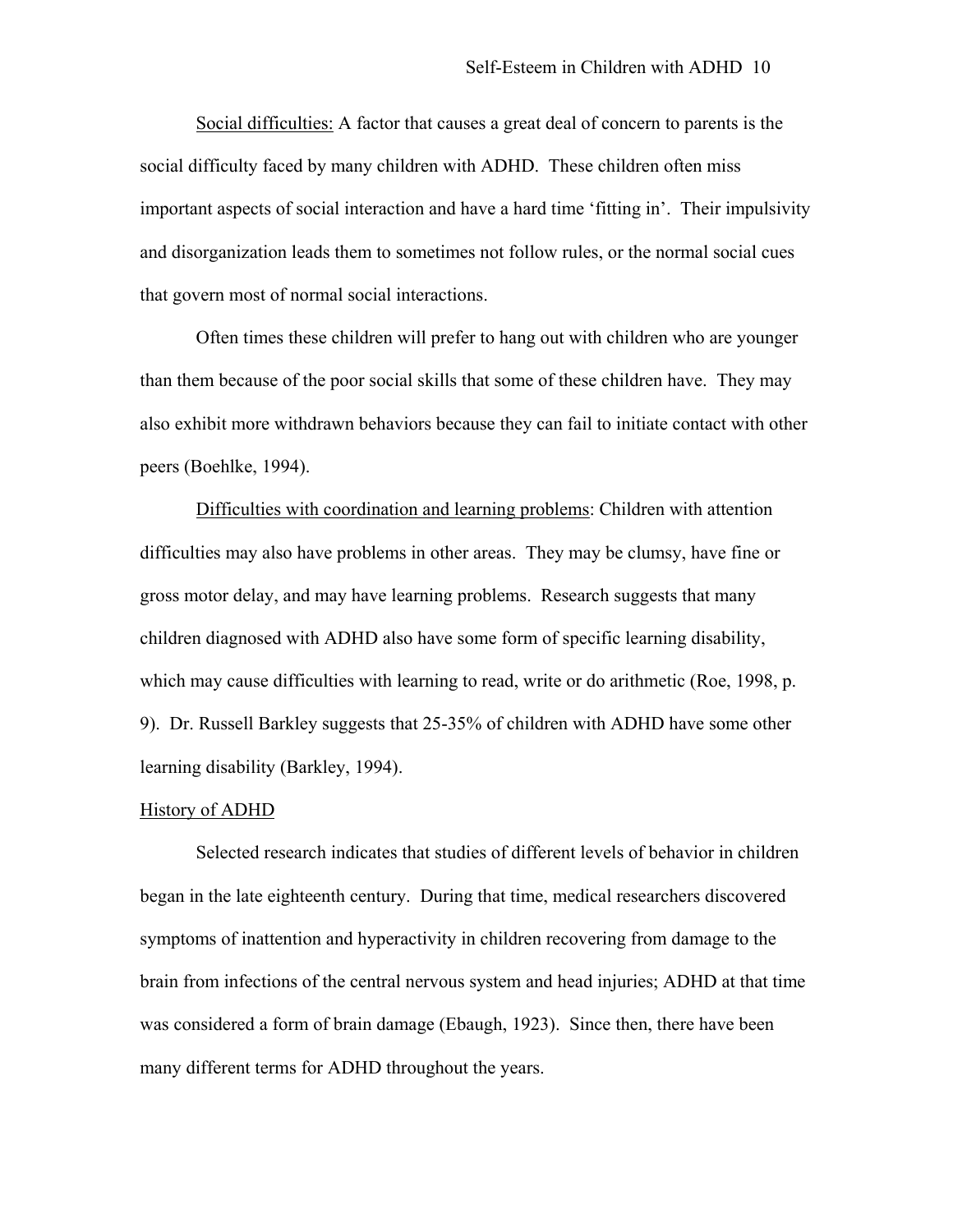In 1940, ADHD was termed minimal brain syndrome, in 1957-hyperkinetic impulse disorder, in 1960-minimal brain dysfunction, in 1968- hyperkinetic reaction of childhood, in 1980 it was named ADD without hyperactivity with the primary problems of poor attention, impulsivity, and overeactivity. Then, in 1987 it was named ADHD and undifferentiated ADD. Interestingly, during the 1968 label of hyperkinetic reaction of childhood, AHDH was considered an environmental, versus, biological disorder. At that time mothers were primarily blamed for the child's disorder (Boehlke, 1994).

Finally in 1994, it was named Attention-Deficit/ Hyperactivity Disorder with three types. The predominantly inattentive type, predominantly hyperactive-impulsive type and combined type (DSM IV, American Psychiatric Association, 2000).

#### Causes of ADHD

There have been multiple causes that contribute to ADHD. However, most experts agree that the most common causes are genetics, neurological, dietary, and toxic factors. There are other factors that contribute to medical conditions such as: family dysfunction, medication side effects, and environmental conditions (Parker, 1996).

# Genetics

 Heredity is the most noted cause of ADHD and is common for individuals to have biological relatives also with ADHD. In fact, forty percent of children with ADHD most often have at least one parent who has the condition (Zeigler-Dendy, 1995). Coincidentally, there are significantly more fathers than mothers who also have characteristics of ADHD. Research in adoptive studies also have shown that there is a higher incidence of ADHD between first, and second-degree biological families, as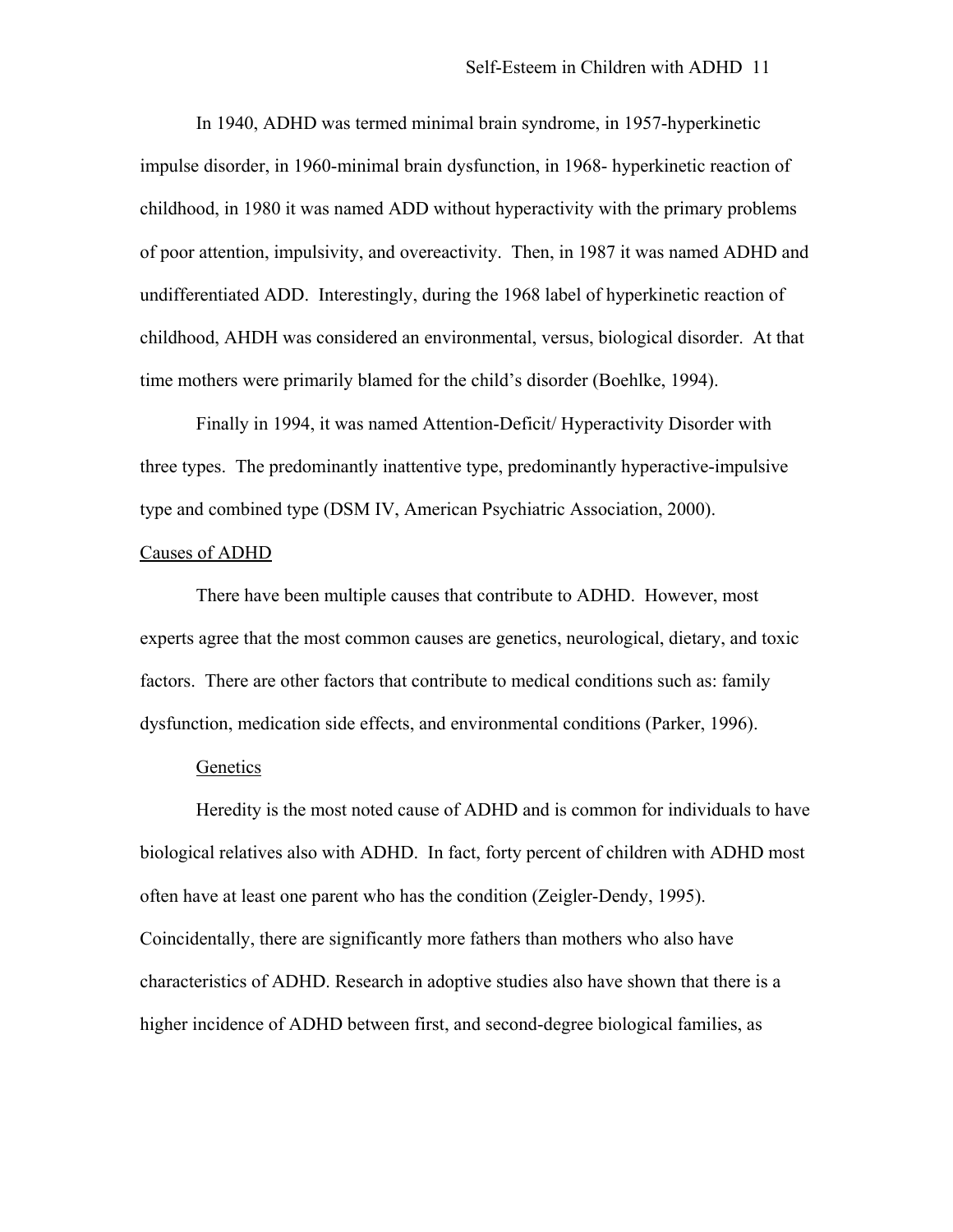opposed to children of adoptive families (Parker, 1996). Thus, ADHD is one of the most often inherited childhood disorder identified in the DSM.

#### Abnormalities of brain structure, arousal and neurochemical functioning

 There is evidence that supports that children with ADHD have dysfunction occurring in the regions of the brain that are associated with the regulation and control of arousal, attention, and activity (Parker, 1996).

 The brain is made up of millions of nerve cells called neurons, which transmit information to one another electrically. Brain messages are transferred by electrical conduction within a nerve cell and by chemical conduction between the cells. At the end of the cell, is a small space called a synapse. At the synapse, neurotransmitters are released into the ends of other cells. These neurotransmitters excite the other cell, causing the cell to fire and propel the message along to other cells. Once the neurotransmitter is fired to the other cell, it stays there in a sac so repeat firings do not occur (Parker, 1996).

Serotonin, dopamine, and norepinephrin are neurotransmitters that regulate our senses, perception, thinking, behavior, mood, and attention. If any of these neurotransmitters malfunction, they can have a great impact on how an individual behaves.

 Another way of studying chemicals in the brain is to do PET (positron emission tomography) scans in the brain to show differences in the way the brain metabolizes glucose in people with and without ADHD. This research indicates that the frontal areas of the brain are most likely involved (Parker, 1996).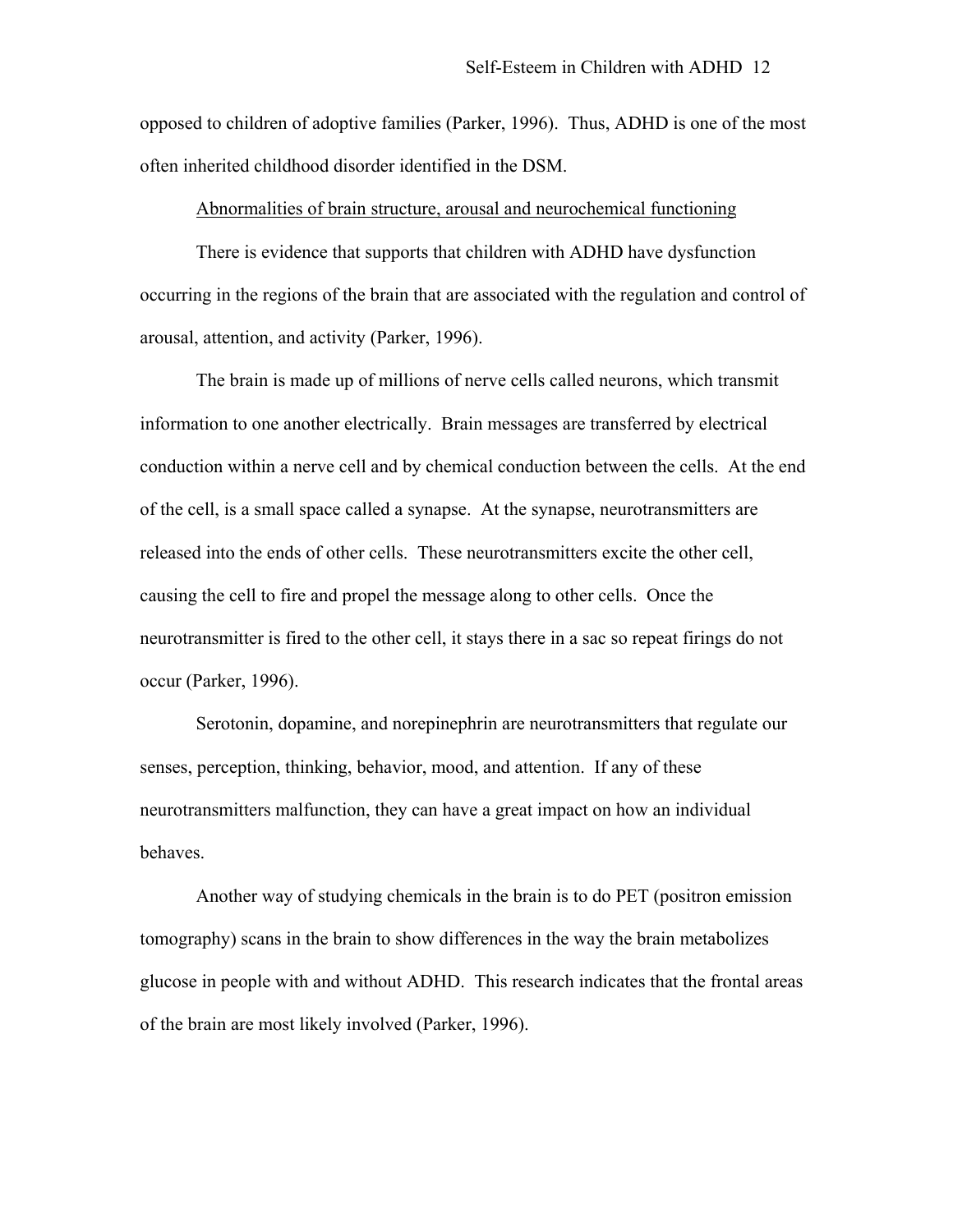The evidence that ADHD stems from deficiencies in chemical messengers in the brain is the most supported cause at the present time. When these deficiencies in the brain occur they affect the proper functioning of the brain, but it does not mean that the child is helpless and at the mercy of the chemicals in his brain. It means that the child does have to work harder and pay more attention to complete certain tasks (Zeigler-Dendy, 1995).

# Studies supporting a correlation between ADHD and self-esteem

Slomkowski, Klein, and Mannuzza (1995) examined hyperactivity in children and the implications on poor functioning and low self-esteem in adolescence and into adulthood. They studied sixty-five individuals ages six through twelve who were diagnosed with ADHD. Two follow-up assessments were made, one at the average age of 18 (range  $=16 - 23$ ) and the second, a follow up at the average age of 26 years (range  $=$  $23 - 30$ .

The adolescents completed questionnaires, which listed some domains of selfesteem such as health, intelligence, physical appearance, social ability, athletic ability, and creative ability. They also completed questionnaires that listed the primary symptoms of ADHD. Psychologists conducted interviews with the ADHD individuals and rated their overall impressions of student's adjustment in multiple domains of functioning including: academic performance, behavioral adjustment, and social history.

Results indicated the hyperactive group had lower self-esteem, lower full scale IQ, lower interviewer rated psychosocial adjustment, lower occupational rank, lower educational achievement, and more self-rated ADHD symptoms. Comparisons of the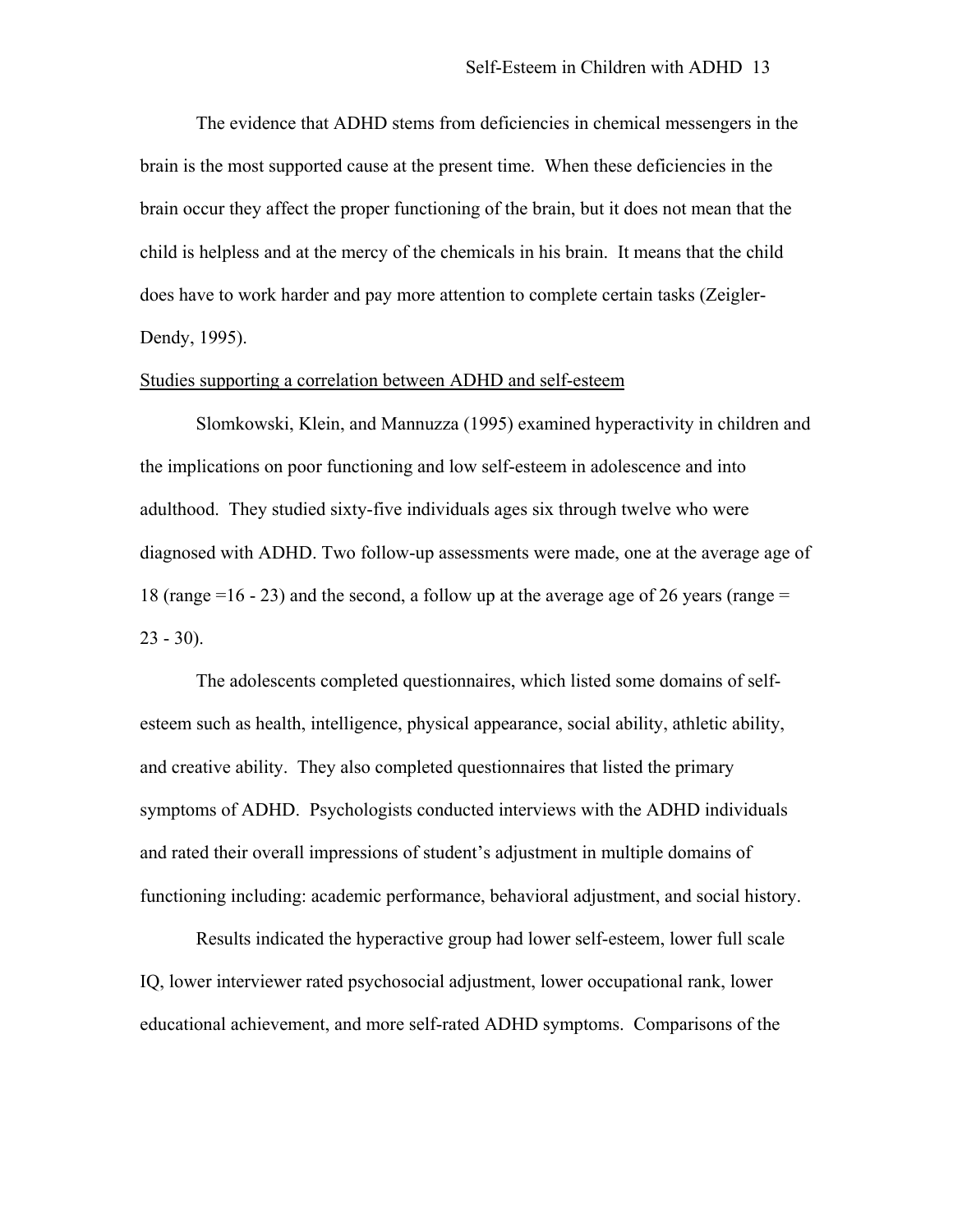hyperactive and control groups indicated that the hyperactive group scored lower in all six measurements (Slomkowski, Klein, and Mannuzza, 1995).

Results also showed that children with ADHD reported lower self-esteem in adolescence than those without ADHD. When rated later in life, they rated themselves as having the same or an increase in behavioral symptoms since their adolescent years.

This study goes one step further showing that low self-esteem in adolescence is associated with difficulties later in adulthood specifically with lower achievement levels and lower occupational rank. These results revealed that low self-esteem in adolescence is correlated with failed outcomes in childhood, such as poor academic experiences.

Ziegler-Dendy adds that when a child does not receive any positive messages from his teachers or parents he or she will have difficulty developing strong self-esteem (1995). This study shows there is a need to correct academic problems and self-esteem problems during the child's early years (Slomkowski, Klein, & Mannuzza, 1995).

In 1988, Cooley and Ayres measured self-concept in forty-six students with learning disabilities and forty-seven students who were at the normal achievement range. Both groups of students took the Piers-Harris Self-Concept Scale as well as the Intellectual Achievement Responsibility Questionnaire. Results indicate that children with learning disabilities reported significantly lower scores of self-concept than did the group of non-handicapped peers (Cooley and Ayres, 1988).

Cotugno conducted a study in 1995, using the Rorschach Inkblot Test to compare response patterns of children with ADHD to children without ADHD. These results showed that the non-ADHD children portrayed limited coping capacities, deficits with self and interpersonal perceptions, vulnerability to depression, an avoidance of affect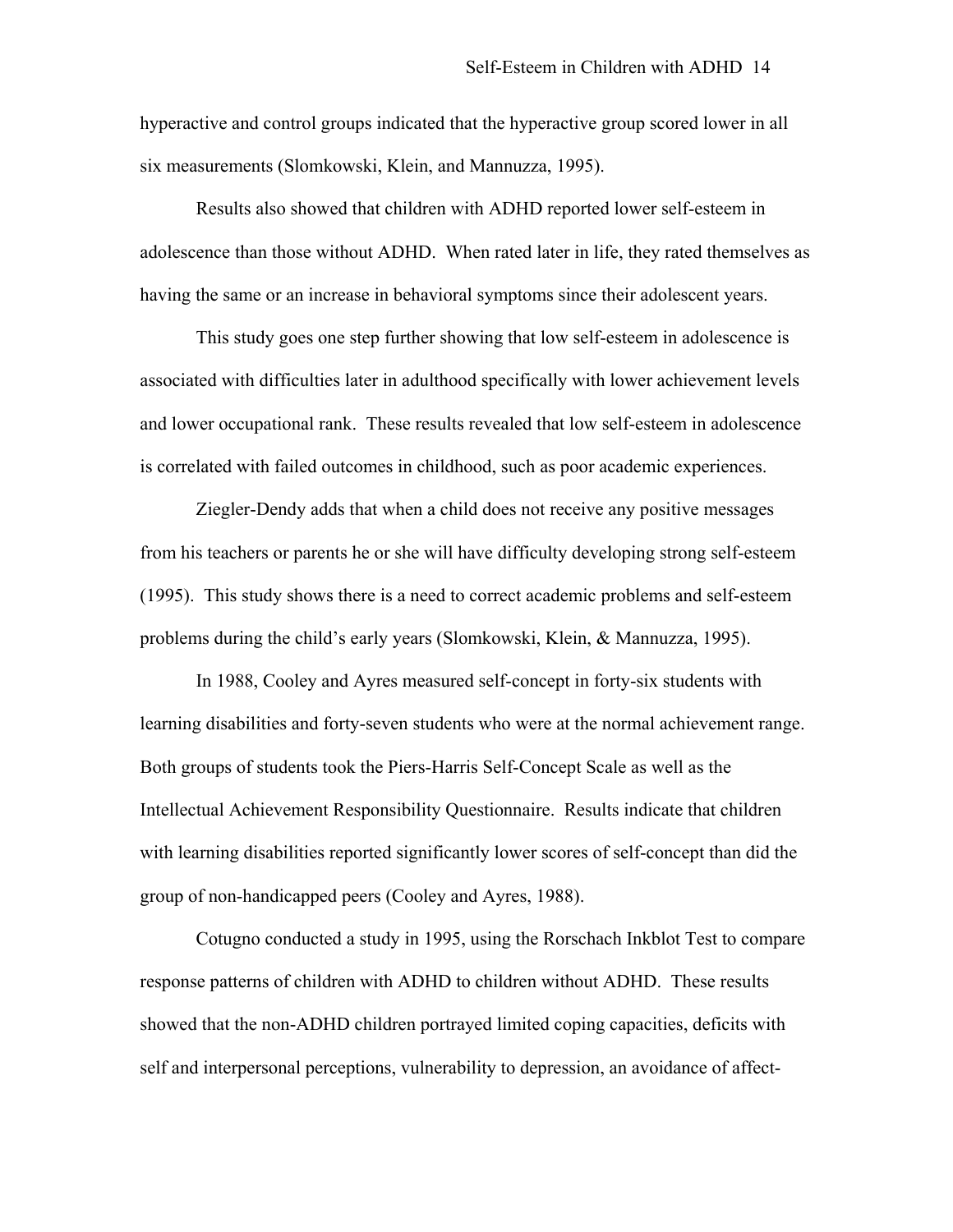laden stimuli, and problems in accurately perceiving reality. The children with ADHD had significantly more problems. They felt more intense feelings of discomfort, isolation, less social involvement, more dependence, and avoidance of decision-making. There seems to be a decreased level of internal psychological distress experienced by children with ADHD to assist in helping them manage their discomfort and distress which are further exacerbated by pessimistic and negative views of their environmental actions, and most importantly their views of themselves (Cotugno, 1995).

Stein, Szumowski, Blondis, and Roizen, (1995) report that self-esteem is an important coping mechanism that enables children and adults to respond more healthfully to stressful situations. These individuals can experience problems processing and communicating their feelings and anger, which can lead to alienation and rejection from their peers.

 In 1995, Peterson, Buchanan and Seligman identified three dimensions of explanatory style: stable/unstable, global/specific, and internal/external. Most individuals who attribute their successes to external means (such as luck), specific ("it is going to influence only this situation"), and unstable ("it is short-lived"), demonstrated a more negative attributional style (Peterson, Buchanan and Seligman, 1995).

Contrastly, individuals who attribute their success to causes that are more internal (efforts or ability), global ("it will influence everything that happens to me"), and stable ("it will last forever") demonstrated a more positive attributional style (Peterson, Buchanan, Seligman, 1995).

Other studies find that most children with ADHD possess a more external locus of control. They view reality in unrealistic, unconventional, illogical ways, and often distort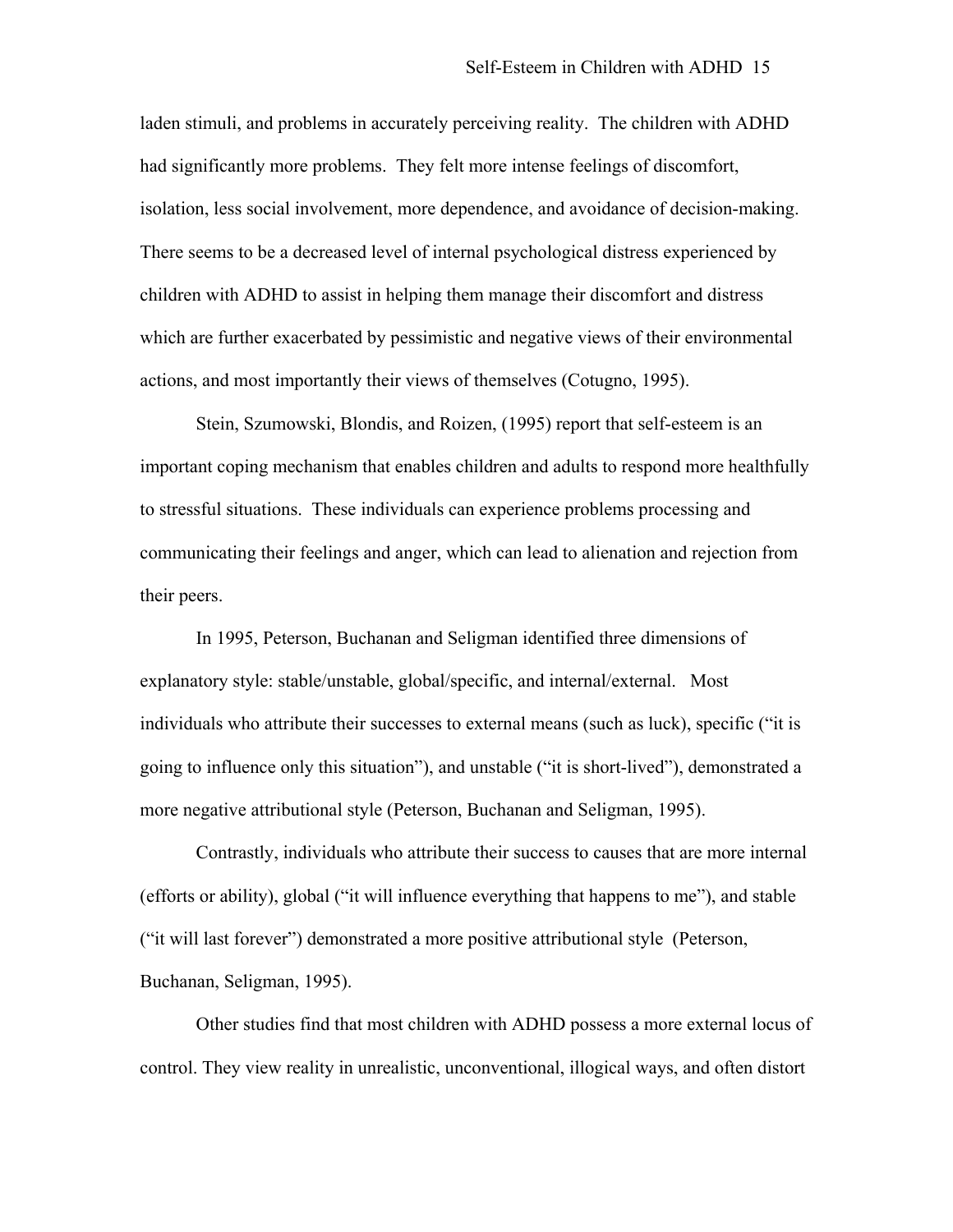reality because of their faulty situational perception. These individuals feel like they are not in control of life events and feel what happens to them is not a result of their personal actions, but a result of fate (Barkley, 1998; Gonzalez & Sellars, 2002; Hoza et al. 1993).

More specifically, Cooley & Ayres showed that students with ADHD attribute their failure to internal causes such as effort and ability and their success to external, unstable causes such as luck or chance. These children do not feel a sense of pride associated with their successes and they often develop a pattern of learned helplessness and give up quickly (1988).

 Children with an internal locus of control feel they are in control of their lives. They are more successful in their coping mechanisms because they have the capacity to evaluate and solve problems that occur in their lives (Barkley, 1998; Gonzalez & Sellars, 2002; Hoza et al., 1993). McInerney stated that children with a high academic selfconcept usually attribute their successes to stable and internal factors that go on to contribute to more satisfaction with their own performance, creating a higher self-concept and an increased future need to achieve (1999).

Unfortunately, when children with ADHD have an external locus of control, they feel that their effort does not make a difference, which ultimately affects their motivation. If a child does not feel he or she has an impact of his on her academic successes their failure is due to fate; beyond personal control, so what can be gained by using effort?

Some children with ADHD have difficulty acquiring social skills, which makes many aspects of their lives, including school, very difficult. According to Stewart and Buggey (1994), many students have difficulties with peer rejection, not due to the excessive activity of the ADHD, but due to the many forms of the deviant behaviors.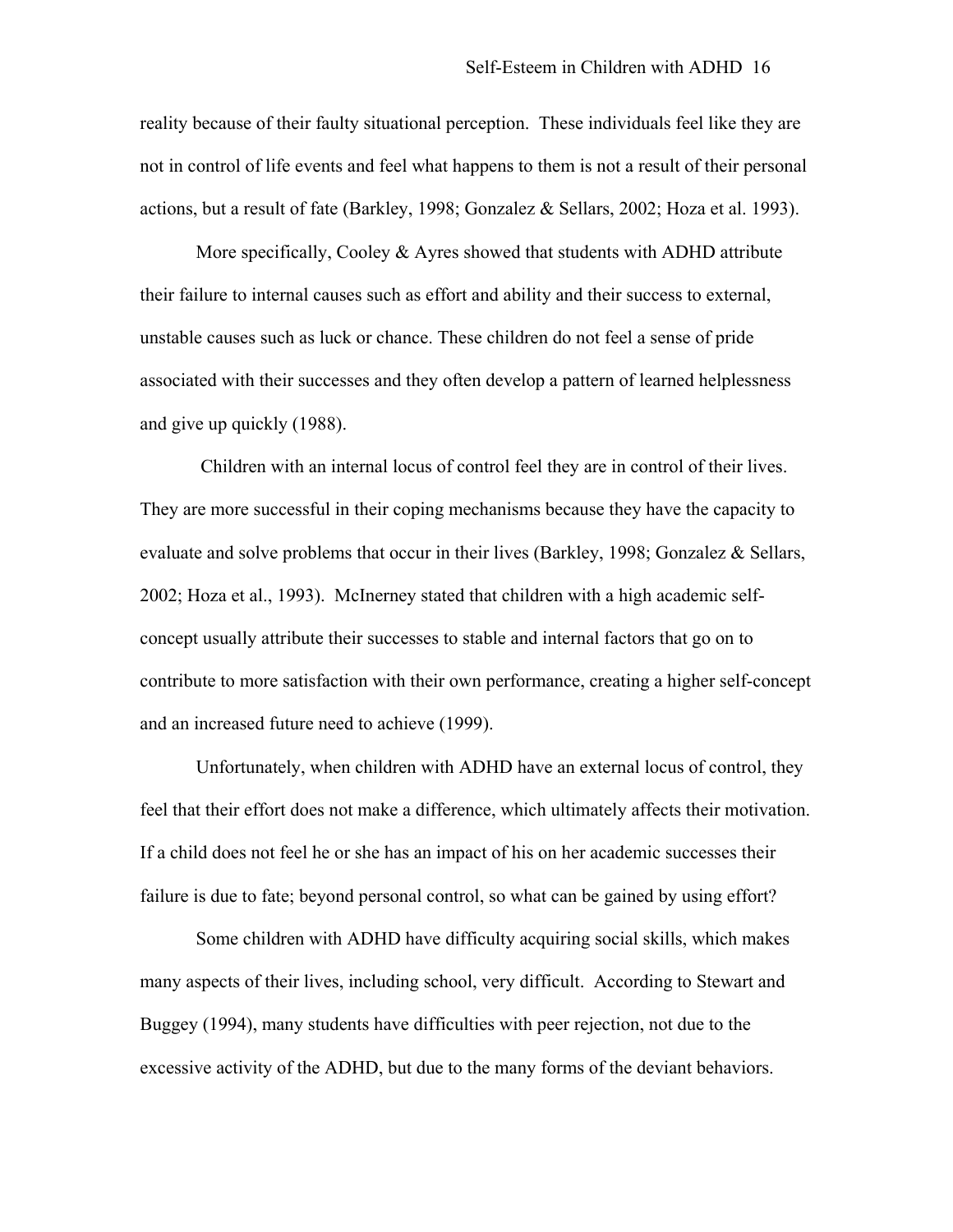These children have impulsive cognitive thoughts, poor means-end thinking, quick, errorprone decision making skills, and a lack of purposeful planning (Parker, 1996). These children may also demonstrate intrusive behaviors, deficits in conversations, socialcognitive biases, and poor emotional regulation (Stewart & Buggey, 1994).

Children with ADHD have as much trouble making friends as non-ADHD children do. They are often charming, empathetic, friendly, and have a good sense of humor. However, sometimes children with ADHD feel they need to adopt the role of the class clown in order to gain attention for themselves and be liked. For some children this is a coping mechanism for dealing with their ADHD, which at times, is not very effective. Their tendency to become the class clown can wear on teachers who easily become annoyed. It can also cause other students not to take them seriously (Quinn, 1995).

Children with ADHD have personality characteristics that can interfere with their friendships and social relationships. Sometimes their impulsivity may cause them to change their plans and mind frequently. They have been known to blurt out statements without thinking, which can sometimes offend people. They also may make comments that are completely irrelevant to the conversation, because they appear to be listening, but their mind is elsewhere. There is also a tendency to interrupt people while they are talking, sometimes monopolizing the conversation with their own agenda (Quinn, 1995).

At other times these individuals can have difficulty paying attention to people's body language, which interferes with giving appropriate feedback. They fail to gauge their behavior and their reactions on others. Mood swings or temper outbursts are not uncommon, which can make them difficult to get a long with (Quinn, 1995).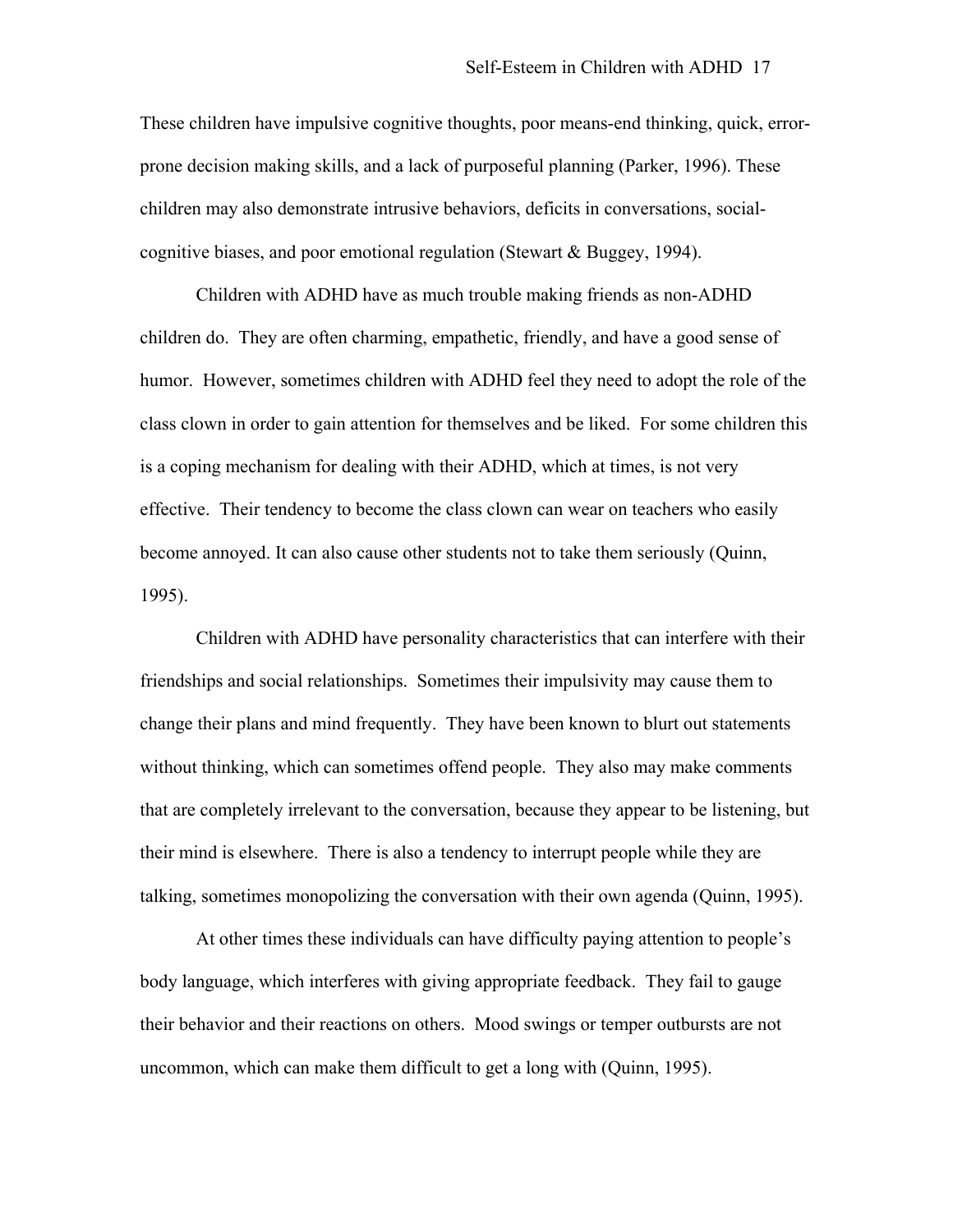Younger children with ADHD sometimes will copy funny behaviors of students, get carried away, and then not know when to stop. Sometimes these children have difficulty understanding why they get into trouble, when the individual who did the original funny behavior does not. This causes them to think that they are being treated unfairly (Roe, 1998). Many times these children are overly sensitive and easily hurt when others reject or are irritated with them. This constant rejection may discourage them from trying to befriend other people (Bauer, 1999).

Weiss and Hechtman (1986) conducted a study on the implications of ADHD on adolescence. They described adolescence as a time when children have to cope with many new situations and experiences such as dating, getting a job, and becoming more responsible. Adolescence is a time of rapid growth and body development; hormonal changes are taking place inside of children's bodies (Quinn, 1995).

 These changes are difficult for most children, but can be exacerbated when an individual has ADHD. Even when children are diagnosed very young and have adjusted well in the past, things start to get increasingly more difficult again. Adolescents can feel overwhelmed, unbalanced, and more frequently unfocused. By the time most children hit adolescence, they have grown out of the hyperactivity stage of their ADHD and typically they have more common complaints of low self-esteem, poor school performance and poor peer relationships (Weiss & Hechtman, 1986).

Hechtman, Weiss, and Perlman, (1986) paired eighteen male adolescents with ADHD, with eighteen adolescents without ADHD. The subjects were assessed with tests that measured both social skills and self-esteem. Hechtman, Weiss and Perlman's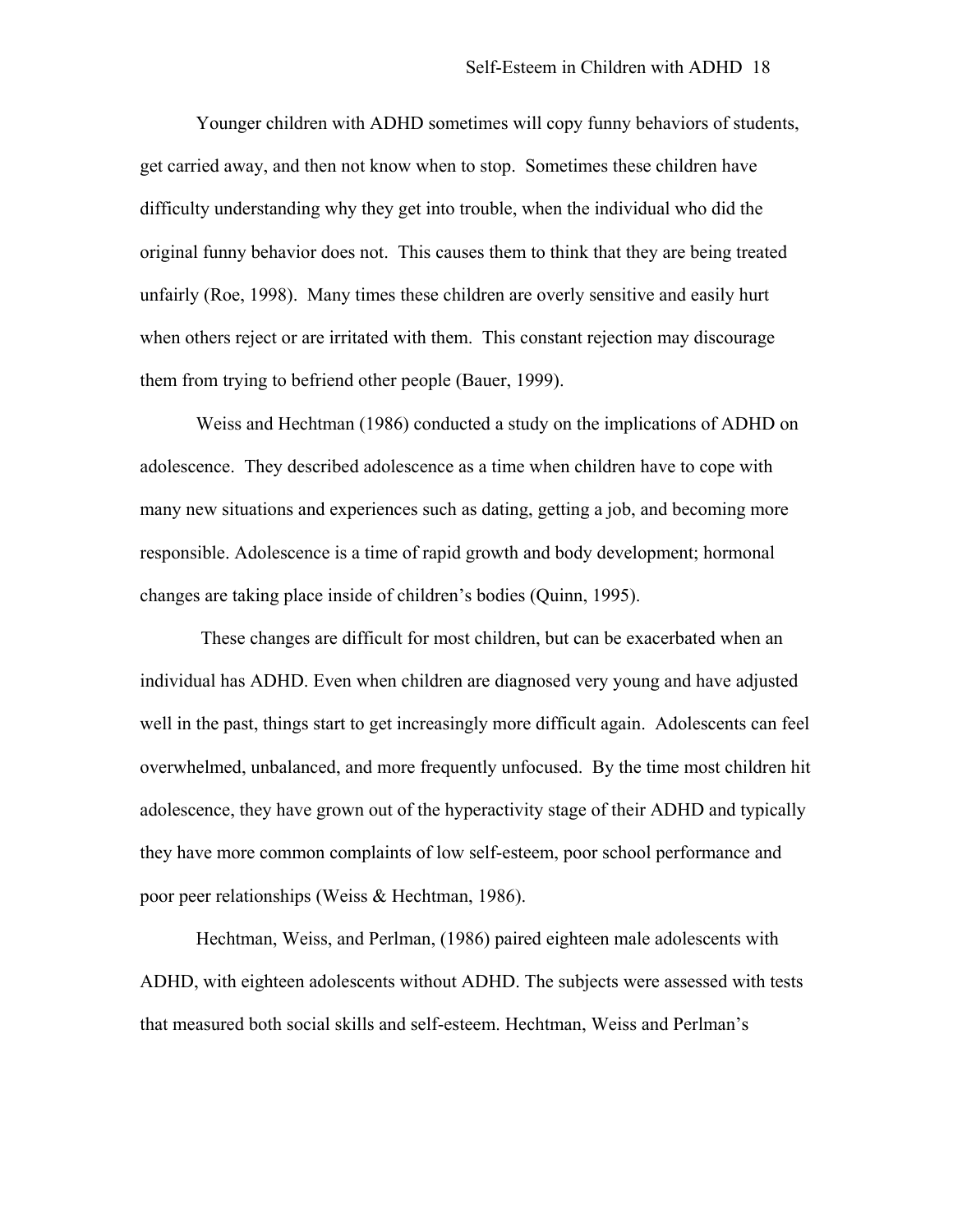findings suggested that social skills in ADHD adolescents were more behavioral than they were cognitive.

Students with ADHD had more difficulty than the control group of students on tests that measured social skills involving direct oral responses, than tests involving written responses. These findings showed that the students with ADHD knew the appropriate responses from the available choices on the test because of their competence on the written exam. However, they did have difficulties spontaneously generating the appropriate answers (Hechtman, Weiss, & Perlman, 1986).

Hechtman, Weiss and Perlman's 1986 study also revealed that students compared to control groups had more difficulty in situations where assertiveness was necessary. However, students with ADHD scored better in assertion situations compared to mock interview job situations they were engaged in. Students with ADHD were also shown to have scored significantly lower on self-esteem tests as opposed to the control groups.

Adolescence is viewed as a critical time for identity seeking, particularly through relationships with peers and teachers. As these students with ADHD move into late childhood and adolescence, they may be achieving within the normal to above average intelligence range. However, social skills and academic-related problems occur that indicate that these children may have a poorly developed self-concept. When children are changing from primarily a mode of memorization to a mode of application, they may begin to lapse academically. When this happens, the students start to fall behind the level of their peers. These students already have an established pattern of failure, but when they have to work harder to keep up with those at the same grade level, it causes a deficiency in their self-competence and their self-esteem becomes at risk (Barkley, 1998).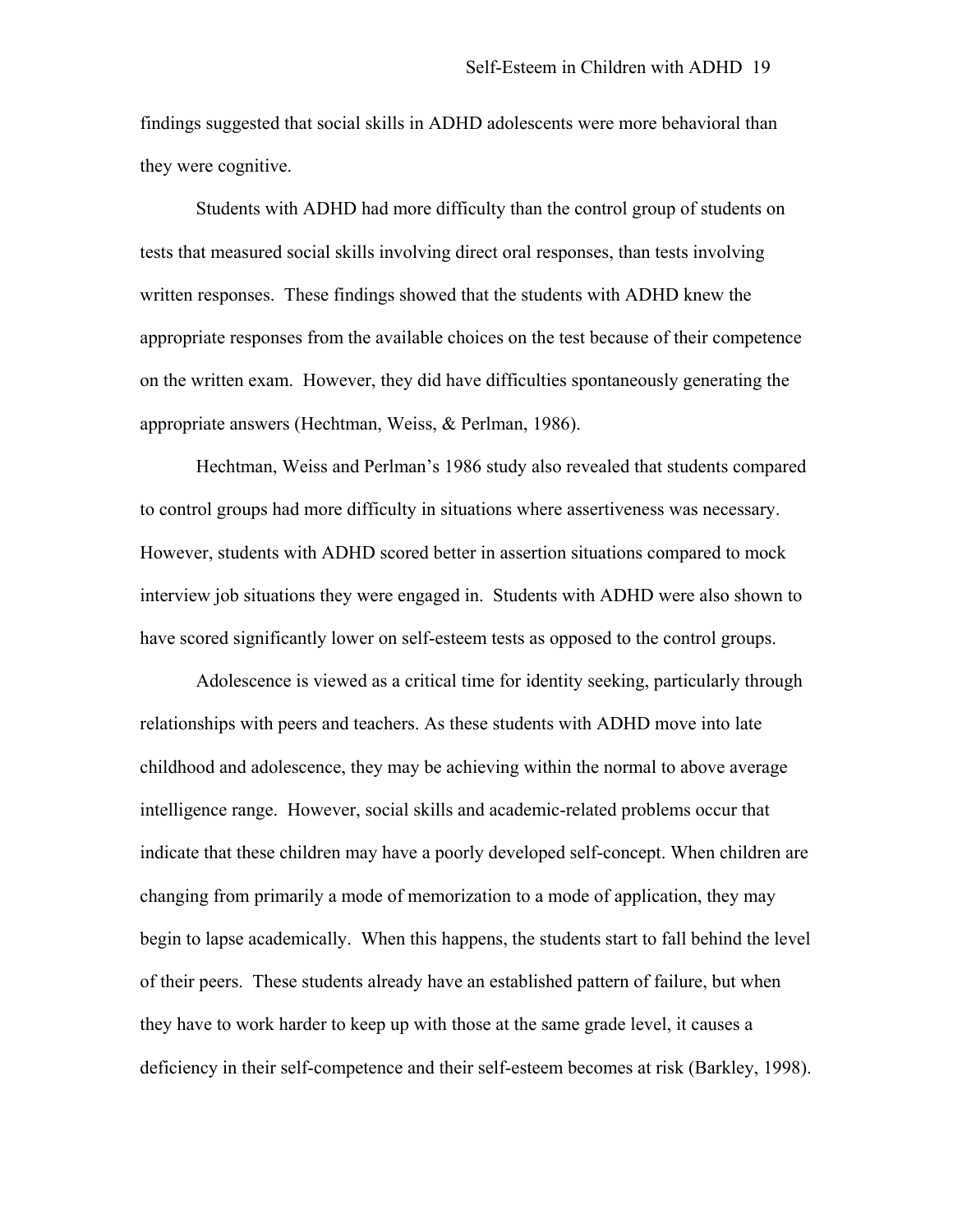#### Studies that do not support a correlation between ADHD and low self-esteem

 Bussing and Zima (2000) examined how ADHD disorder characteristics and medication treatment affected the self-esteem of children diagnosed with ADHD. A school district-wide sample of one hundred and forty three children who were enrolled in special education and who had a high risk of ADHD were used in this study. These students were given the Piers-Harris Self-Concept Scale to measure self-esteem. Overall, self-esteem scores were in the normal, average range for children with ADHD and for non-ADHD children who did not meet the criteria and internalized symptoms. Both of these groups scored high in low self-esteem, especially in the areas of popularity and anxiety. In this study, children with ADHD did not have any less self-esteem than the other group of children without ADHD but internalized their symptoms.

 Silverman and Zigmond used the Piers-Harris Self-Concept Scale to measure the self-concept in two separate studies. The first study used one hundred and fifty nine students from a large urban public school (ratio of males to females was 6:1) with learning disabilities in grades ranging from middle to high school The second group used forty seventh and eighth grade males within this group were ten suburban, ten urban, and ten rural LD students and ten normally achieving urban students. The results of both of these studies indicate no differences between adolescents with learning disabilities and those without in all areas (1983).

Winne, Woodlands and Wong assigned fourth to seventh grade, gifted, normal, and learning disabled children in random groups and compared their self-concepts with the Sears and Coopersmith inventories. Students were also given reading comprehension and vocabulary tests to separate the different ability levels. Results indicate that all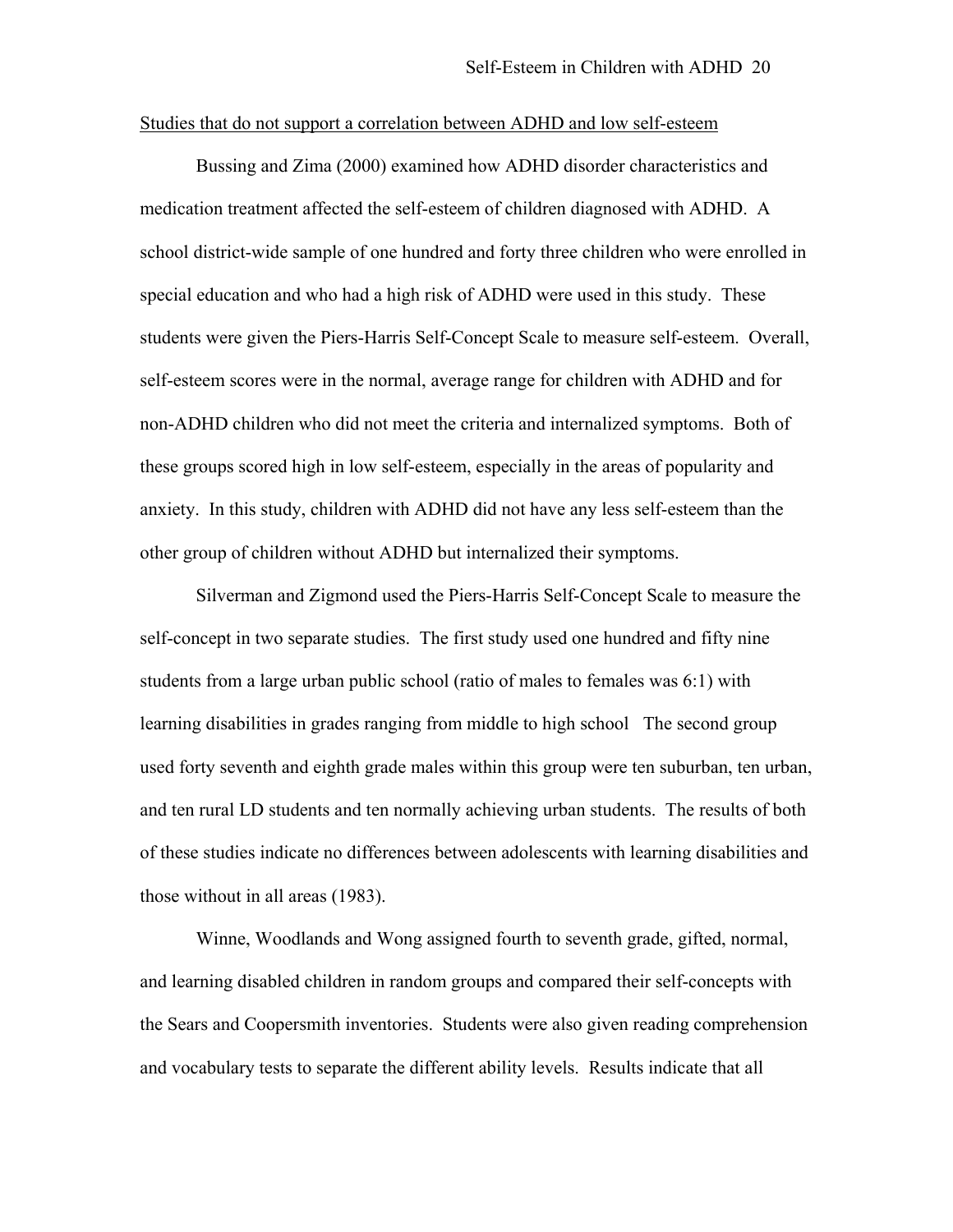groups scored about equal in all subscales, however, the students with learning disabilities scored a little higher in the self-concept levels (1982).

 Stewart and Buggy looked at self-esteem and social status between thirty-six (nineteen male and seventeen female), third grade students diagnosed with ADD and ADHD. Eight children with ADHD, two children with ADD and twenty-six children without disorders were used in this study. These children were told to nominate three of their least liked, and three of their most liked friends. They then filled out the Coopersmith Self-Esteem inventory to measure the children's feelings about their home, school and social life (Stewart & Buggy, 1994).

The results for peer rating and self-esteem scores indicated no significant differences between the three groups and levels of self-esteem or social status. Results also revealed that the children with ADHD might focus more on the positive nominations more than the negative nominations. This could have to do with the child with ADHD's inability to read social cues or do to the fact that they are more sensitive to positive reaction than negative reactions from peers. Also, it should be pointed out that the ADHD group also felt more positive about their home environment and scored higher in the general and school domain. Social status and self-esteem did not appear to be related for the non-ADHD group, however, a significant relationship existed for the school and home self-esteem (Stewart & Buggy, 1994).

 According to Barkley, as children with ADHD are attempting to learn appropriate social skills they may become confused by the rejection of their peers, which commonly leads them to develop low self-esteem. However, not all children with ADHD have low self-esteem because they have unrealistically positive sense of themselves, which has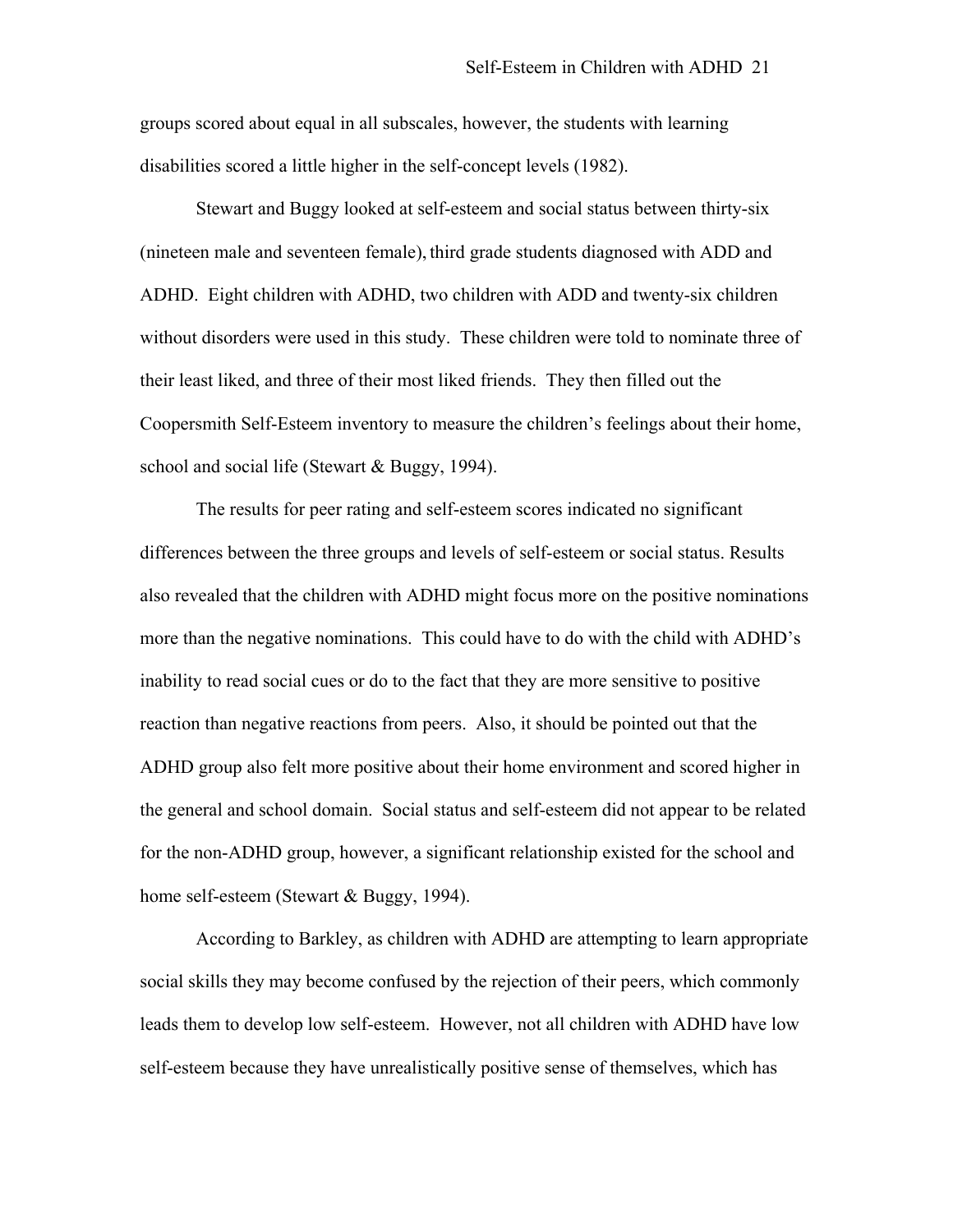been found to cause them to overestimate their abilities. Many times these children have unrealistic positive views of themselves as sort of a coping mechanism which means they do not have to admit their downfalls. These children have also been found to blame other people for their shortcomings because of their limited self-awareness (Barkley, 1998). Ways to help manage ADHD behavior and improve self-esteem

 It is important to help children with ADHD strengthen their belief in themselves by letting them know they are capable of doing whatever they set their minds to. Parents and educators should encourage them and provide a loving and supportive environment where their strengths, not their downfalls are focused on (Roe, 1998).

Another important key to helping children build self-esteem lies in how teachers and parents feel about themselves. Adults with high self-esteem help children feel more confident in themselves, and help them avoid becoming too critical of themselves. These individuals also focus on what the child can do, instead of what the child is not good at. (Roe, 1998).

The child's self-esteem is enhanced by helping children feel capable and by fostering interdependence. Let the children partake in activities where they can guide themselves. Do not be overly concerned with not wanting them to make a mistake now and then. This can help enhance self-esteem provide security, acceptance and risk taking (Boehlke, 1994).

# **Build confidence**

It is important to draw on the things that children do well. These children find it easier to focus on things that are interesting to them, just as children without ADHD. It is important to help these children find something that interests them so they can have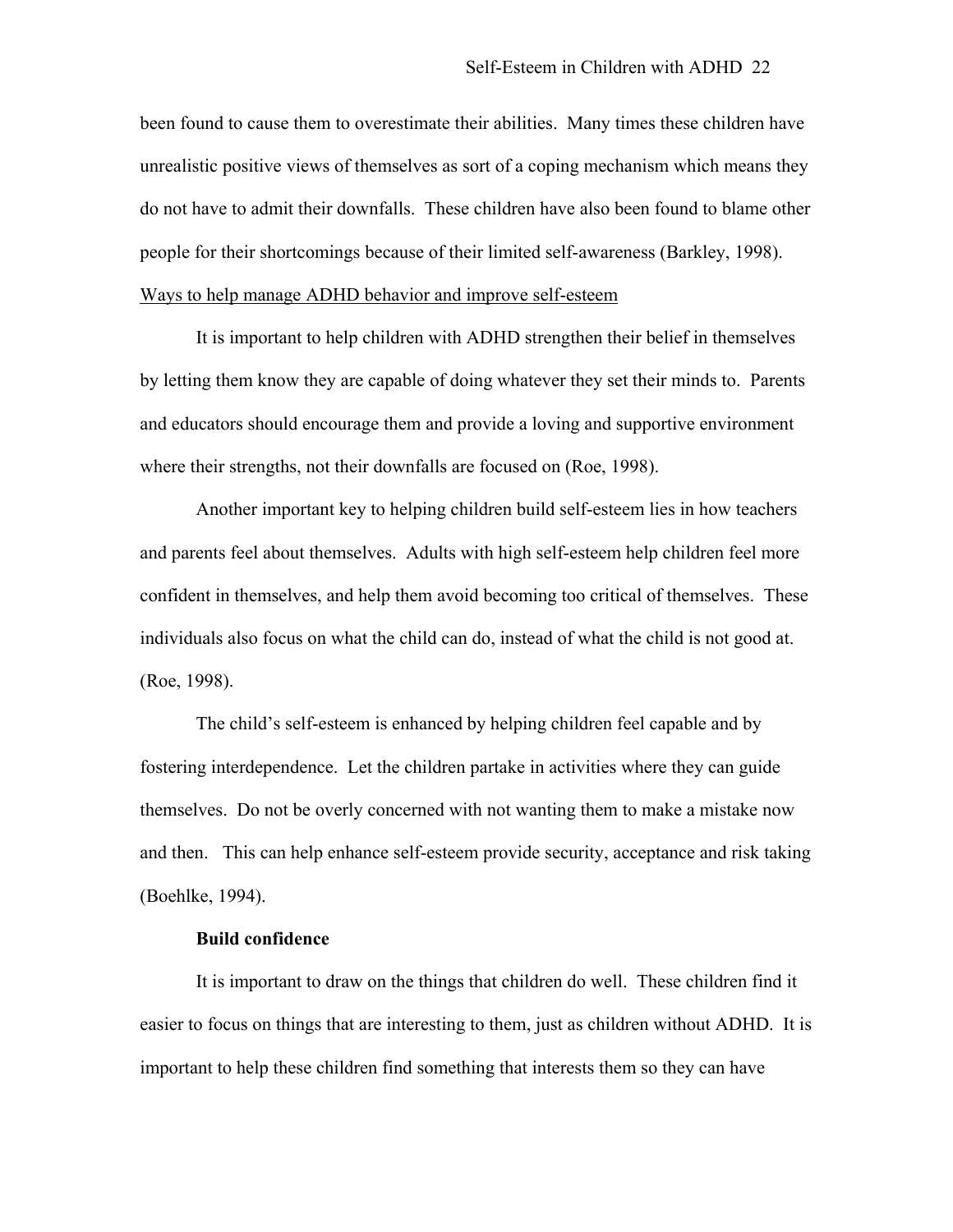something to feel good about when other parts of their lives may not be so good. Try to do exercises that bring out any potential strengths the child has (Roe, 1998).

# **Try relaxation**

 Try teaching relaxation techniques. Play calming music. Tell the child to start at the top of her body and relax from her head, down to her toes, tensing and releasing each part as she go move down their body. By teaching the child relaxation techniques she can use them when she feel's frustrated or when she is bursting with energy at an inappropriate time (Lerner et al, 1998).

# **Making mistakes is all right**

 These children also need to know that everyone makes mistakes, even teachers and parents. Many times these children only notice their own mistakes and not the mistakes of others. As a result, these children convince themselves that everyone else is smarter, better and more capable than they are. Let these children know that it is all right to make mistakes, because that is how people learn how to do things correctly. When a child does make a mistake, the child can then be asked, "What can you do so that this same mistake does not happen again?" When the child answers this they can understand that the important thing is not avoiding mistakes, but how to figure out what to do the next time. This helps the child learn strategies to correct his own mistakes in the future. It is very important to acknowledge those children who try but make mistakes because there are many passive people who do not even attempt to participate (Boehlke, 1994).

# **Use physical/verbal cues to help maintain attention**

Gain the child's attention by using eye contact or a quiet touch to make sure that the child is listening to you. Sometimes it may appear that he or she is looking at you,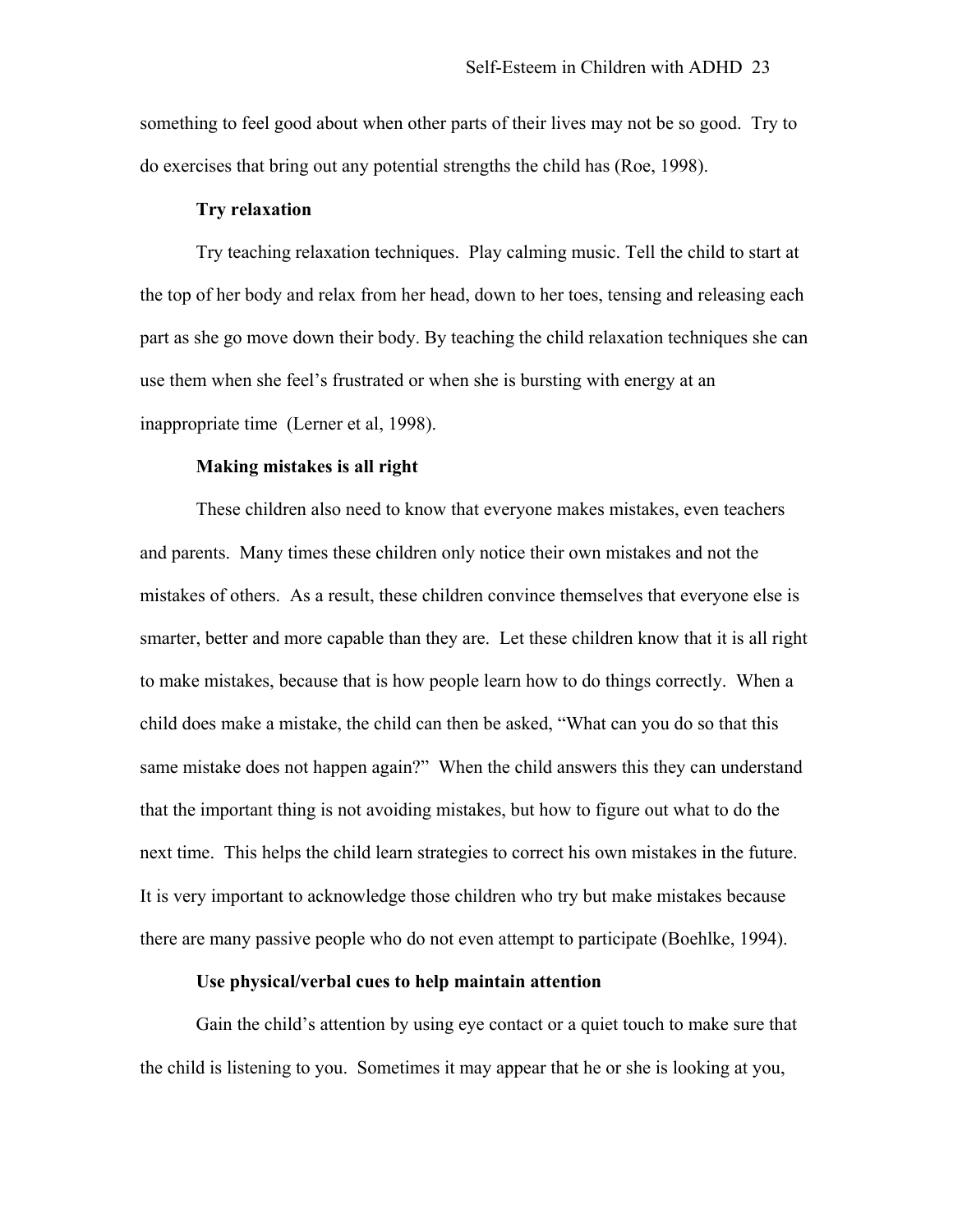but the added touch, just to make sure, can make a world of difference. The child may be preoccupied thinking about something else, especially if he or she has a lot on his or her mind, or if there are many distractions. Time in a quiet place will give the child a minute to recover enough to absorb the information (Roe, 1998).

# **Adapt to using notes as reminders**

Many children with ADHD find it very useful to use reminder notes. These reminders can be in the form of to-do lists to remind them to do household chores or homework assignments. Post-it notes can be placed in locations where frequent forgetting occurs. A note taped to the door can remind the child to bring his lunch to school. A note can be placed in the bathroom to remind the child to hang their towel up to dry. A wall calendar is also very useful and works as a reminder and planning tool to help keep the child more up to date as to when events are occurring and what assignments are due (Beal, 1998).

# **Get organized**

It is much easier to keep track of assignments and belongings if they are kept neatly in a workable, and efficient manner. Store similar items together. Hang pants with matching shirts in the closet. Designate certain drawers for certain items like underwear and socks. Label the locations if necessary, but do not go overboard. It might also be useful to add some storage space, try adding more shelves to a closet. Perhaps a major cleaning of the house or storage space is necessary to make more room to become more organized (Beal, 1998).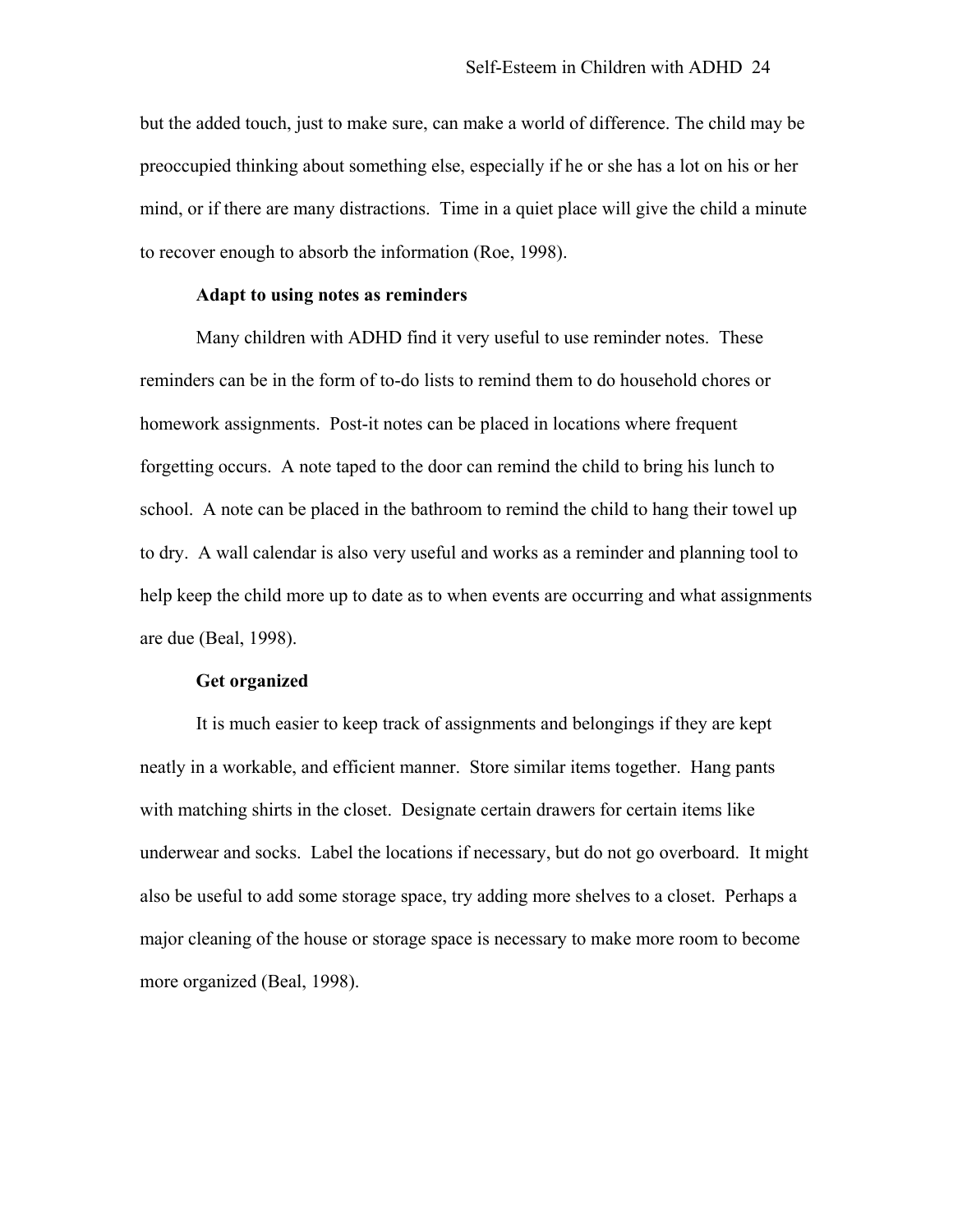# **Keep it simple**

Give simple and clear instructions to these children who have a difficult time paying attention, instead of giving a long drawn out explanation. Chances these children will not know exactly what is expected of them when too many directives are thrown at them at once. Many of these children do better with one instruction at a time. If the child is preoccupied, it is more likely that it will be difficult for them to remember the other steps, then, if they forget, they will become more discouraged. Setting clear and simple rules of what is required helps many children learn to manage their behavior better. Sometimes if the child helps make the rules, the child is far more likely to follow them, much less likely to break them, and much less likely to argue about them. (Roe, 1998). Be clear about what exactly is expected of him/her, that way they can plan how long it will take him or her to complete each task.

#### **Create a "my stuff box"**

A "my stuff box"(primarily for parents to use at home) is a box that is located in an area in the house where the child spends most of their time or a place that is easily accessible. The child uses this box to store items temporarily that need to be put away or taken up to their bedroom. This box could be emptied before bed, or before they leave the house (Beal, 1998).

# **Make a "things about me" list**

 Ask the child to generate a "things about me" list. This is a list of things that the child likes about herself. Sometimes it is difficult for children with ADHD to think of the positive characteristics to describe themselves. This list provides the child with an opportunity to reflect on the things she enjoys about herself (Lerner, 1998).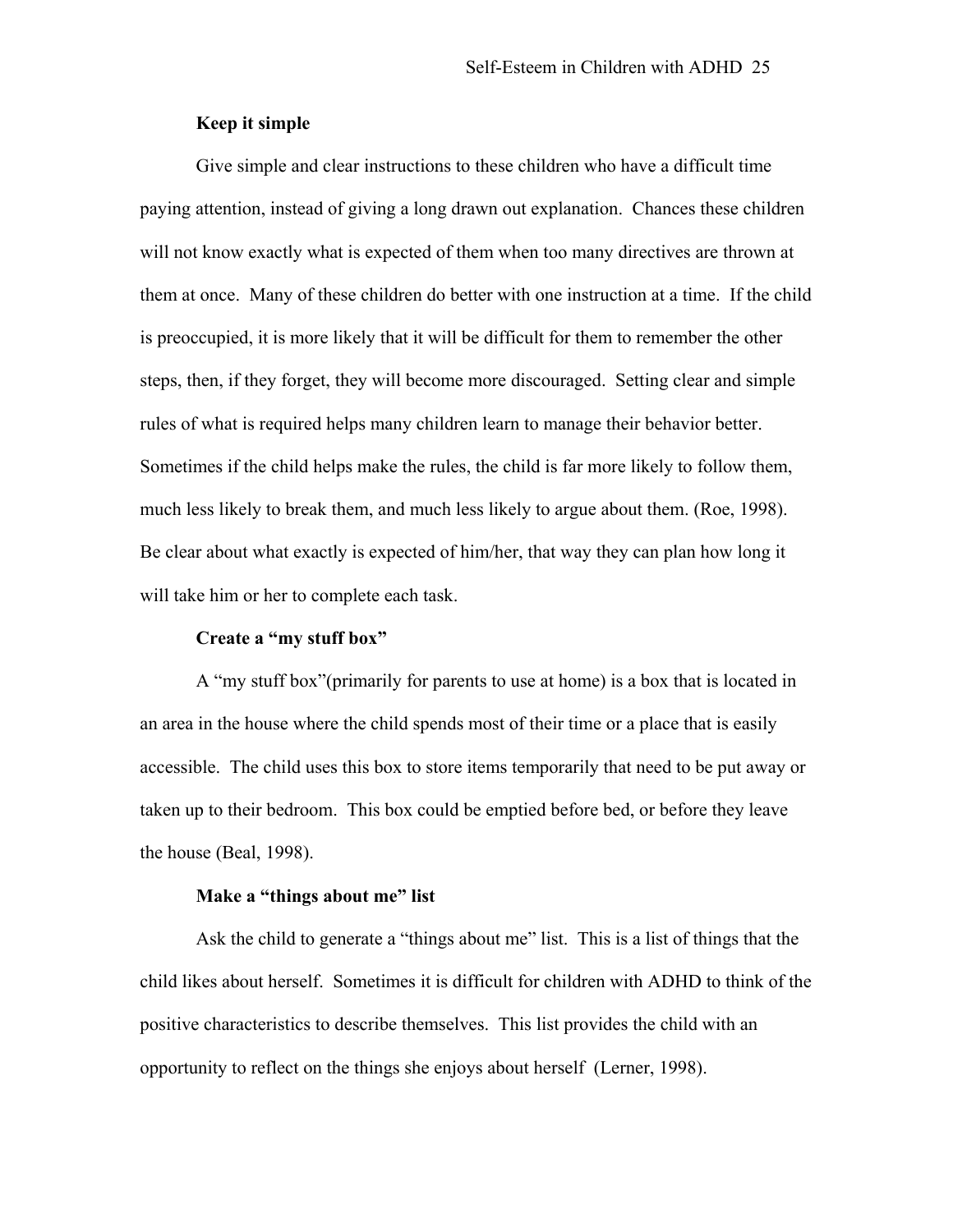# **Modify instructional methods**

Demonstrating what is required of the child will help him, especially if he is a visual learner, as opposed to verbal learner. Try practicing the task with the child when the child is calm, in a non-hurried place where there are fewer distractions. Do not try to teach the child how to do a task when the child's favorite television show is on, or when friends are over.

 Clear routines and structure can help a child anticipate what is going to happen and make him/her feel more structured and organized. Sometimes when there is a change in routine, it would be useful to give the child a warning and be very clear about what is going to happen, instead of confronting the child with a big change. Helping the child during these transition times can help the child feel more in control when there is a change in the routine (Roe, 1998).

#### **Encourage autonomy**

Help these children develop a sense of personal competence by encouraging them make their own decisions and choices by providing support, encouragement and by helping the students evaluate themselves. Help promote the child's feelings of success by letting them know that making decisions is part of feeling good about yourself and being less dependent on other people (Boehlke, 1994).

# **Recognize achievement**

Reinforcing and acknowledging acceptable behavior when a child is caught doing something good is very important. Many parents, caretakers, or educators get caught up in disciplining, which makes the child believe that he/she does everything wrong. This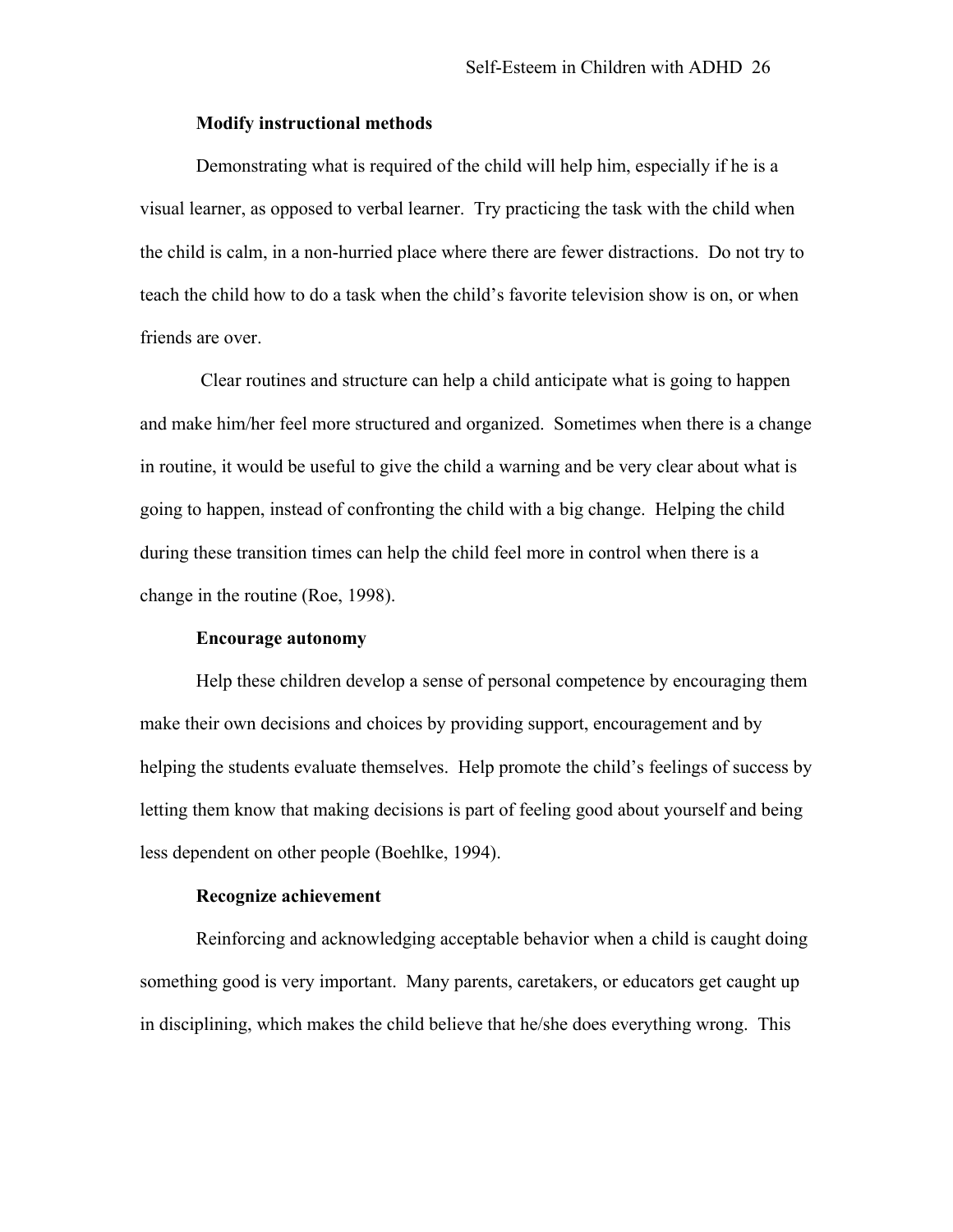way the child learns what is appropriate, at the same time receiving positive feedback for good behavior (Roe, 1998).

Offering the child rewards over short periods of time is a great way to work on one or two behaviors at a time. Behavioral charts work well because the child knows exactly what behavior to work on, i.e. not hitting other children. Then when they are rewarded, they know specifically why they are being rewarded. These charts, such as star charts, can be used with children from about four years and on, but only work for a shorter time with younger children, sometimes only about two weeks or less (Roe, 1998).

Take the extra time to encourage good behavior through the use of stars and stickers, awards, positive time outs, clapping and teaching them that self-approval is important (Boehlke, 1994). Make it a goal to provide positive feedback to the child about what they have done right. Try to make it a habit of finding something positive to say about what the child is doing (Garber, Garber & Spizman, 1990).

#### **Focus on past successes**

When a child is caught doing something good or was successful at something. Don't forget it! It is important to always remind the child of their past successes and let them know that repeating past successes are equally important to moving forward and learning new tasks.

 Focusing on improvement is more important than focusing on the product. Let these students know that progress is equally important, especially when they are making progress with a difficult task (Boehlke, 1994).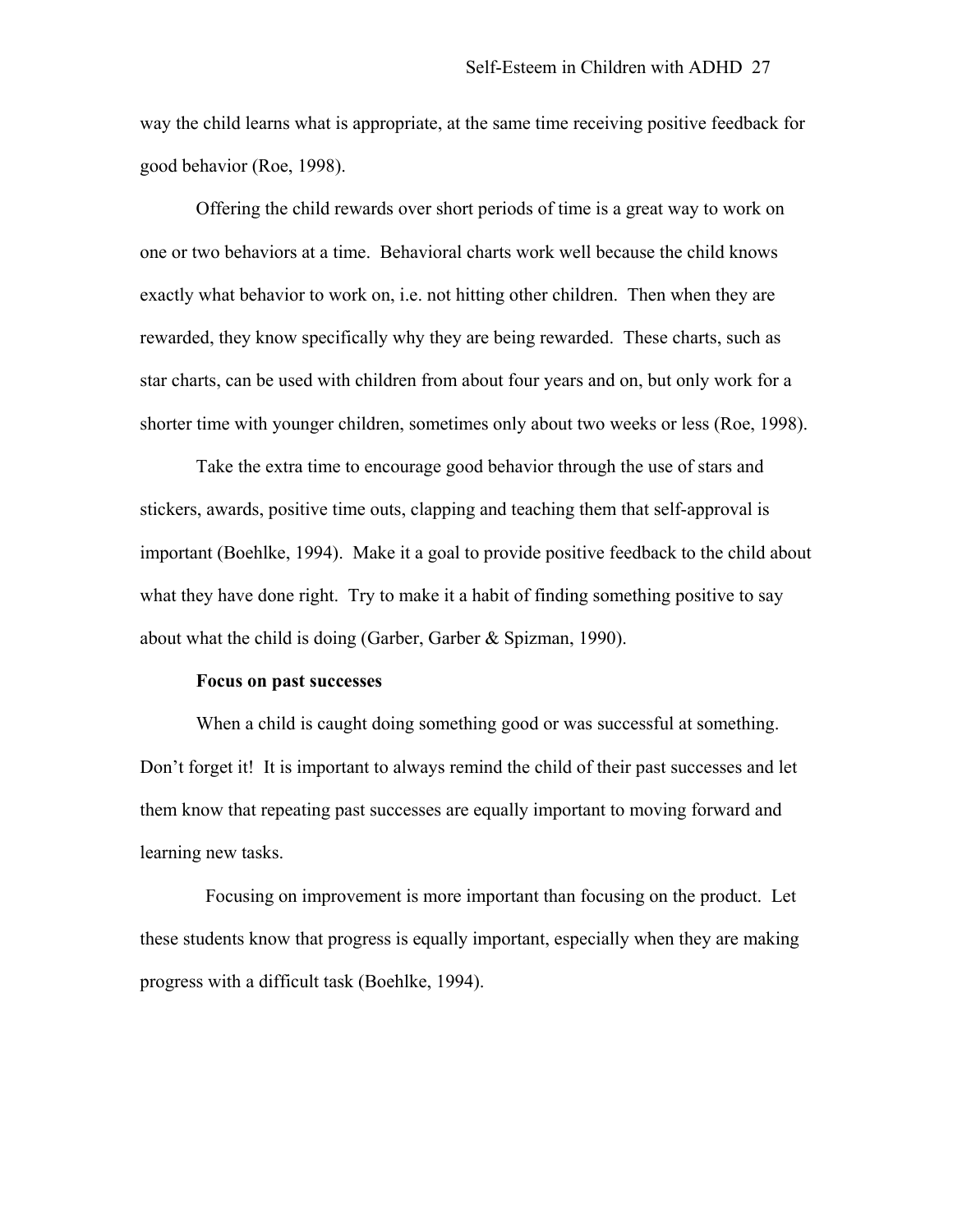#### **Make modifications by thinking outside of the box**

A lot of times a child will have difficulty managing certain stimuli. Changing the environment may help. For example, a child having difficulty remembering to bring his lunchbox home could be introduced to using paper bags. A child who forgets to bring her mittens home from school could benefit from mitten clips that clip to her jacket. By looking specifically at the problem, one can see if there is any other, more beneficial and adaptive way of doing things (Roe, 1998).

Many times parents and caretakers are on a busy time schedule. They often demand their child to complete a task when it is convenient for them. Children have things *they* would like to do, too. It might be helpful to steer the child in the direction the parent wants, demonstrate if necessary what is needed to be done, and allow the child to complete the task on their own time, with a lot of encouragement, and then reinforcement. Usually when a child is forced to do something is when the most problems and confrontations occur (Roe, 1998).

Managing a child with ADHD can be very difficult, especially for parents. Then parents can try keeping a Good Behavior Diary of their child to strengthen the habit of delivering positive feedback. Every time the child does something right the parent can keep a record of in a small notebook that is easy to carry around. At the end of the week, or even at the end of the day, parent and child can sit together and review it. This book can be a tool to help both parties feel good about themselves (Garber, Garber & Spizman, 1990).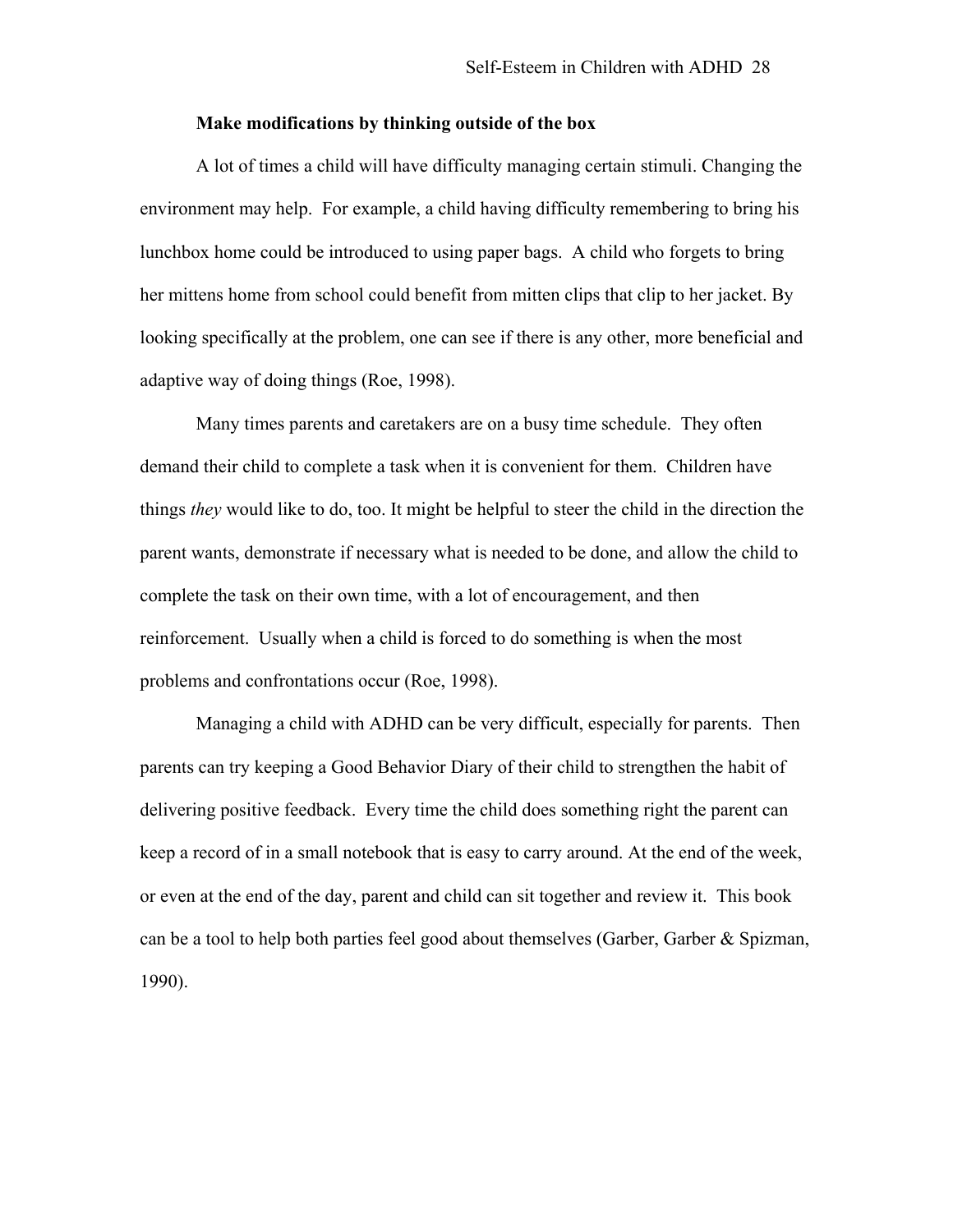# **Accept that you are human**

Be aware of your own shortcomings and modify them to help the child. There will be times when teacher and student personalities do not click. That is all right, it is going to happen once and while. The teacher should not take it personally. However, when this happens, the teacher should try to stay open to the idea of adapting new ways of teaching. Teachers should always be sure to read student files so they have a better idea of how to make accommodations. Many times it is useful to seek help from other sources, students last year teacher may be helpful. The teacher should not be afraid to ask for help because it may have a big influence on the child's self-esteem and how they view themselves (Barkley, 2000).

# **Encourage exercise**

Run, play, rollerblade or swim to blow off steam. Exercise is great for everyone. It is especially good for students who deal with more frustrations than others. Serotonine, a natural, feel good hormone is released into the body during exercise, increasing positive thoughts.

# **Create a sense of belongingness**

Help create a sense of belonging to these children be encouraging them to explore responsibilities through group memberships and encouraging acceptance and inclusion of other children. This can be achieved through cooperative learning or small group projects (Boehlke, 1994). Try to avoid things that generate competitiveness.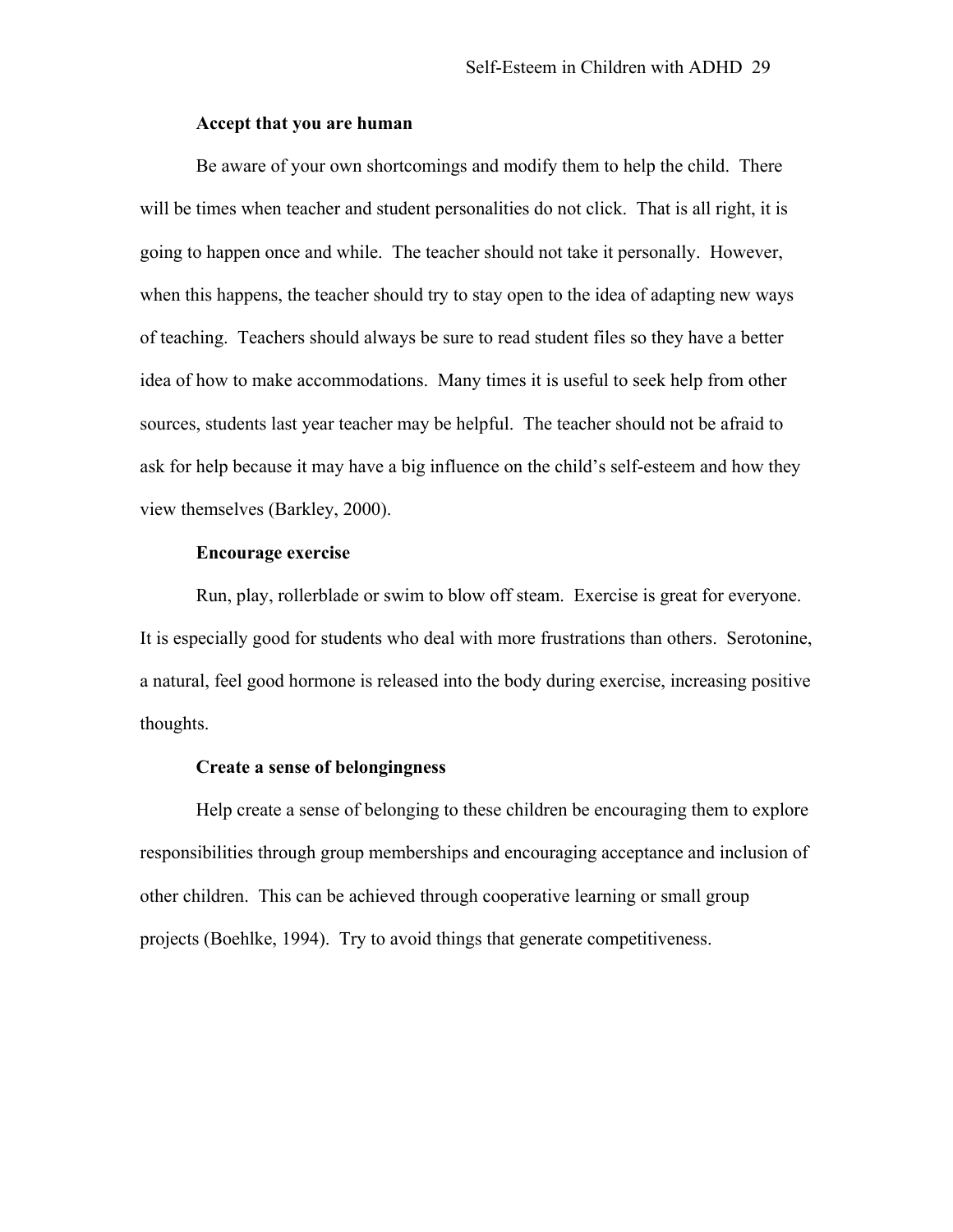# **Create a sense of purpose**

A sense of purpose and achievement can be created when these children can get a sense of their purpose and progress. Try not to concentrate so much on the child's concrete grades, but more so on what they learned (Boehlke, 1994). Asking the teacher to be more descriptive on report cards can help you gain a better understanding for where your child is at achievement wise. Sometimes letter grades can be very limiting (Beal, 1998).

# **Color-code to make organization more attainable**

Color-code folders and book covers so children can more easily recognize what items they need to bring to school or to class. Children should be taught to always put the books back in the same spot so they know where to find them the next time (Beal, 1998).

# **Teach positive self-talk**

Teach positive self-talk by creating positive signs in the classroom or around the house. Place them in obvious places so that they can be reminded of their achievements. Make a commitment to yourself and your students that, for every "put down" that occurs, two more "put ups" are required. Also, try to encourage the children to partake in positive talk before they begin tasks (Boehlke, 1994).

#### **Think about the child's location within the classroom**

Avoid placing the child near distracting stimuli, such as: other distracting students, air conditioners, heaters, windows or high traffic areas. It may be a good idea to strategically place these children near other students who are good role models. Placing the child in the front row may help the teacher notice when the child is off task. By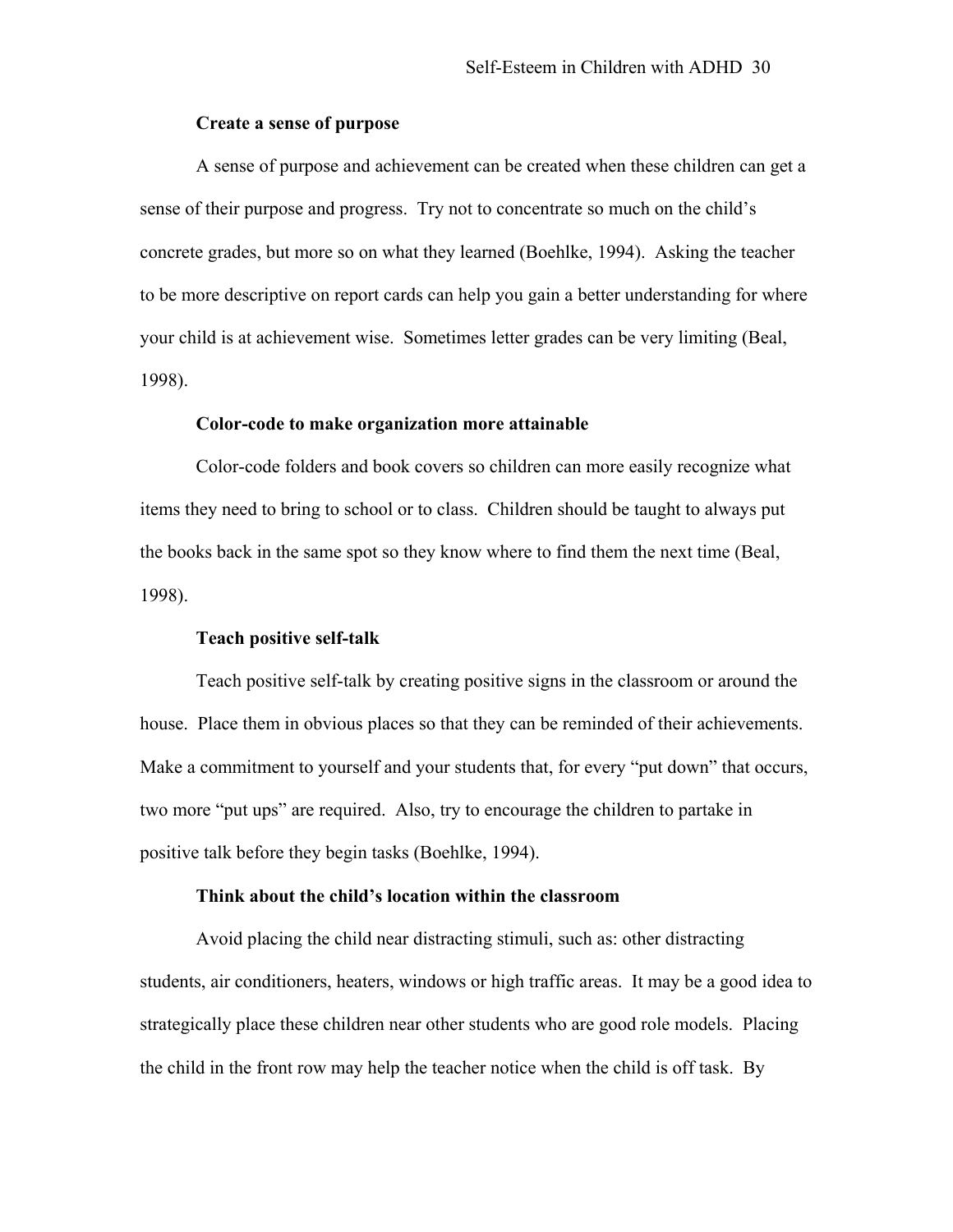decreasing the distractions that may impair successful learning you can help increase their chance of learning (Lerner et al, 1998).

#### **Teach children to accept criticism**

Teach children to accept criticism in a positive way. Let them know that it is a difficult, but important part of life. Help teach the child to repeat the negative statement (acknowledge it) and make a statement to correct it. This statement should indicate that the criticism had nothing to do with him as a person and it should inspire them to make the correction for next time (Garber, Garber & Spizman, 1990).

# **Talk with the teacher**

Teachers should always be aware of the child's ADHD. Encourage the teacher to communicate with the parent and child with the most common frustrations. Parents and teachers can work collaboratively this way to help make success for the student more attainable through modifications and extra time for more difficult tasks (Beal, 1998).

#### **Provide Tutoring**

It is important to remember that many of these children have academic difficulty; therefore tutoring must be available. Tutoring can be provided by teachers, adult volunteers, peer tutoring, learning centers and through the use of remedial centers (Boehlke, 1994). Parents can also call the teacher to find out homework assignments and how to help the child extra at home.

#### **A homework spot**

 All children, not only children with ADHD, should have a special, designated homework spot that is distraction free. The area should be well lit, stocked with all necessities to complete homework. Keep pens and pencils, white-out, a dictionary,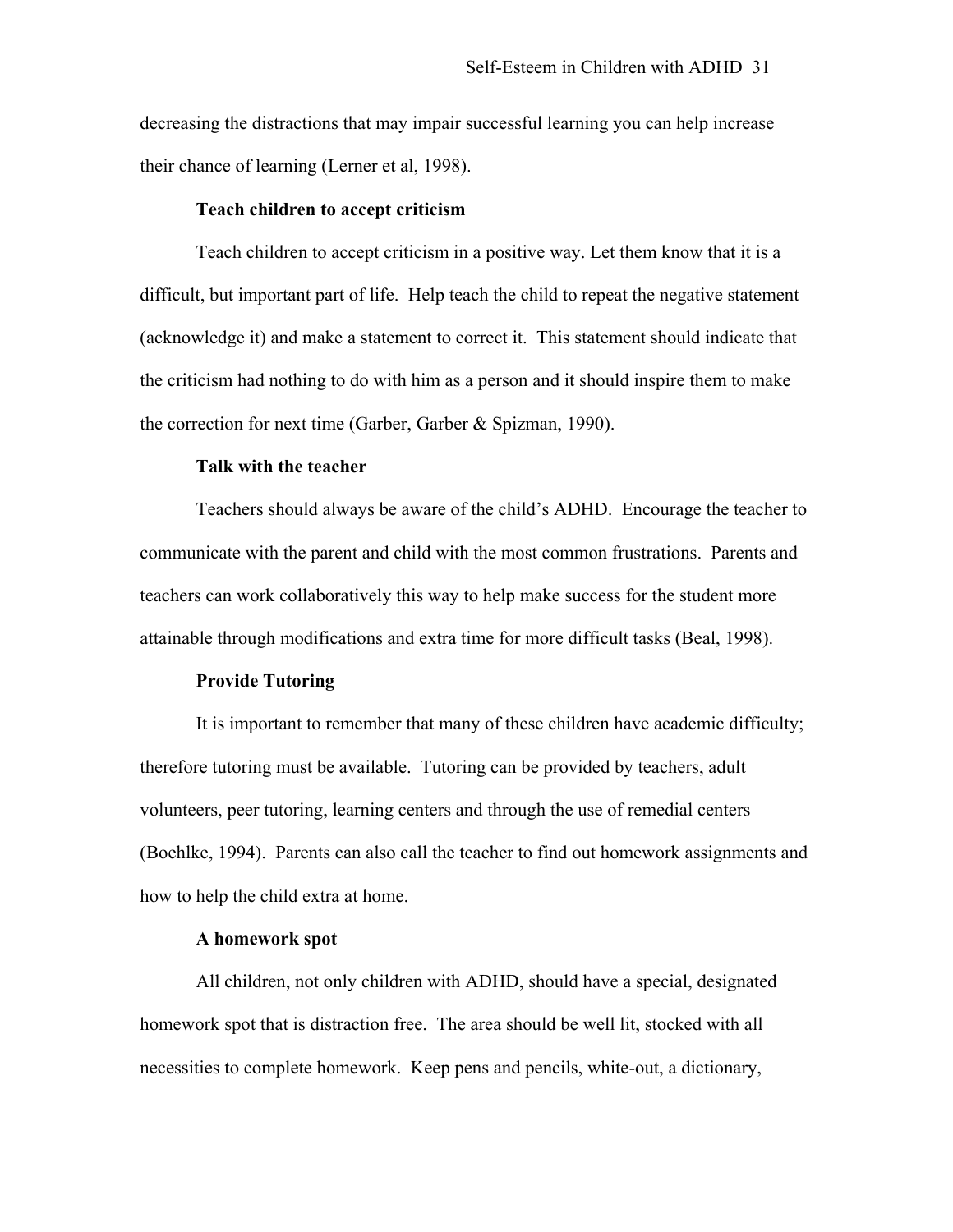thesaurus and calculator handy. If possible, keep copies of school texts in case the child forgets them at school (Beal, 1998).

 A homework spot can be provided in the classroom too. However, it is important that this stimuli-reduced area be accessible to all students too so that the child with ADHD does not feel different (Beal, 1998).

# **Make learning tangible**

In general, it is important to make learning attainable for these children by utilizing a number of creative ideas. Help the student make an accomplishment album, which lists their accomplishments. Encourage the child to make a checklist of their skills, things they like to do and what they are good at. Making a flowchart can also be a great way to help teach academic concepts (Boehlke, 1994).

It is important to making learning tangible by setting realistic goals and expectations. Do not set the child up for failure since self-esteem is measured by what the child feels she should be and what she actually is. When a child falls short of what she feels they should have accomplished it will harm their self-esteem more. Many times children have unreal expectations of what they think they can accomplish, do not exacerbate them by setting the child up for failure. Get to know the child's limits, and live by them (Garber, Garber & Spizman, 1990).

#### What does not work in managing a child with ADHD

Understandably, people who care for children with ADHD can become overwhelmed and frustrated by the consistency of the child's behaviors. When frustration happens, it is important to think about how to respond appropriately in the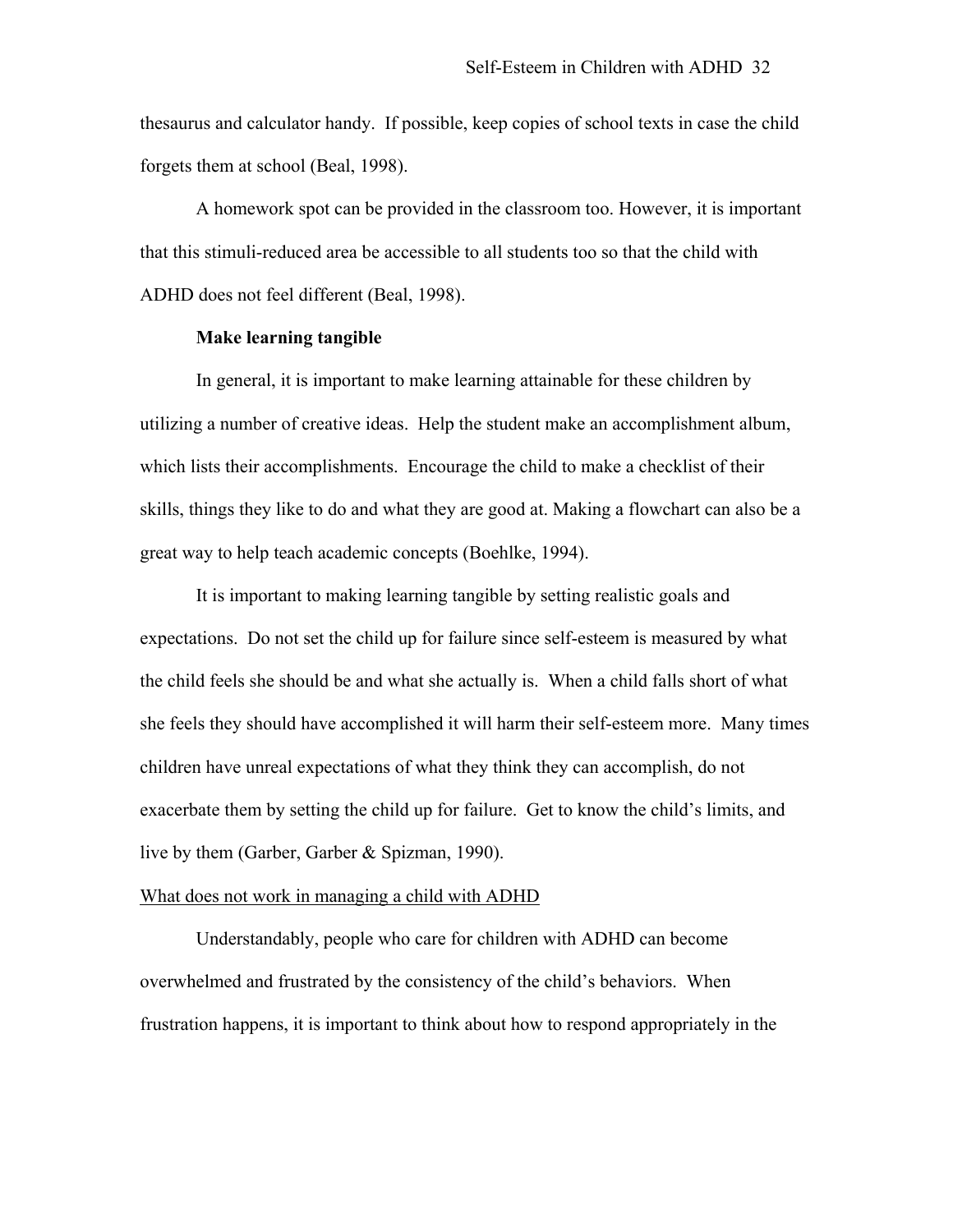situation. It is extremely important to avoid specific behavioral responses because they will only exacerbate the child's behavior.

# **Avoid Shouting**

 Shouting is one way that caretakers should not communicate with children with ADHD. Shouting can only confuse and make the child angrier. Many children with ADHD need help focusing in on the speaker before he is asked to do something. One way of discipline is to help the child to learn 'selective deafness' and to respond continuously less and less to extraneous stimulation (Roe, 1998).

# **Avoid saying NO too often**

 Many parents and caretakers get into the habit of saying 'no' too much. Try thinking about whether it is really necessary to say 'no' and try more positive ways of getting the message across. Try answering the question with a 'maybe', making another suggestion, or redirecting the child by saying, 'Now it is time for dinner, but afterwards we can try that out.'

#### **Keep hands to self**

 Unfortunately, many parents have the impression that hitting is an acceptable punishment for bad behavior. Most of the time this is the adult's way of coping with *their* frustration, more than a way to discipline their child. Hitting sends a message to the child that says hitting is all right as long as you are bigger, and more powerful than the other person. Hitting a child is very likely to make them more defiant, and soon, more force becomes necessary.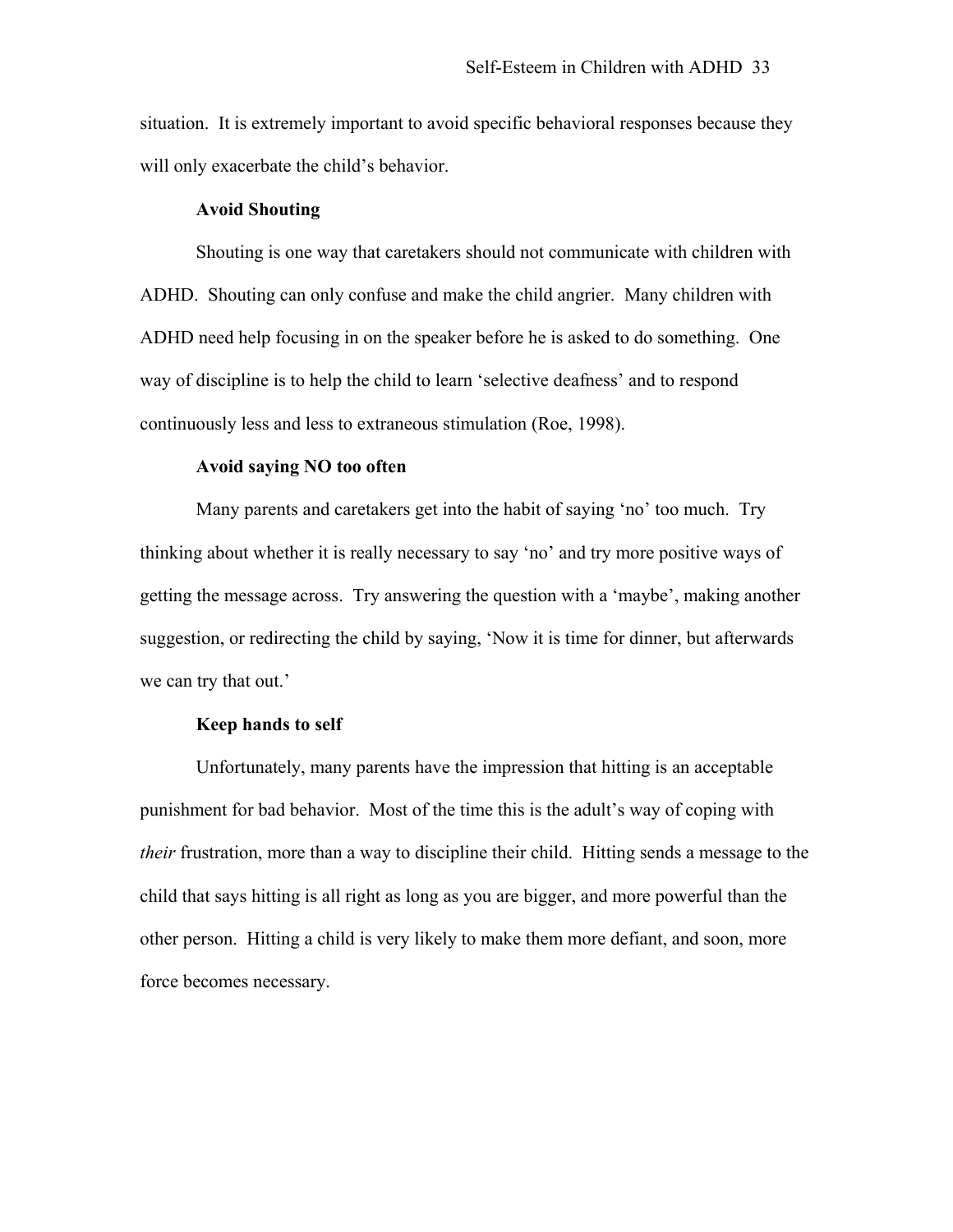# **Do not overdo it**

 Many times a child with ADHD will portray a variety of annoying or upsetting behaviors. When disciplining them, it is important to try to focus on one, maybe two behaviors at a time instead of trying to change them all at once. This will only discourage the child. Make success attainable by using small steps whenever necessary (Roe, 1998).

# **Try to look at the big picture**

 In the midst of a hectic and crazy day when emotions are overrunning, try to look at the big picture. Remember why it is you became a parent or teacher. Love the child unconditionally, even if they are running you ragged. When we get caught up in the craziness of a hectic moment we forget that the child does not know we care about them, unless we show it (Boehlke, 1990).

#### Potential strengths of individuals with ADHD

As mentioned, throughout the review, ADHD can have a taxing affect on a child's self-esteem. This is why it is important for individuals with ADHD to learn to accept, and even be proud of their being different since most of the time it is their deficits that are focused on. It is very easy for these individuals to get caught up in a vicious cycle of failure and frustration and to forget about the things they are good at. These individuals need to learn how to recognize and be proud of the many different potential strengths they may be exhibiting everyday, but do not take the chance to realize them. It is also important to note that all children with ADHD do not exhibit the same symptoms, trait, strengths and problems. Some of their traits may be hindering, however a combination of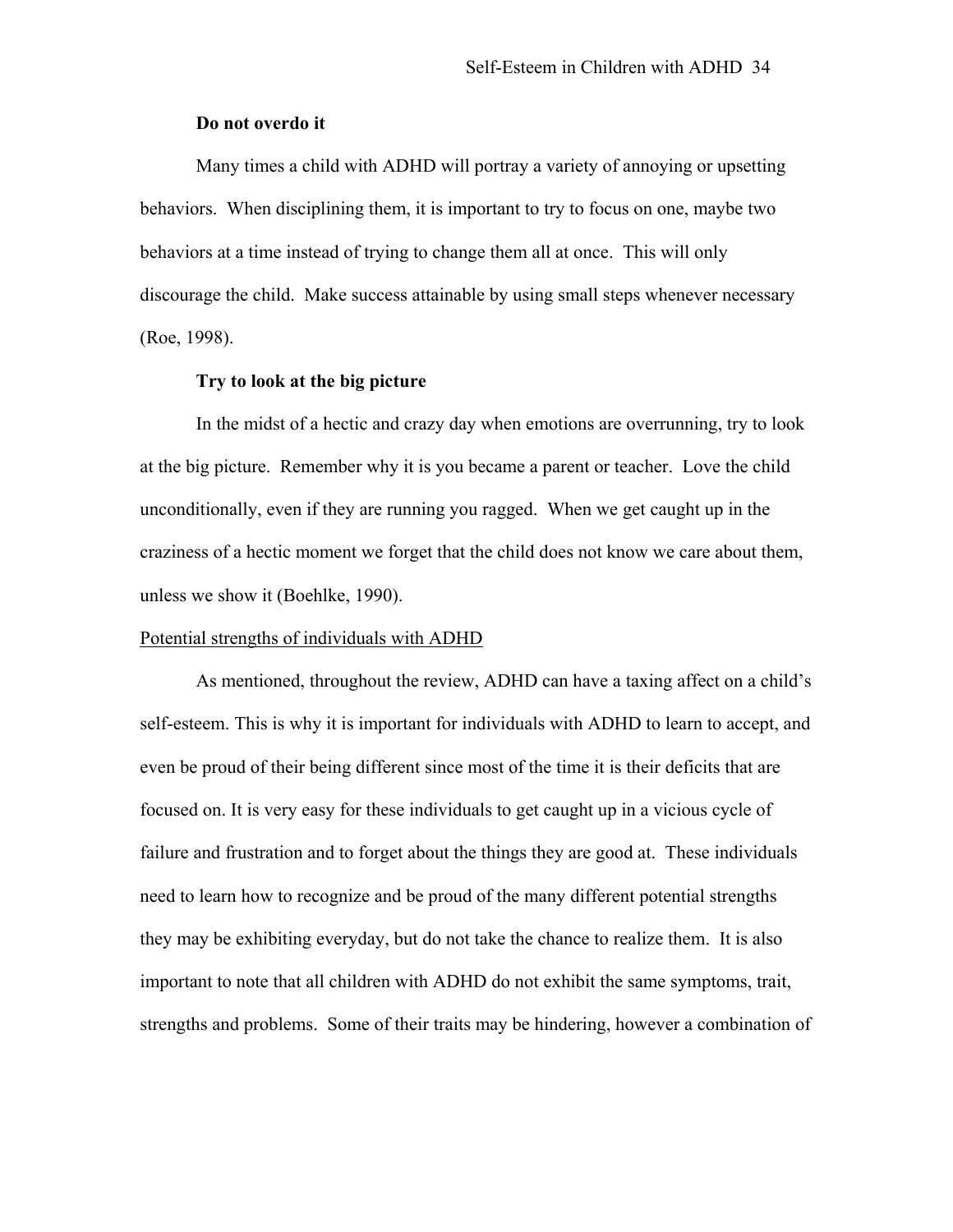personality, intelligence, temperament and experience shapes them into their own, unique and individual packages.

 Children with ADHD should be more in tune to their potential strengths and characteristics instead of their deficits. These children should feel special knowing that they are uniquely different from other children who do not possess these strengths associated with ADHD.

Katherin West, author of *Twenty Six Positive Things about ADD and Forty Six Famous People with ADD* agreed that the negative aspects of ADD are often solely focused on. She thought it was necessary to generate a list of positive attributes she found in individuals with ADHD. The following is the list that she posted on the ADD/ADHD homepage for *Lesson Tutor*, a web site that gives teaching and adaptive suggestions for teachers teaching students with ADHD (West, 2003).

 For example, there are children who have difficulty with focusing on one task at a time. This deficit can also be viewed as an ability. These individuals have the ability to adjust to constantly changing situations. Many of these children get bored easily and are constantly on the move. This energy and competitiveness can then be channeled into high-focus, high-energy activities such as sports, and scientific research. These students also can be more resilient and hardworking (West, 2003).

 Sometimes these children can be labeled as daydreamers. This energy can be channeled in to creative and artistic means where they can show their expressiveness. These children also tend to be imaginative and can create words on paper or canvas in their imagination at ease (Beal, 1998).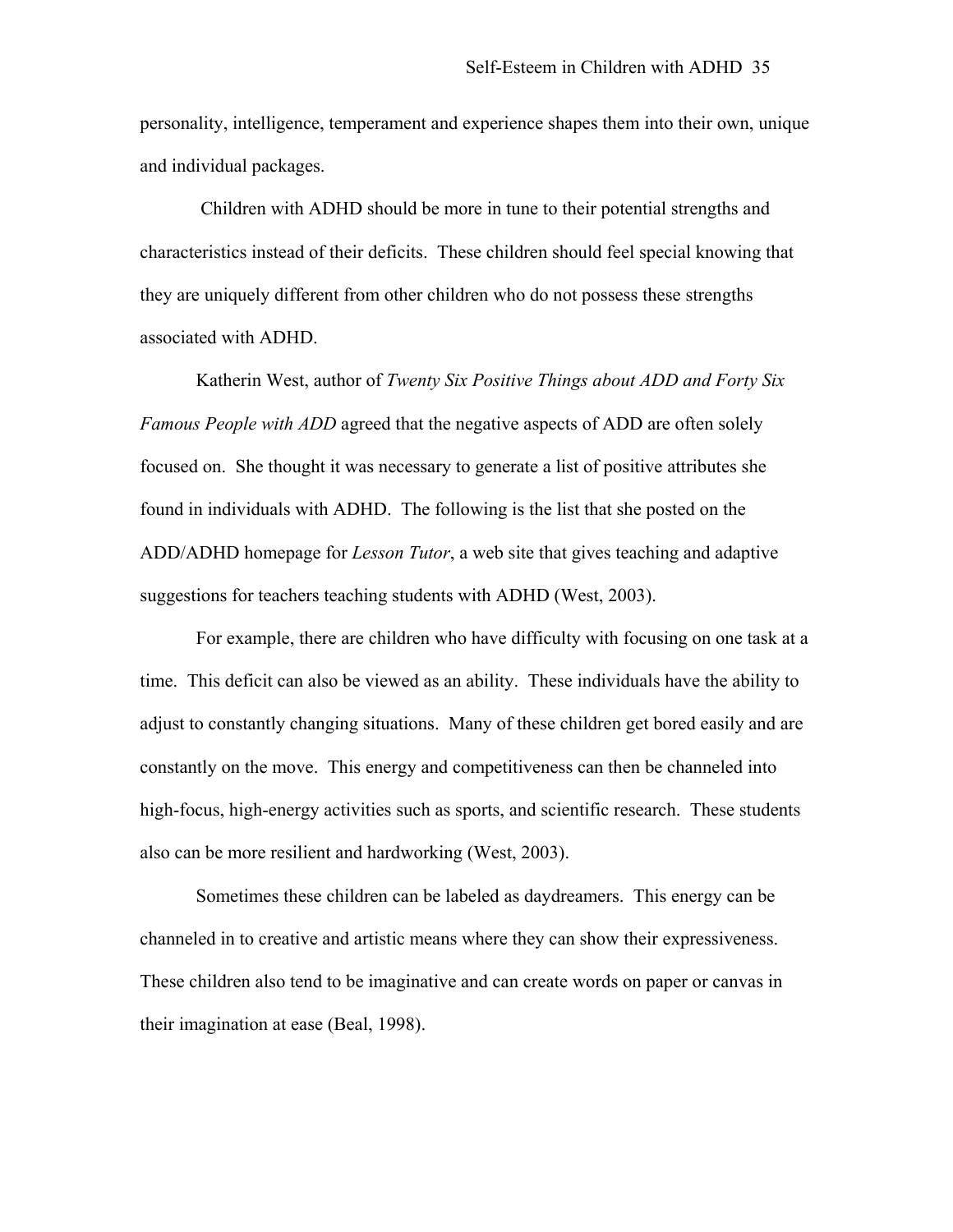Some children with ADHD can also be slow workers when it comes to homework or other involved tasks. However, they also tend to be very detail oriented, very observant, and careful. They have also been know to be very insightful and determined (Beal, 1998).

 Often, these children tend to be withdrawn. Contrastly, although they are withdrawn they tend to be more critical, careful, or deep thinkers. They often tend to scan the environment and process the information rapidly (Beal, 1998).

 These children can be witty, charismatic and charming individuals. They are fun loving, spontaneous and usually not boring. Some of these individuals can hold conversations for hours (Bauer, 1999).

 Sometimes children with ADHD are mores sensitive, which causes them to get their feelings hurt easily. However, they are also more tuned in to other people's feelings and needs (Beal, 1998). They are also more tolerant of other people's shortcomings. These individuals also have been found to have a trusting nature and are know to be more warm-hearted. These empathetic characteristics may stem from the experiences and frustration they have had (West, 2003).

 Judgmental and impatient are two characteristics that are often used to describe these children. However, these individuals are committed to justice and fairness, in addition to being problem solvers and solutions (Beal, 1998).

 Finally, other characteristics are used to describe individuals with ADHD are: determined, trusting, open-minded, compassionate, enthusiastic, mechanically inclined, kinesthetic, resourceful and interested in many things (West, 2003).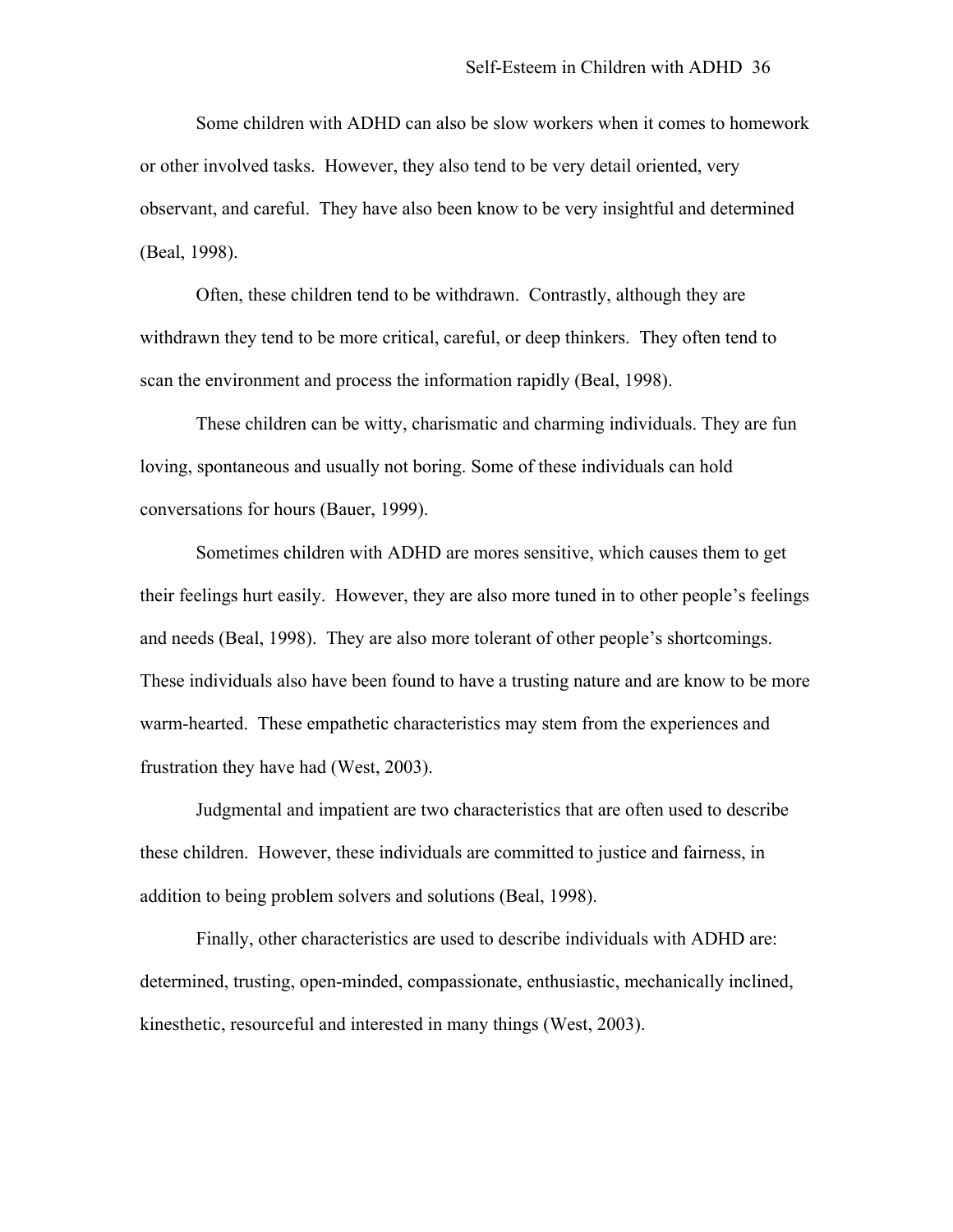# **Summary**

There is a generous amount of information about ADHD and self-esteem available. Thus far, a review of some of the literature measuring correlation between the ADHD and self-esteem has been examined. Techniques for parents and educators to assist children in becoming more successful have been explored in addition to ways to help the child raise his or her self-esteem and increase learning. Finally, strengths and positive characteristics were provided to portray the many positive traits that a child with ADHD can possess.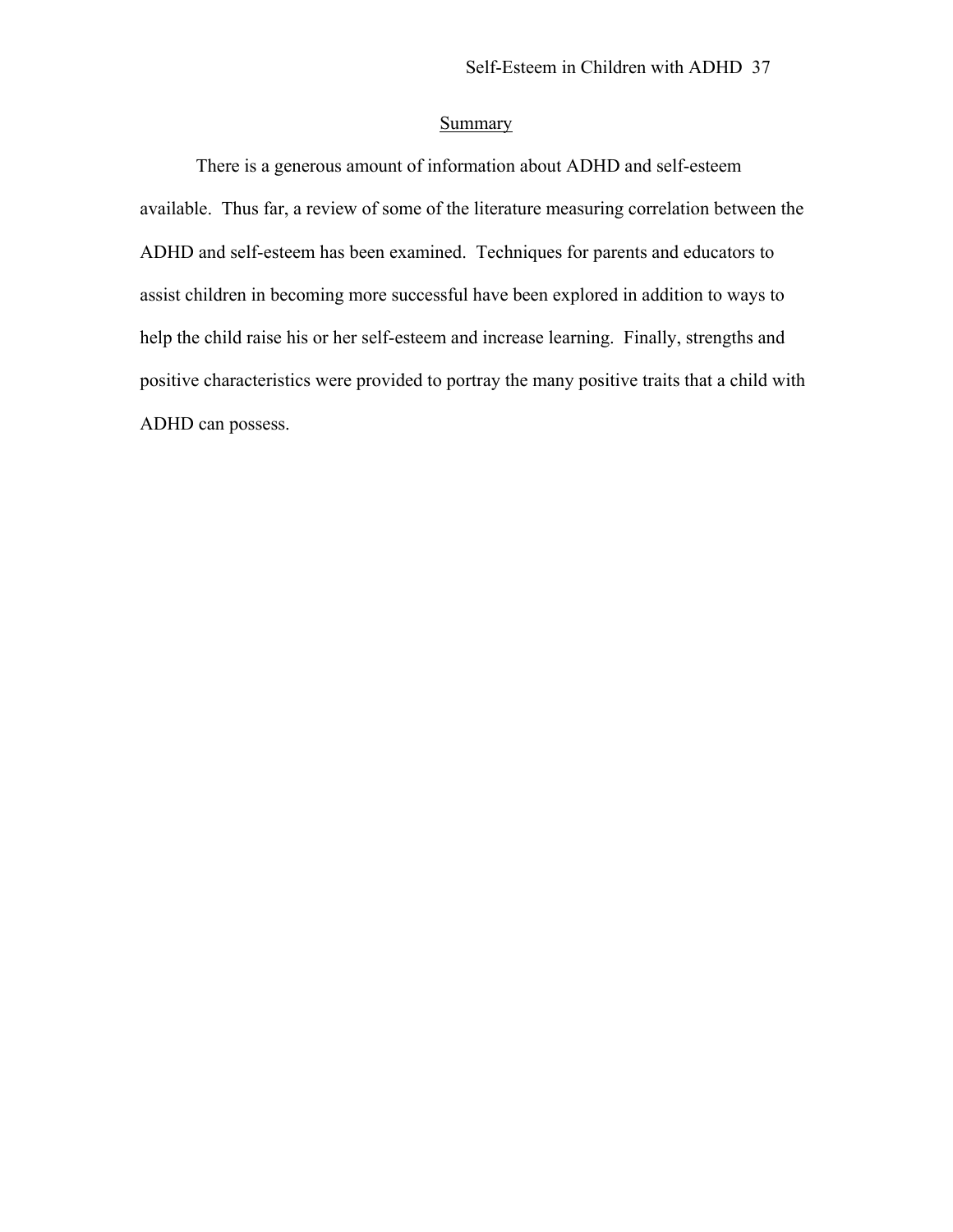# CHAPTER THREE

#### Summary, Conclusions and Recommendations

#### Summary

ADHD is one of the most common behavioral disorders of childhood affecting three to six percent of school-aged children. When the major symptoms of ADHD (inattention, hyperactivity and impulsivity) become a barrier to the child across a wide range of contexts the child will likely suffer from low self-esteem.

Children with low self-esteem are at risk for having a pattern of poor school performance, unsuccessful or conflicted peer relationships, a poor self-concept, feelings of inadequacy, and a lack of self-confidence. The purpose of this literature review was to make parents, educators, and those who are in a position to participate in helping these children keep the child's self-esteem from plummeting.

# **Conclusions**

Throughout the review of research there were many articles supporting a relationship between children with ADHD and low self-esteem. The studies revealed that children with ADHD have difficulty developing strong self-esteem and have more intense feelings of discomfort, isolation, less social involvement, more dependence and an avoidance of decision-making. These children also seem to hold negative views of their environment, as well as negative views of themselves.

With low self-esteem these children are not able to respond as healthfully to stressful situations as those without ADHD. This can lead to problems communicating and processing their feelings, which can turn to anger that can eventually lead to alienation from peers.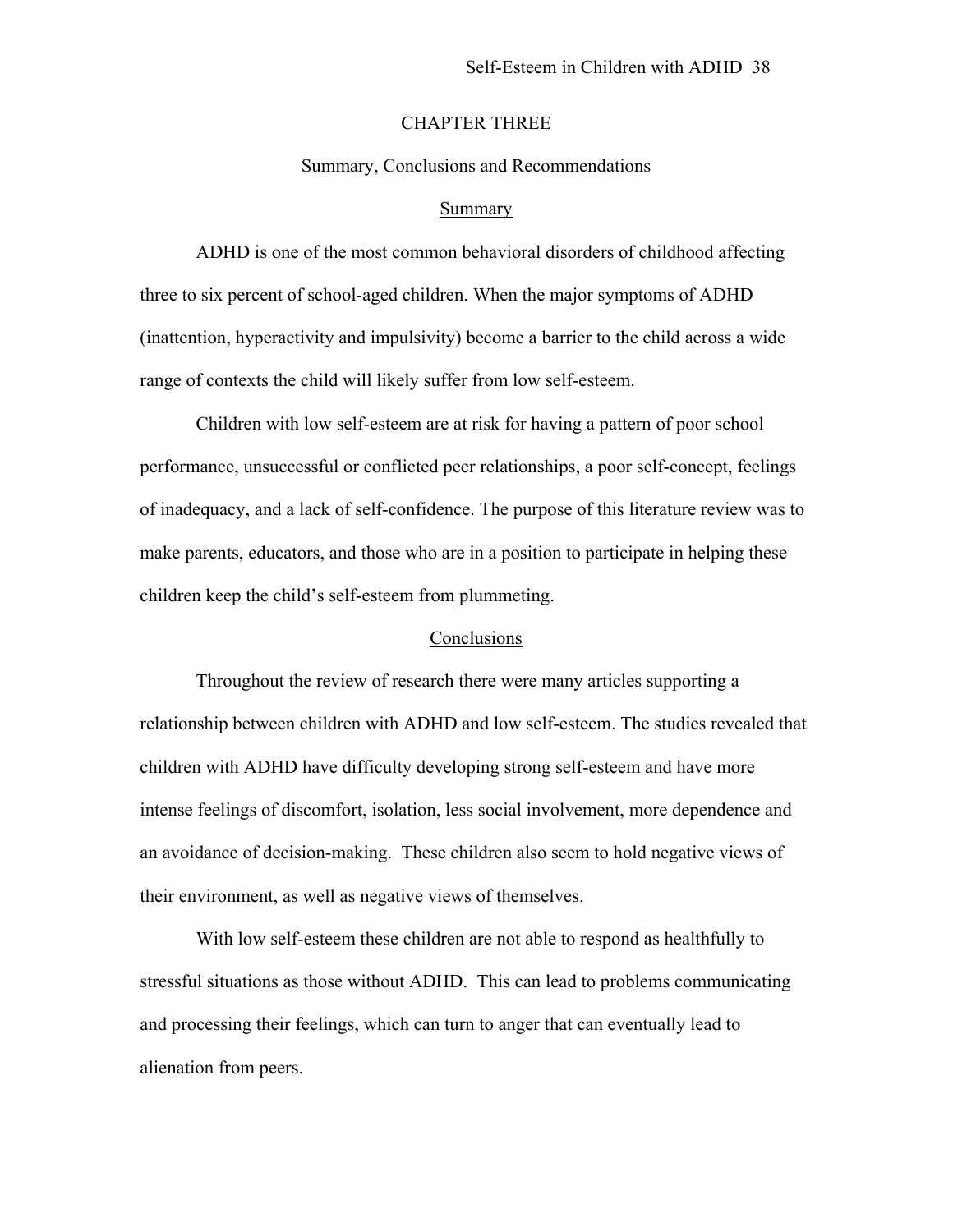These children have also been found to hold a more external, global and stable attributional style, which can often distort their perception of events. These individuals can often feel as though they have no control over their life.

 Children with ADHD can have difficulty with thought processing and learning new concepts. Poor decision-making skills, error prone decision-making, deficits in conversations, as well as poor emotional regulation can also become problematic. The general consensus is that children diagnosed with ADHD experience difficulty in a number of areas.

 There is little contrasting literature that does not support the relationship between low self-esteem and ADHD. For purposes of this paper the writer concludes that there is a relationship between ADHD and low self-esteem because of the overwhelming amount of supporting information.

# Recommendations

Many researchers emphasize the importance of paying closer attention to children's individual personality structures. This may assist in understanding the behaviors of children with ADHD and in planning good interventions to facilitate and improve their abilities and functioning. There are many things that work to help manage an ADHD child's behavior and there are many things that frustrated parents and caretakers do that do not work and only exacerbate preexisting problems.

When children contribute, they feel needed. Those who are needed feel they belong. Those who belong develop high self-esteem. Children with high self-esteem have much to contribute. It is a wonderful circular process in which each part reinforces the other. Parents and caretakers are the most influential people in teaching the child how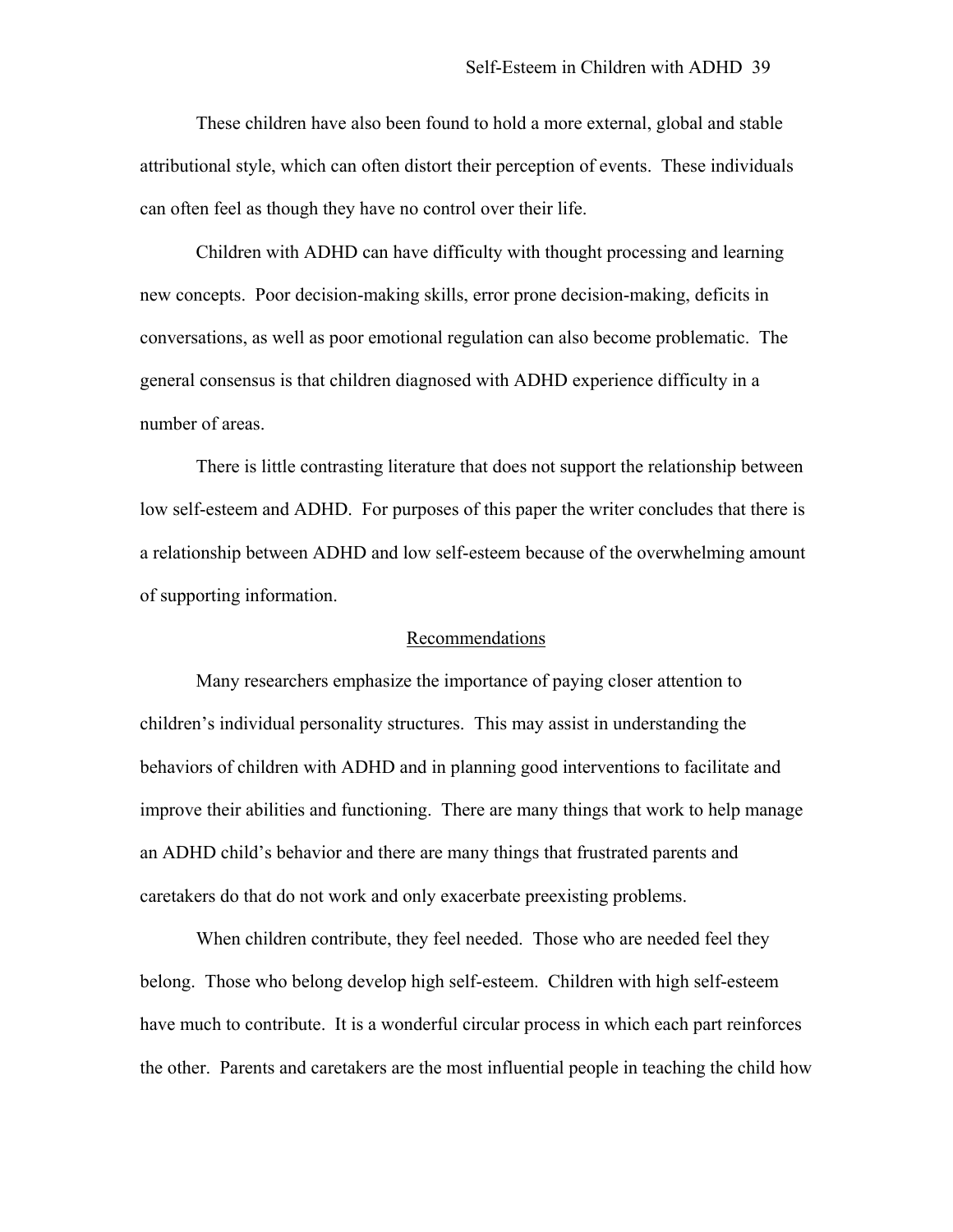to act responsibly. Evidence has shown that resiliency in children is found when their sense of confidence and self-esteem have been maintained by promoting their feelings of optimism, personal control, and ownership. These feelings can be nurtured and enhanced through charismatic adults who provide experiences that reinforce competence and self worth, and by people who believe in them. When parents, educators, and caretakers partake in the child's life by actively praising them and helping them manage their stressors, they help the child feel better about him/her self. This also helps improve the parent/child relationship and increases the opportunities for successful social and academic functioning.

As a result of this study, the following recommendations are made which are focused upon parents and educators:

- 1. First, it is important for parents, educators, and anyone else who works with children with ADHD to be patient. All children are uniquely different, and these children may require more of the individual's time than he or she is used to. This is similar to those who are hard of hearing requiring other individuals to adapt to their needs, and speak louder. There really is no difference.
- 2. The parent or educator should pay close attention to what the child is trying to communicate, verbally, physically or behaviorally to weed out any underlying issues. Just because the child is showing symptoms of ADHD, does not mean that there is not something more serious going on with the child. Investigate.
- 3. Make sure to pay attention to when the child shows most of his or her ADHD symptoms. Is it during a certain time of day? Where is the child when the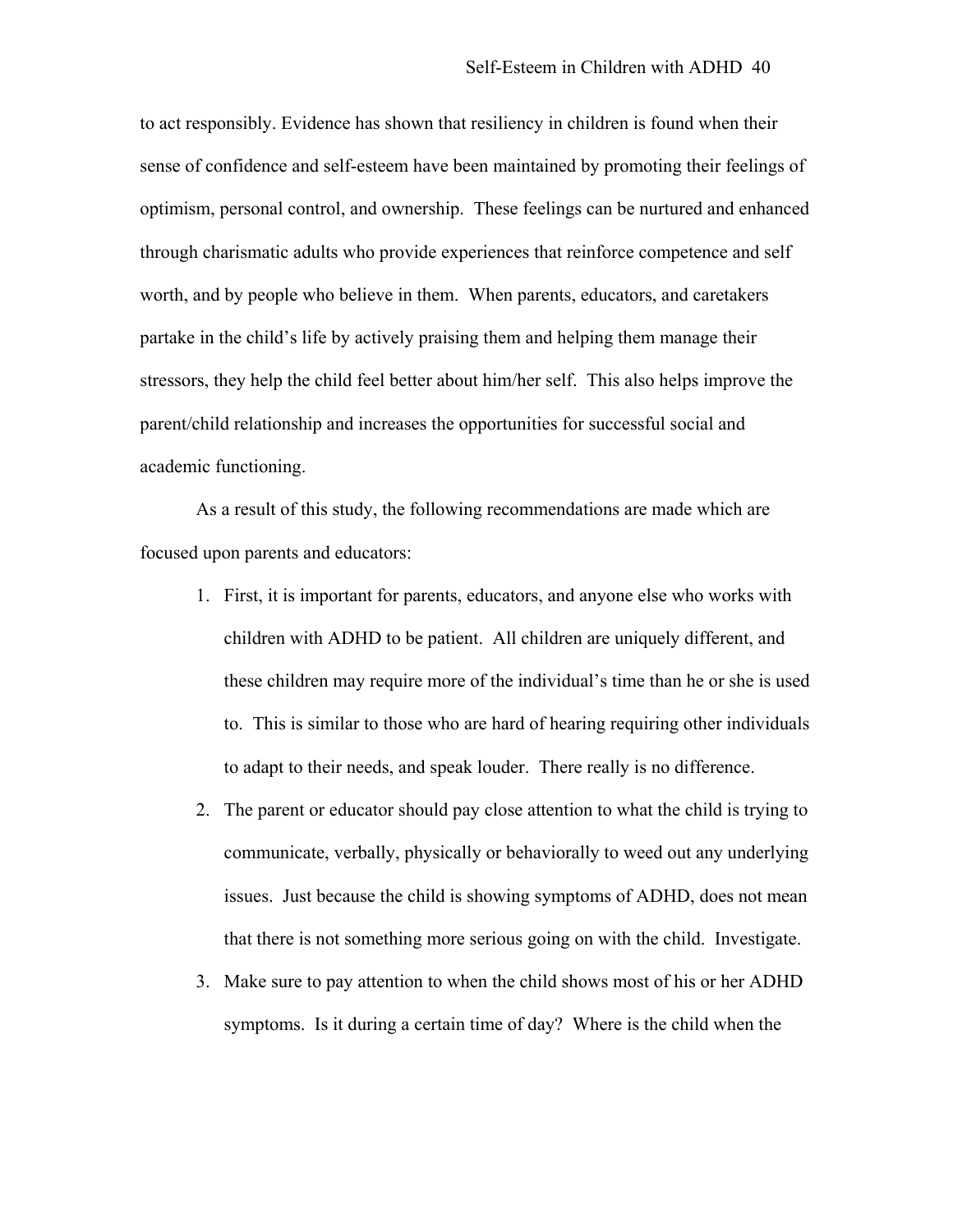symptoms or behaviors occur? Do they occur in the presence of a certain individual or group of individuals?

- 4. If the child is medicated, the educator should find out when he or she receives the medication and the dosage to monitor the child closely in order to make any behavioral observations or modifications that may help bring more structure and consistency in the child's life. It also does not hurt to become familiar with the different types of meds used with these children.
- 5. Remember that self-esteem is important in the child's life. School is only one portion of the child's life. Although school is very important, it is not the only measure of a child's success.
- 6. If the child does not like taking his medication, it is important for the parent or educator to listen to the reasons. Perhaps the child does not want to be singled out and labeled as different. Maybe the medicine needs to be taken with food so the child does not get stomachaches or feel sick. Perhaps the headaches the child is getting means the dosage is too large and the child needs to go back to the doctor for a med adjustment. Do not force the medicine on the child without seriously taking their reasons into consideration and conducting research.
- 7. Be creative and praise the child at every opportunity
- 8. If there are changes in the child's behavior it is important for the educator to adhere to strict communication with the parents and any other staff members that regularly interact with this child. Communicate even when there are no changes.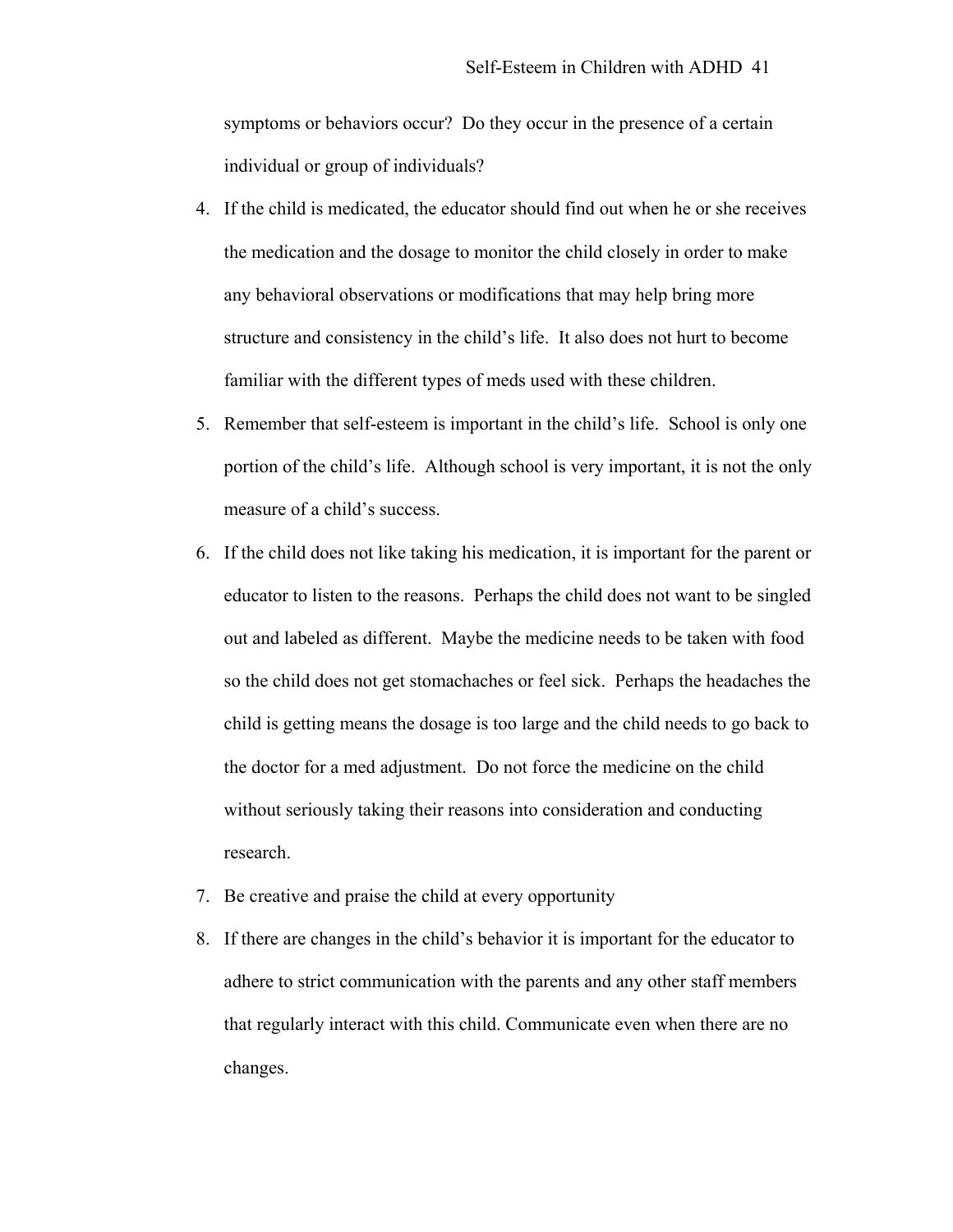- 9. Ideally, parents and teachers should be formally educated on childhood ADHD so they do not exacerbate their child's symptoms by responding to them in destructive and inappropriate ways that decrease their levels of selfesteem.
- 10. Children with ADHD can grow out of some of their symptoms, but not all do. Therefore it is important to provide these children with the tools to make their lives as successful as possible. Parents and educators should show positive support and listen when their children talk to them because they are in the best position to make a difference in the life of the child.
- 11. Remember, these children did not ask to have a disorder and they do not ask to be treated any differently than other students. It is important for the educator to remember to treat these children how they would want their child treated if they had the disorder.
- 12. These children have frustrations and feelings too, and do not like to be thought of as different, or a pain to work with. Parents and educators should remember that these children would like people to focus on their positive characteristic traits as opposed to only their deficiencies. For every time a parent or educator reminds the child of their deficits, that is only  $1/100<sup>th</sup>$  of the times *they* think about their deficits.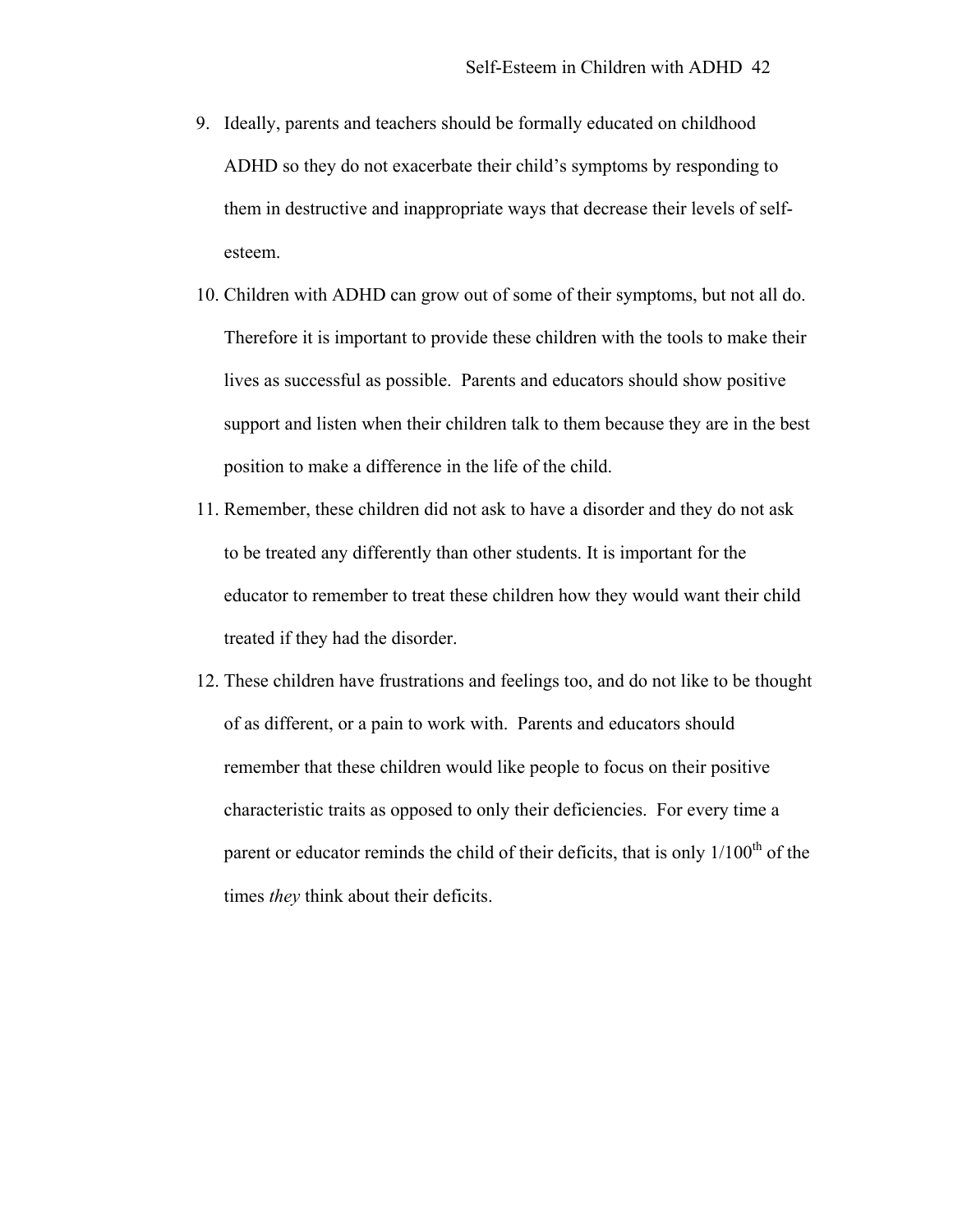#### BIBLIOGRAPHY

- American Psychiatric Association. (2000). *Diagnostic and statistical manual of mental Disorders* (4<sup>th</sup> ed.). Washington, DC: Author.
- Barkley, R. (1994). *Attention deficit disorders workshop*. Canberra, ACT, March.
- Barkley, R. (1998). *Attention-deficit hyperactivity disorder: A handbook for diagnosis*  and treatment (2<sup>nd</sup> ed.). New York: Guilford Press.
- Barkley, R. (2000). *Taking charge of ADHD: The complete, authoritative guide for parents.* New York: Guilford Press.
- Bauer, G.P. (1999). *Attention deficit hyperactivity disorder in adults.* University of Wisconsin-Stevens Point counseling center handbook.
- Beal, E. (1998). Everything you need to know about ADD/ADHD. New York: The Rosen Publishing Group.
- Biederman J., Newcorn, J., & Sprich, S. (1991). Comorbidity of attention deficit hyperactivity disorder with conduct, depressive, anxiety, and other disorders. *American Journal of Psychiatry, 148*, 564-577.
- Boehlke, T. (1994). *ADD: A resource guide of best practices.* Appleton Area School District.
- Brandon, N. (1983). *Honoring the self: Personal integrity and the heroic potentials of human nature*. Los Angeles: Jeremy P. Tarcher, Inc.
- Brooks, R. (1994). Children at risk: Fostering resilience and hope. *American Journal of Orthopsychiatry*, *64*, 545-553.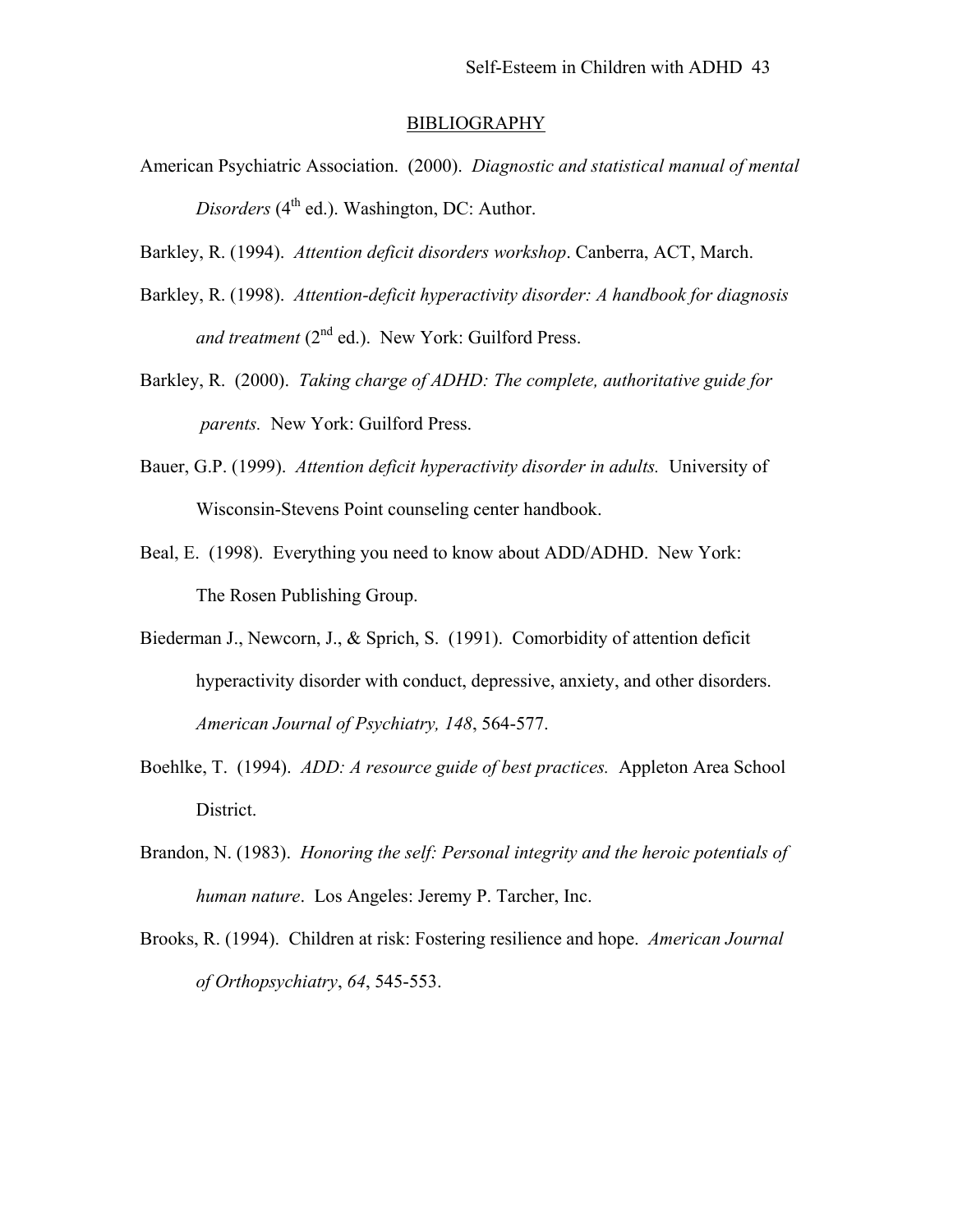- Bussing, R., & Zima, B. (2000). Self-esteem in special education children with ADHD: Relationship to disorder characteristics and medication use. *Journal or American Academy of Child and Adolescent Psychiatry*, *39* (10), 1260-1269.
- Cooley, E. J., & Ayres, R.R. (1988). Self-concept and success-failure attributions of non handicapped students and students with learning disabilities. *Journal of Learning Disabilities, 21*, 174-178.
- Cotugno, A. (1995). Personality attributes of attention deficit hyperactivity disorder (ADHD) using the Rorschach Inkblot Test. *Journal of Clinical Psychology*, *51*, 554-561.
- Ebaugh, F.G. (1923). Neuropsychiatric sequelae of acute epidemic encephalitis in children. *American Journal of Diseases of Children*, *25,* 89-97.
- Garber, S.W., Garber, M.D., & Spizman, R.F. (1990). *If your child is overactive, inattentive, impulsive and distractible: Helping the ADD (Attention Deficit ' Disorder) child.* New York: Villard Books.
- Glod, C.A. (1997). Attention deficit hyperactivity disorder throughout the lifespan: Diagnosis, etiology, and treatment. *Journal of the American Psychiatric Nurses Association*, *3* (3), 89-92.
- Godfrey, E. (1970). *Intelligence, achievement, self-concepts, and attitudes among 1,216 typical sixth and seventh grade students in fourteen North Carolina public schools*, Winston-Salem, NC. (ERIC Document Reproduction Service No. ED 045 760)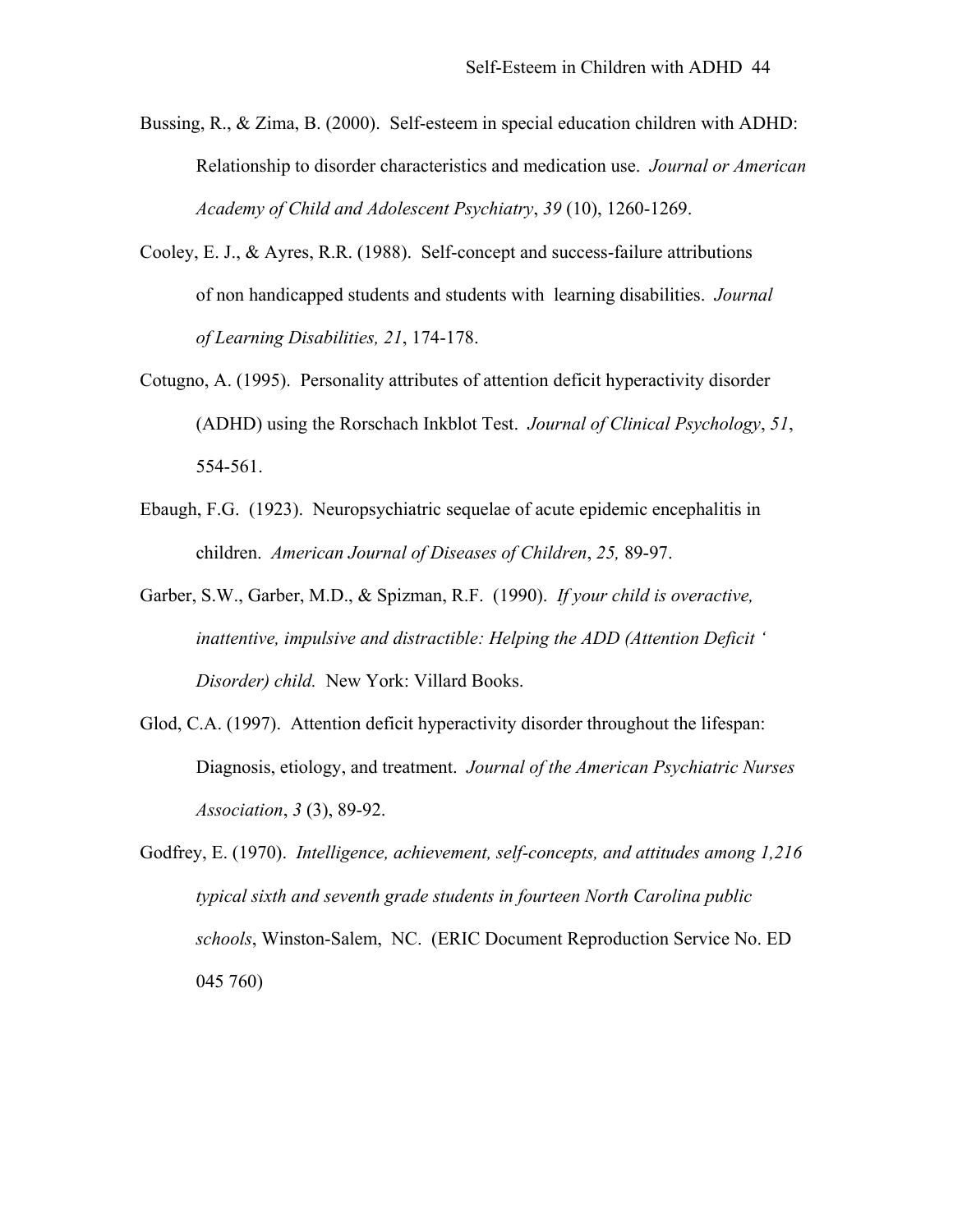- Gonzalez, L.O., & Sellars, E.W. (2002). The effects of a stress-management program on self-concept, locus of control, and the acquisition of coping skills in school age children diagnosed with attention deficit hyperactivity disorder. *Journal of Abnormal Psychology*, *3* (2), 5-15.
- Gordon, W.R., & Calrabiano, M.L. (1996). Urban-rural differences in self-esteem, leisure boredom and sensation seeking as predictors of leisure time usage and satisfaction. *Adolescence*, *31*, 883-901.
- Hechtman, L., Weiss, G., & Perlman, T. (1986). Hyperactives as young adults: Self esteem and social skills. *Canadian Journal of Psychiatry, 25* (6), 478-483.
- Hoza, B., Pelham, W., Milich, R., Pillow, D., & McBride, K. (1993). The selfperceptions and attributions of attention deficit hyperactivity disordered and non-referred boys. *Journal of Abnormal Child Psychology*, *27*, 271-286.
- Lerner, C., Agopian, L., Ansell, C., Barker, L., Bibace, C., Brown, N., et al. (1998). *Attention deficit disorders: a guide for teachers*. Prepared for the distribution by the Education Committee of C.H.A.D.D.
- McFarla, R. (1988). *Coping through self-esteem*. New York: The Rosen Publishing, Inc.
- McInerney, D.M. (1999). What should teachers do to get children to want to read and write? Motivation for literacy acquisition. In A.J. Watson & L.E. Giorcelli (Eds.), *Accepting the literacy challenge* (pp. 95-115). Sydney, Australia: Scholastic.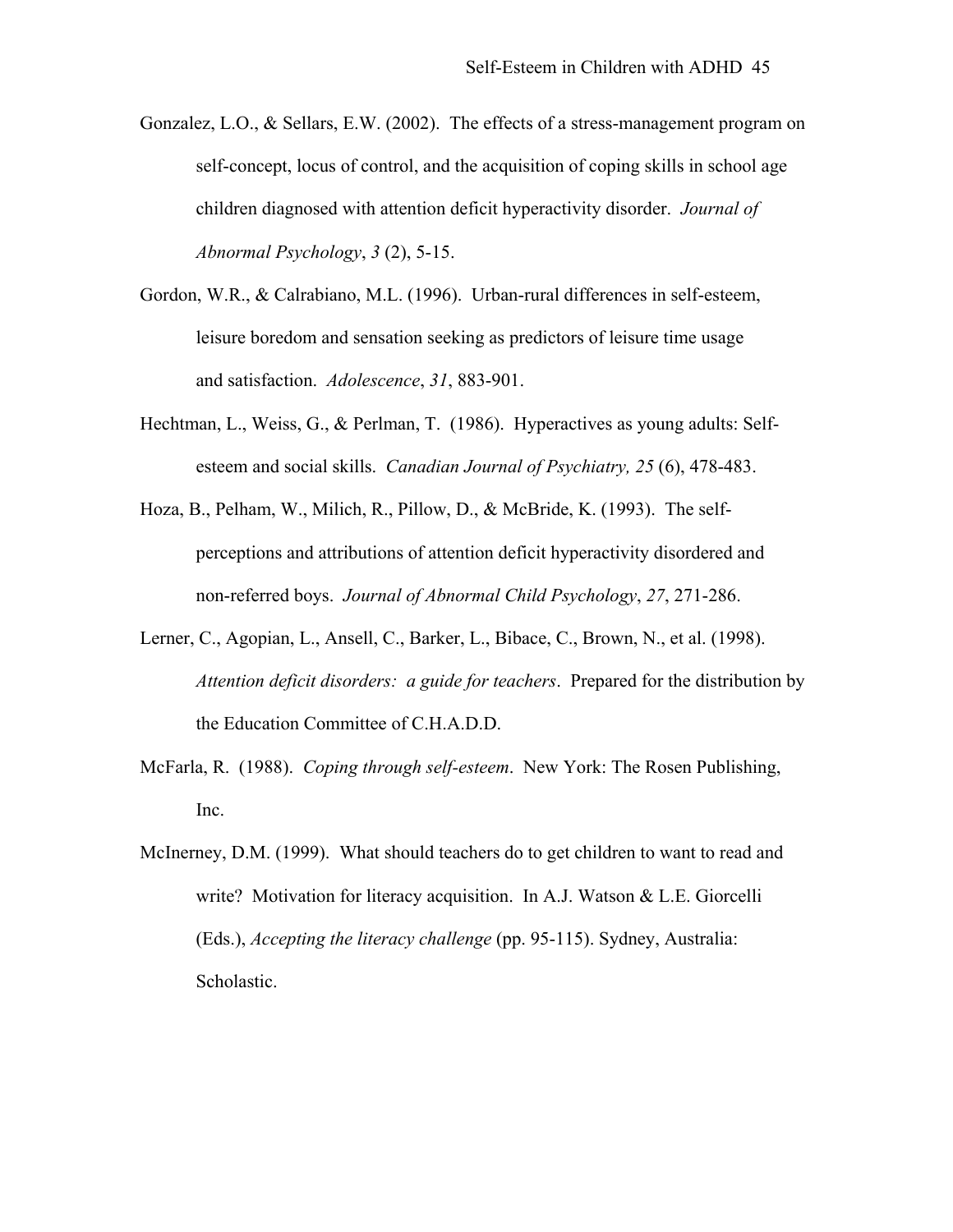- Parker, H. (1996). *The ADD hyperactivity handbook for schools: Effective strategies for identifying and teaching students with attention deficit disorders in elementary and secondary schools.* Plantation, FL: Specialty Press, Inc.
- Peterson, C., Buchanan, G.M., & Seligman, M.E.P. (1995). Explanatory style: History and evolution of the field. In G.M. Buchanen & M.E.P. Seligman (Eds.). *Explanatory style* (pp.1-20). Hillsdale, NJ: L. Erlbaum.
- Quinn, P.O. (1995). *Adolescence and ADD: Gaining the advantage.* Washington, DC: Magination Press.
- Roe, D. (1998). Young children with attention difficulties: How can we help? *AECA AECA Research in Practice Series*, *5* (1), 1-23.
- Rosenberg, B.S., & Gaier, E.L. (1977). The self-concept of the adolescent with learning disabilities. *Adolescence*, *12* (48), 489-498.
- Siverman, R., & Zigmond, N. (1983). Self-concept in learning disabled adolescents. *Journal of Learning Disabilities, 16,* 478-482.
- Slomkowski, C., Klein, R., & Mannuzza, S. (1995). Is self-esteem and important outcome in hyperactive children? *Journal of Abnormal Child Psychology*, *23* (3), 303-315.
- Stein, M., Szumowski, E., Blondis, T., & Roizen, N. (1995). Adaptive skills dysfunction in ADD and ADHD children. *Journal of Child Psychology and Psychiatry*, *36*, 663-670.
- Stewart. J., & Buggey, T. (1994). *Social status and self-esteem: Children with ADHD and their peers*. (ERIC Document Reproduction Service No. ED 400 630)